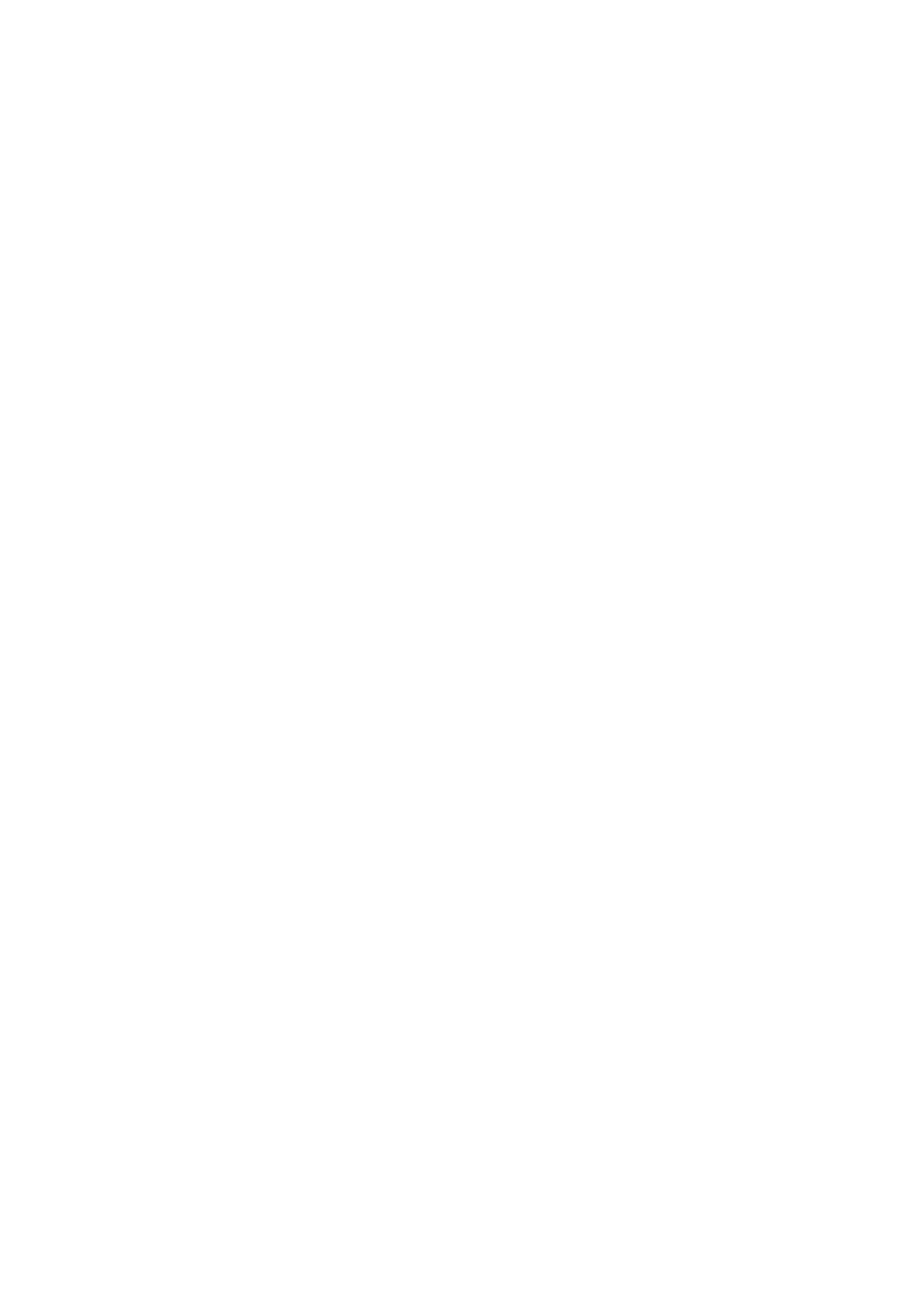# **Overview of the Survey**

## (1) The purpose and history of the survey

The National Institute of Population and Social Security Research conducted the 14<sup>th</sup> Japanese National Fertility Survey (*Shussho doko kihon chosa*) in June 2010. The survey is conducted to determine the current situation and background to marriage and/or fertility of married couples, which are not available in other public statistics, and also to obtain the basic data necessary for developing relevant polices and projecting the future population. The first National Fertility Survey was carried out in 1940 (prewar) and the second one in 1952 (postwar). Since then, it has been conducted every five years, investigating process of marriage and fertility of married couples. Since the  $8<sup>th</sup>$  Survey (1982), a survey of unmarried persons has been conducted simultaneously with that of married couples. This report is based on the  $14<sup>th</sup>$  Survey of unmarried persons.

## (2) Survey procedures and data collection

This study was conducted by self-enumeration method. The questionnaires were distributed by survey staff, and the respondents placed the completed questionnaire in the envelopes provided before they were collected by the staff. Of the 14,248 distributed questionnaires (the number of subjects surveyed), 11,487 questionnaires were collected, yielding a response rate of 80.6% (the figure was 79.3% for the previous survey). Nine hundred and six (906) of the collected questionnaires that were not properly filled out were considered invalid and were excluded from the analysis. Thus, the number of valid questionnaires was 10,581 and the valid collection rate was 74.3% (70.0% for the previous survey). This report presents the results of analysis based on the responses of never-married men and women aged 18 to 34 (unless otherwise stated).

| Table 0-1 Sample size and response rate |                                    |  |  |  |  |  |  |  |
|-----------------------------------------|------------------------------------|--|--|--|--|--|--|--|
| Status of data collection               |                                    |  |  |  |  |  |  |  |
| Number of subjects surveyed             | 14.248                             |  |  |  |  |  |  |  |
| Number of questionnaires returned       | (response rate 80.6)<br>11.487     |  |  |  |  |  |  |  |
| Number of valid cases                   | valid response rate 74.3<br>10.581 |  |  |  |  |  |  |  |

|                   | $\frac{1}{2}$ |           | $P_{\text{S}}$                                     |            |                                                                   |            |                  |            |  |
|-------------------|---------------|-----------|----------------------------------------------------|------------|-------------------------------------------------------------------|------------|------------------|------------|--|
| Age               |               |           | Number of never-married persons in the 14th Survey |            | (Reference)<br>Number of never-married persons in the 13th Survey |            |                  |            |  |
|                   | Men           |           | Women                                              |            | Men                                                               |            | Women            |            |  |
| Total             | $5,040$ (     | 100.0 %   | $4,276$ (                                          | 100.0 %    | 4.002                                                             | 100.0 %    | 3.583            | $100.0 \%$ |  |
| $Subtotal(18-34)$ | $3,667$ (     | $72.8\%$  | $3,406$ (                                          | 79.7 %     | $3,139$ (                                                         | $78.4\%$ ) | $3,064$ (        | 85.5 %)    |  |
| 18-19             | 435 (         | $8.6\%$ ) | 530 (                                              | $12.4\%$ ) | 422 (                                                             | $10.5 \%$  | 541(             | 15.1%      |  |
| $20 - 24$         | $1,359$ (     | $27.0$ )  | $1,371$ (                                          | 32.1)      | $1,025$ (                                                         | $25.6$ )   | $1,187$ (        | $33.1$ )   |  |
| $25-29$           | $1,076$ (     | $21.3$ )  | 895 (                                              | 20.9)      | $1,025$ (                                                         | $25.6$ )   | 834 (            | 23.3)      |  |
| $30 - 34$         | 797 (         | 15.8)     | 610 <sub>0</sub>                                   | 14.3)      | 667                                                               | 16.7)      | 502(             | $14.0$ )   |  |
| $35-39$           | 613 (         | 12.2)     | 427 (                                              | $10.0$ )   | 412(                                                              | 10.3)      | 255(             | 7.1)       |  |
| 40-44             | 479 (         | 9.5)      | 270(                                               | 6.3        | 270(                                                              | 6.7)       | 161 <sub>0</sub> | $4.5$ )    |  |
| 45-49             | 281(          | $5.6$ )   | 173(                                               | 4.0        | 181                                                               | $4.5$ )    | 103(             | 2.9)       |  |

**Table 0-2 Number of never-married persons, by age and sex**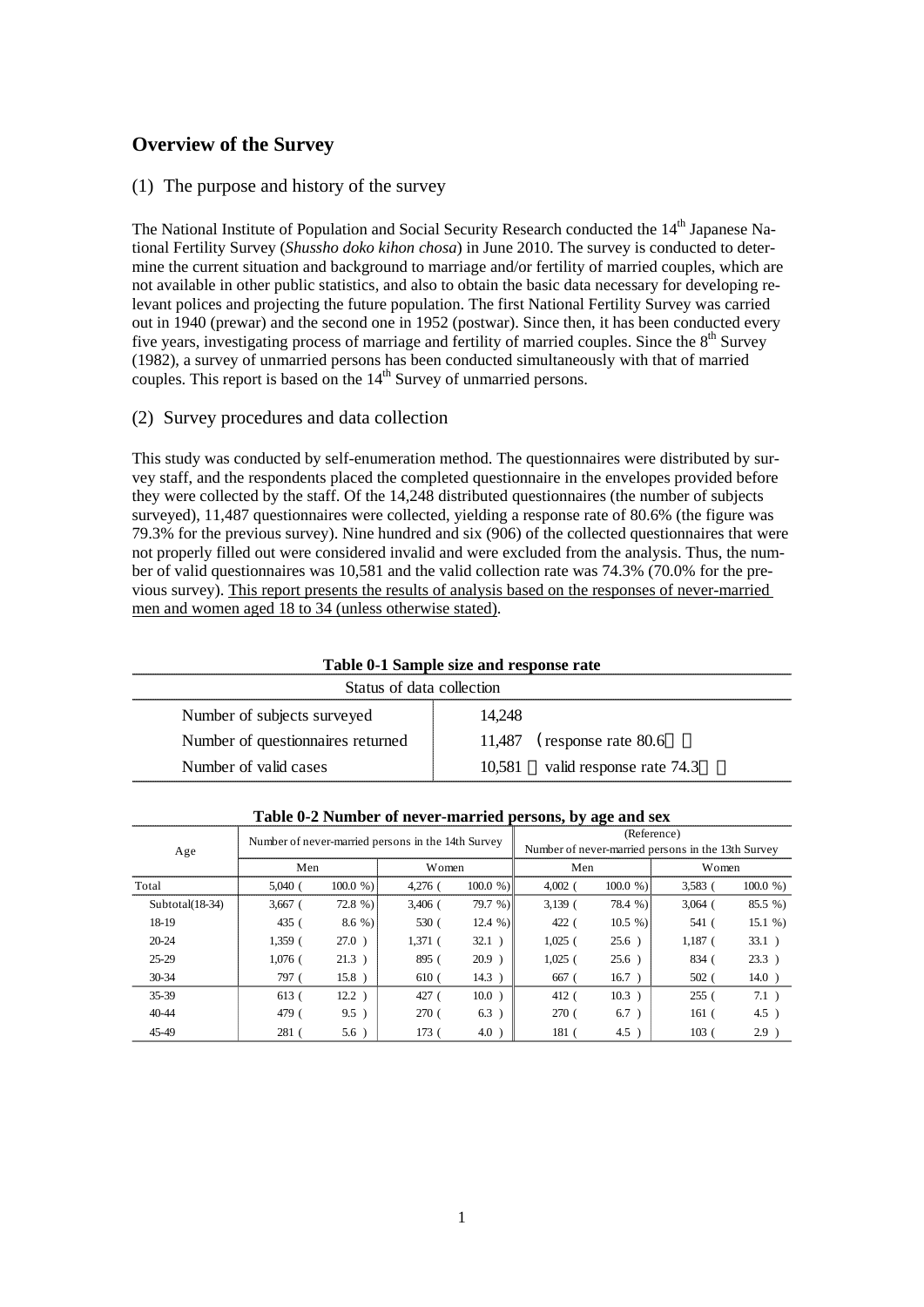# **1. Marriage as an Option: Investigating the trend of staying away from marriage among young people**

## (1) Desire to marry

## **The proportion of never-married persons who intend to marry remains slightly below 90%**

The proportion of never-married persons who intend to marry someday is still high (86.3% for men and 89.4% for women). The percentage of never-married people intending to remain single all their lives ("will never marry") has increased slightly, however, to 9.4% for men and 6.8% for women. Overall, the proportion of respondents who have not determined attitudes about their marriage intentions has decreased, while those expressing an intention to stay single increased.

|       |                                      |            |             |             | ັ່          |             |             |
|-------|--------------------------------------|------------|-------------|-------------|-------------|-------------|-------------|
|       | Considering marriage from a lifelong | 9th Survey | 10th Survey | 11th Survey | 12th Survey | 13th Survey | 14th Survey |
|       | perspective                          | (1987)     | (1992)      | (1997)      | (2002)      | (2005)      | (2010)      |
|       | Intend to marry someday              | 91.8       | 90.0        | 85.9        | 87.0        | 87.0        | 86.3        |
|       | Do not intend to ever marry          | 4.5        | 4.9         | 6.3         | 5.4         | 7.1         | 9.4         |
| Men]  | Not known                            | 3.7        | 5.1         | 7.8         | 7.7         | 5.9         | 4.3         |
|       | Total $(18-34 \text{ years})$        | 100.0      | 100.0       | 100.0       | 100.0       | 100.0       | 100.0       |
|       | (Number of cases)                    | (3,299)    | (4.215)     | (3,982)     | (3,897)     | (3,139)     | (3,667)     |
|       |                                      |            |             |             |             |             |             |
|       | Intend to marry someday              | 92.9       | 90.2        | 89.1        | 88.3        | 90.0        | 89.4        |
|       | Do not intend to ever marry          | 4.6        | 5.2         | 4.9         | 5.0         | 5.6         | 6.8         |
| Women | Not known                            | 2.5        | 4.6         | 6.0         | 6.7         | 4.3         | 3.8         |
|       | Total (18-34 years)                  | 100.0      | 100.0       | 100.0       | 100.0       | 100.0       | 100.0       |
|       | (Number of cases)                    | (2,605)    | (3,647)     | (3,612)     | (3,494)     | (3,064)     | (3,406)     |
|       |                                      |            |             |             |             |             |             |

## **Table 1-1 Never-married persons' intention to marry, by survey**

Note: The figures are for never-married persons aged 18-34. See **Appendix 1** for results by age. Question: "From a lifelong perspective, which matches your ideas about marriage?" (1. Intend to marry someday, 2. Do not intend to ever marry.)

## **More than half of the never-married persons are back to being concerned about the age of marriage**

Among the never-married persons who intend to marry, the proportion of respondents wanting to marry by a certain age decreased throughout the 1990s and eventually fell below the proportion who stated that they "do not mind staying single until an ideal partner is found." After entering the 2000s, however, the trend reversed, and in the current survey, the proportion stating that they were concerned about their age of marriage has topped 50% for both men and women.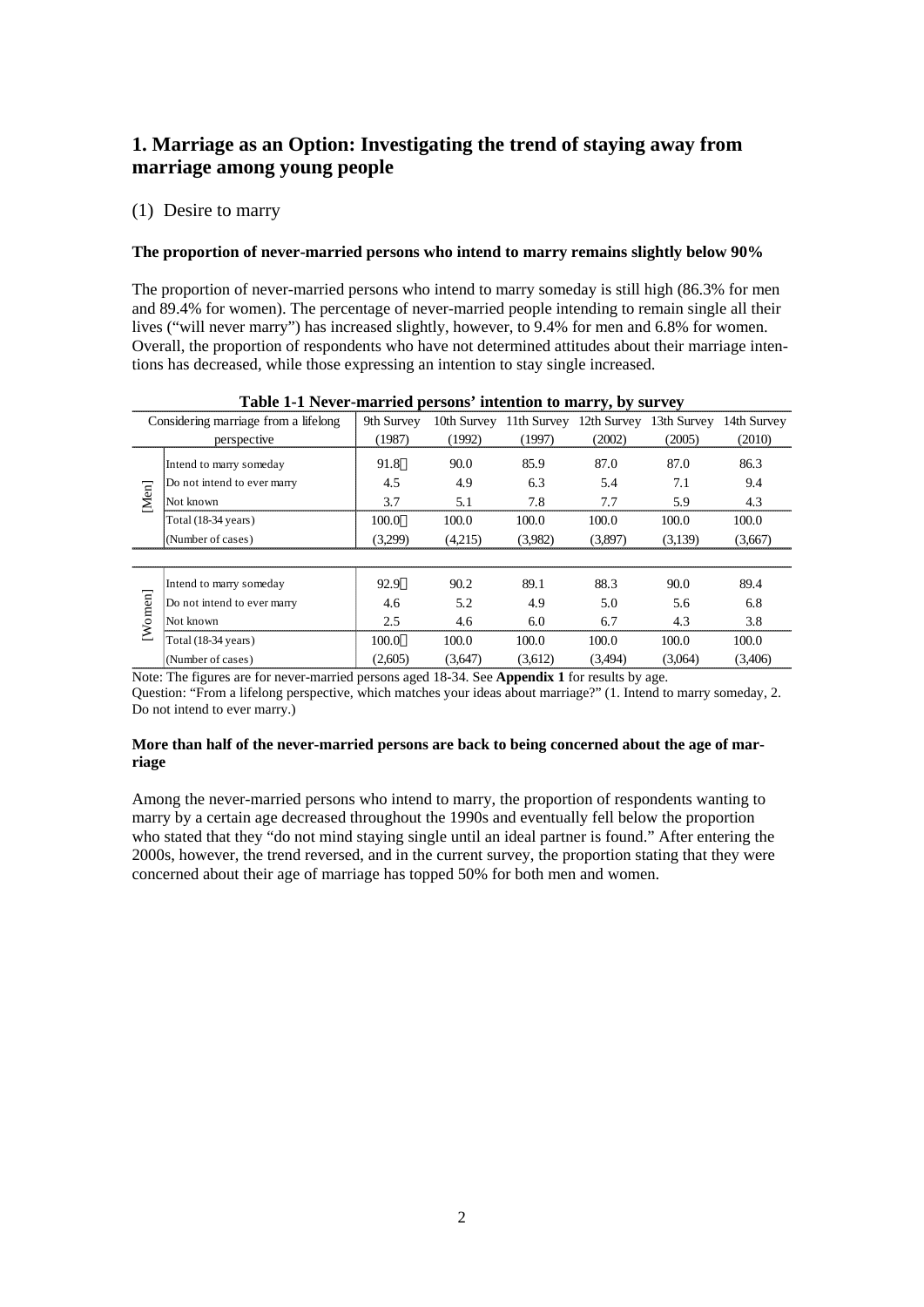

**Figure 1-1 Views on marriage among never-married persons who intend to marry, by survey**

Note: The figures are for never-married persons aged 18-34 who answered "Intend to marry someday." See **Appendix 2** for detailed figures.

Question: "From a lifelong perspective, which matches your ideas about marriage?"(1.Will marry by a certain age, 2. Do not mind not staying single until an ideal partner is found.)

#### **The attitude of trying to delay marriage is waning**

The proportion of singles with the intention of getting married within a year\* decreased for both sexes during the 1990s, primarily among those in their late 20s, but since the 2000s, it has shown signs of bottoming out gradually. In the current survey, there is slight increase in the proportion stating that they were concerned about their age of marriage. In addition, the proportion of never-married persons who answered "Do not intend to marry yet" also decreased slightly. This indicates that the proportion of singles who are consciously trying to delay marriage is waning.

\* The proportion of singles with the intention of getting married within a year is a sum of never-married persons who responded "would like to marry within a year" and "may marry if an ideal partner can be found (within a year)."

| Intention to marry                  |                      |                        |                       | [Men]                 |                       |                       |                      |                        |                       | 0.0<br>[Women]        |                       |                       |
|-------------------------------------|----------------------|------------------------|-----------------------|-----------------------|-----------------------|-----------------------|----------------------|------------------------|-----------------------|-----------------------|-----------------------|-----------------------|
| within a year<br>Age                | 9th Survey<br>(1987) | 10th Survey<br>(11992) | 11th Survey<br>(1997) | 12th Survey<br>(2002) | 13th Survey<br>(2005) | 14th Survey<br>(2010) | 9th Survey<br>(1987) | 10th Survey<br>(11992) | 11th Survey<br>(1997) | 12th Survey<br>(2002) | 13th Survey<br>(2005) | 14th Survey<br>(2010) |
| Intend to get married within a year |                      |                        |                       |                       |                       |                       |                      |                        |                       |                       |                       |                       |
| Total $(18-34 \text{ years})$       | 40.8                 | 38.7                   | 42.0                  | 42.2                  | 42.1                  | 43.3                  | 49.0                 | 47.8                   | 51.1                  | 52.6                  | 50.1                  | 53.2                  |
| $18-24$ years                       | 22.5                 | 22.3                   | 27.6                  | 28.0                  | 23.5                  | 26.0                  | 39.3                 | 36.2                   | 39.5                  | 37.0                  | 32.7                  | 35.1                  |
| 25-29 years                         | 66.8                 | 59.6                   | 55.8                  | 53.2                  | 51.6                  | 53.5                  | 82.0                 | 78.6                   | 71.3                  | 69.5                  | 69.6                  | 72.0                  |
| $30-34$ years                       | 82.7                 | 83.7                   | 76.6                  | 70.8                  | 69.4                  | 70.0                  | 83.5                 | 84.1                   | 80.0                  | 82.5                  | 79.4                  | 84.4                  |
| Do not intend to get married yet    |                      |                        |                       |                       |                       |                       |                      |                        |                       |                       |                       |                       |
| Total (18-34 years)                 | 57.3                 | 59.3                   | 56.5                  | 55.9                  | 56.0                  | 55.5                  | 49.5                 | 50.7                   | 47.7                  | 46.3                  | 48.8                  | 45.6                  |
| $18-24$ years                       | 75.8                 | 76.2                   | 70.9                  | 70.4                  | 74.8                  | 73.5                  | 59.4                 | 62.4                   | 59.6                  | 62.0                  | 66.5                  | 63.6                  |
| 25-29 years                         | 31.5                 | 37.5                   | 42.7                  | 45.1                  | 46.3                  | 44.4                  | 16.6                 | 19.7                   | 26.9                  | 29.3                  | 28.9                  | 27.2                  |
| $30-34$ years                       | 14.5                 | 12.8                   | 21.5                  | 25.9                  | 28.9                  | 28.6                  | 13.2                 | 14.0                   | 18.4                  | 16.1                  | 19.4                  | 13.9                  |
| (Number of cases)                   | (3,027)              | (3,795)                | (3,420)               | (3,389)               | (2,732)               | (3, 164)              | (2,420)              | (3,291)                | (3,218)               | (3,085)               | (2,759)               | (3,044)               |

**Table 1-2 Intention to marry within a year, by survey and age group**

Note: The figures are for never-married persons aged 18-34 who answered "Intend to marry someday." See **Appendix 3** for detailed figures

Question: "What do you think about getting married within a year from now?"(1.Would like to marry within a year, 2. May marry if an ideal partner can be found, 3. Do not intend to marry yet)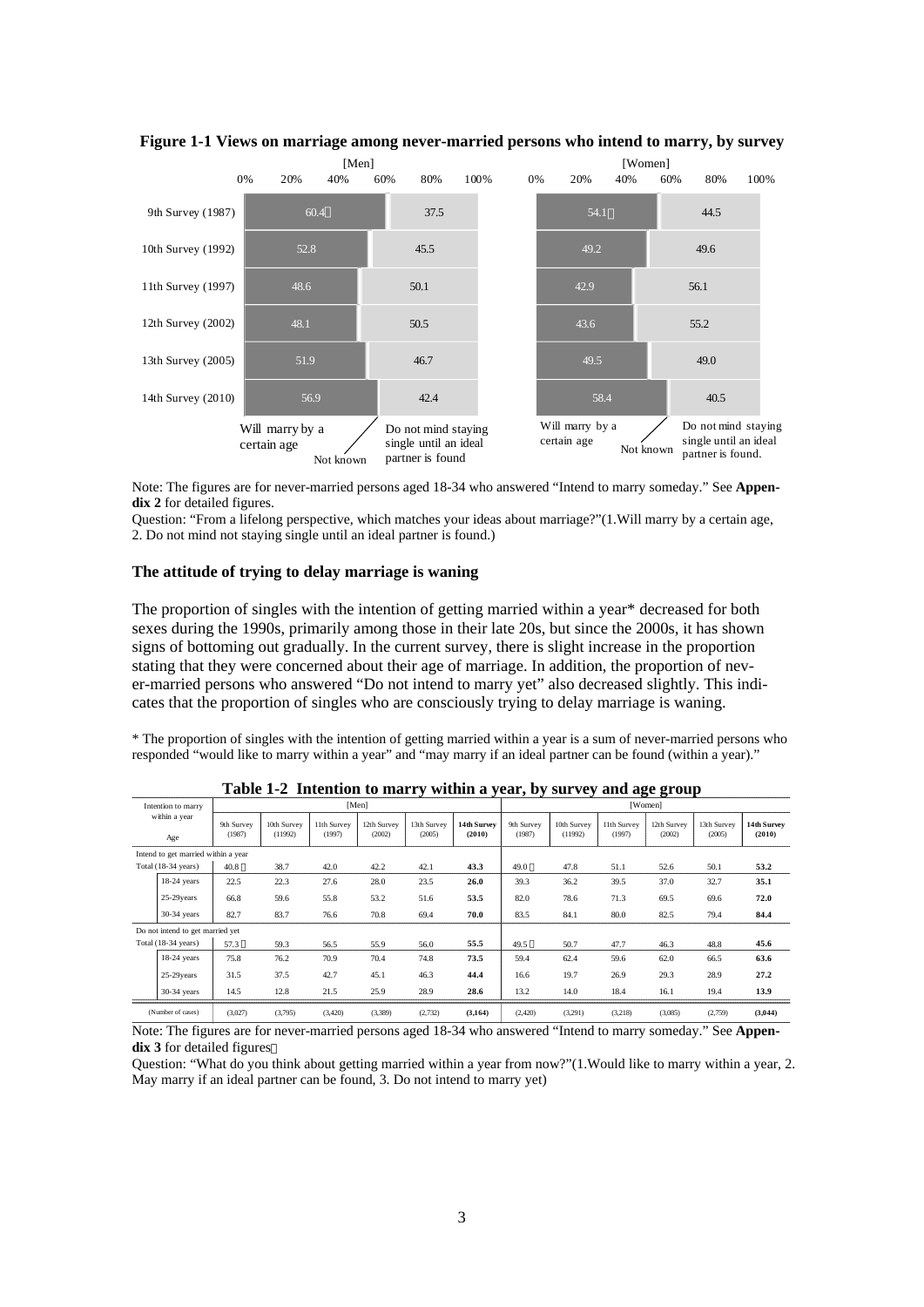#### **Men's desire to marry varies depending on their employment status**

Looking at the proportion of never-married people who have the intention to get married within a year by employment status, significant differences in attitude are seen among men; the percentage tends to be high among self-employed/family business workers and full-time employees. Conversely, part-timers, temporary employees, unemployed/staying home (helping out with household chores), etc. tend to be more reluctant to get married within a year. Such differences are not observed among women, except for students whose intention of marrying within a year is lower than women in other employment statuses.



## **Figure 1-2 Change in the percentages of never-married persons who may get married within a year, by employment status**

Note: The percentages in the figures above indicate the proportion of respondents stating that they "Would like to marry within a year" or "May marry if an ideal partner can be found," among never-married people aged 18-34 responding that they "Intend to marry someday." The classification of dispatched/fixed-time employment was first introduced in the 12th Survey (contract employee was added from the 13th Survey). See **Appendix 8** for details on the categories of employment status referred to in this survey.

## (2) The merits of marriage and of remaining single

## **The proportion of never-married women who consider that "marriage has merits" increased slightly. The proportion of both men and women who consider that "single life has merits" remains stable at the level of 80%**

The percentage of single men who feel that being married brings benefits has been decreasing gradually. Although the percentage increased slightly in the previous survey, it dropped again in this survey and is now down to 62.4%. The proportion of women who believe marriage to be beneficial used to be around 70%, but has started to increase from the previous survey and reached 75.1% in this survey. On the other hand, the proportion of never-married persons who see benefits in staying single remains even higher for both men and women – 81.0% and 87.6%, respectively.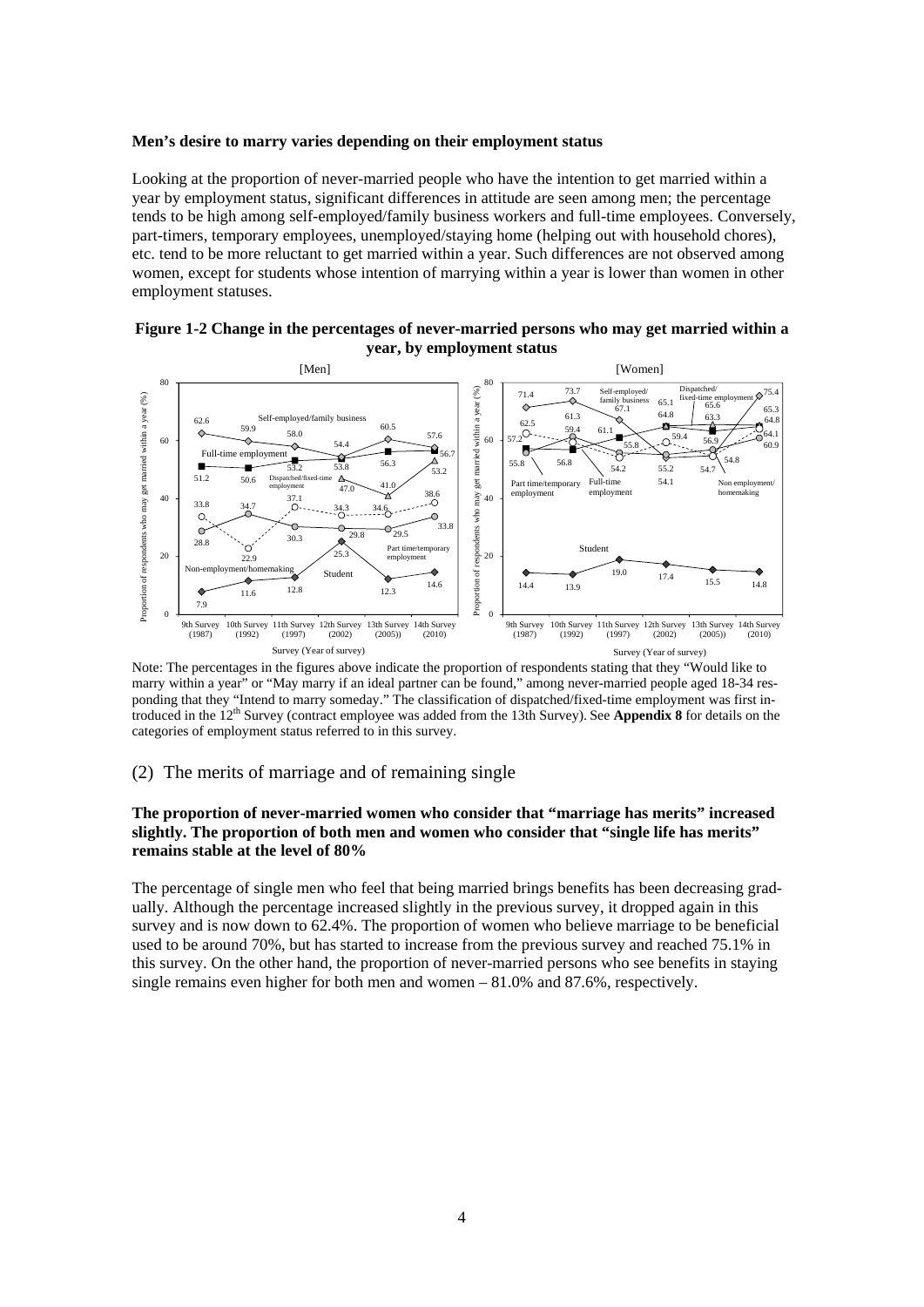|                               |            |             | [Men]       |             |             |             | [Women]    |                           |         |         |                                     |         |
|-------------------------------|------------|-------------|-------------|-------------|-------------|-------------|------------|---------------------------|---------|---------|-------------------------------------|---------|
|                               | 9th Survey | 10th Survey | 11th Survey | 12th Survey | 13th Survey | 14th Survey | 9th Survey | 10th Survey   11th Survey |         |         | 12th Survey 13th Survey 14th Survey |         |
|                               | (1987)     | (1992)      | (1997)      | (2002)      | (2005)      | (2010)      | (1987)     | (1992)                    | (1997)  | (2002)  | (2005)                              | (2010)  |
| For you now, marriage has:    |            |             |             |             |             |             |            |                           |         |         |                                     |         |
| Some merits                   | 69.1 %     | 66.7        | 64.6        | 62.3        | 65.7        | 62.4        | 70.8%      | 71.4                      | 69.9    | 69.4    | 74.0                                | 75.1    |
| No merits                     | 25.4       | 29.1        | 30.3        | 33.1        | 28.6        | 34.3        | 24.7       | 25.2                      | 25.5    | 26.3    | 21.5                                | 22.0    |
| Not known                     | 5.5        | 4.2         | 5.1         | 4.6         | 5.7         | 3.3         | 4.5        | 3.4                       | 4.6     | 4.3     | 4.5                                 | 2.8     |
| Total                         | 100.0%     | 100.0       | 100.0       | 100.0       | 100.0       | 100.0       | 100.0%     | 100.0                     | 100.0   | 100.0   | 100.0                               | 100.0   |
| For you now, single life has: |            |             |             |             |             |             |            |                           |         |         |                                     |         |
| Some merits                   | 83.0%      | 83.6        | 82.7        | 79.8        | 83.8        | 81.0        | 89.7%      | 89.0                      | 88.5    | 86.6    | 87.2                                | 87.6    |
| No merits                     | 10.7       | 11.2        | 11.6        | 14.6        | 10.3        | 15.6        | 5.4        | 7.4                       | 7.2     | 8.6     | 7.6                                 | 9.2     |
| Not known                     | 6.3        | 5.2         | 5.7         | 5.6         | 5.9         | 3.4         | 4.9        | 3.6                       | 4.3     | 4.8     | 5.1                                 | 3.2     |
| Total                         | 100.0%     | 100.0       | 100.0       | 100.0       | 100.0       | 100.0       | 100.0%     | 100.0                     | 100.0   | 100.0   | 100.0                               | 100.0   |
| (Number of cases)             | (3,299)    | (4,215)     | (3.982)     | (3,897)     | (3.139)     | (3,667)     | (2,605)    | (3,647)                   | (3.612) | (3.494) | (3,064)                             | (3,406) |

**Table 1-3 Views on the merits of marriage and of single life for never-married persons, by survey**

Note: The figures are for never-married persons aged 18-34.

Questions: "For you now, does marriage have any merits?"(1. There are merits, 2. There are no merits) "Conversely, for you now, does single life have any merits that married life does not offer?"(1. There are merits, 2. There are no merits.)

## **Men's views on whether or not it is beneficial to get married vary with their employment status. For both men and women, full-time employees tend to recognize merits of marriage the most strongly**

Employment status has a significant impact on how singles perceive the advantages of marriage. These differences are particularly pronounced among men; the proportion of respondents believing that there are advantages in getting married is particularly high among full-time employees, and self-employed and family business workers. In contrast, the proportion is considerably lower among men who are part-timers, temporary employees, and unemployed/staying home (helping out with household chores). Similar differences have been observed recently among women, although the differences are smaller than for men.

**Figure 1-3 Change in the percentages of never-married persons who consider that "there are merits to marriage," by survey and employment status**



Note: The figures are for never-married persons aged 18-34. The "students" and "dispatched/fixed-time employment" categories are excluded for both men and women, as is the "self-employed/ family business" category for women. See **Appendix 8** for details on the categories of employment status considered in this survey.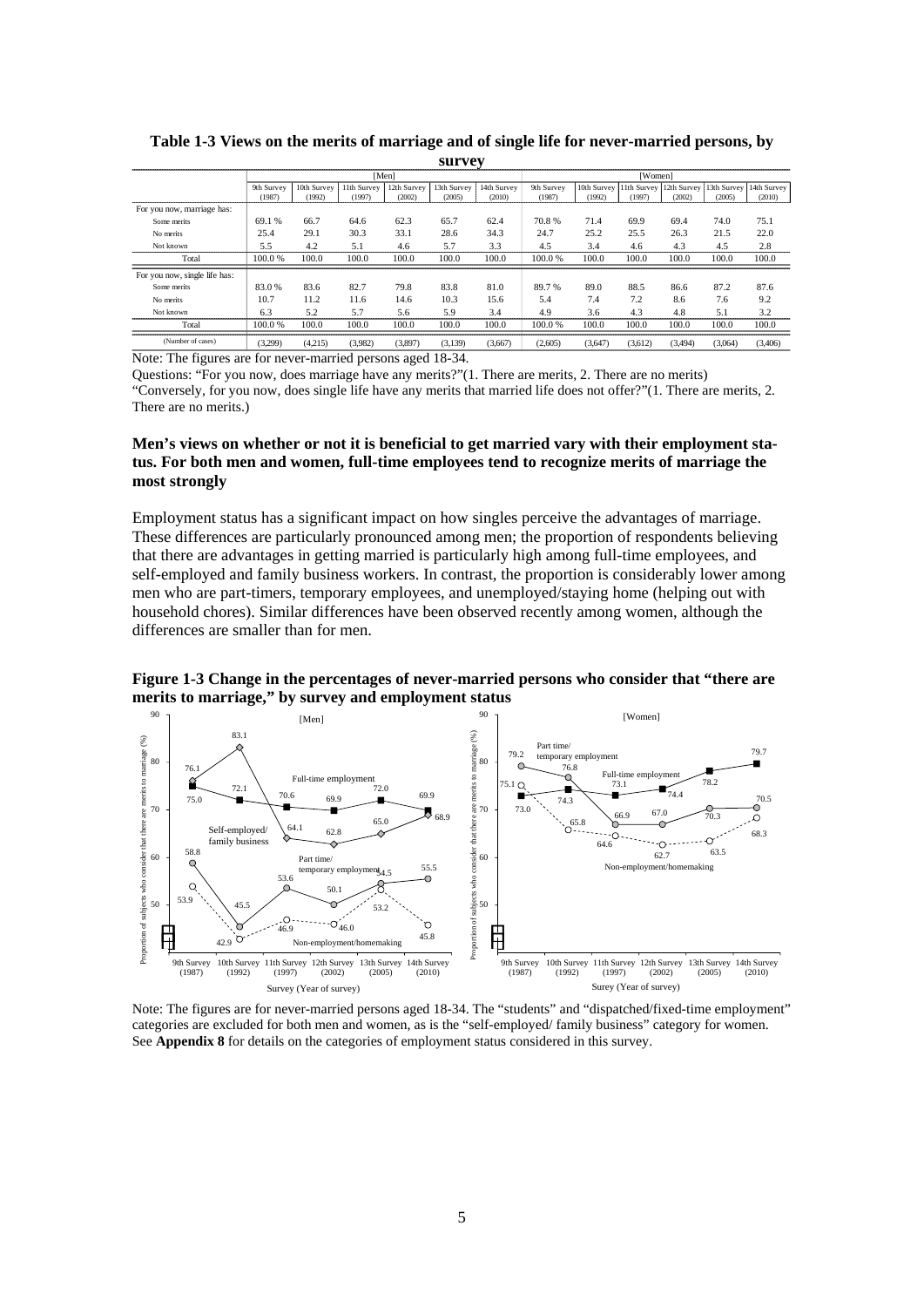## **"Having one's own children and family" as a merit of marriage is on a rising trend. The number of women who chose "be financially stable" increased as well**

The numbers of both men and women who chose "have your own children and family" as a specific benefit of getting married have increased significantly since the previous survey, for the first time overtaking "Psychological relief" as the most often selected benefit among male respondents. The proportion of respondents who chose "meet expectations of your parents and others" reversed its downward trend in the 1990s and is now clearly increasing; the option was the third most selected option among both men and women. In contrast, the proportion of respondents who chose "live with the person you feel affection for" decreased. "Be financially stable" is increasing among women respondents only.





Note: The graphs show the percentages of never-married subjects aged 18-34 who regard each item as primary merits of marriage (subjects were allowed to choose up to 2 items). The figures on the graphs show the percentages recorded in the 14<sup>th</sup> Survey. See **Appendix 4** for the percentages not shown on the graphs.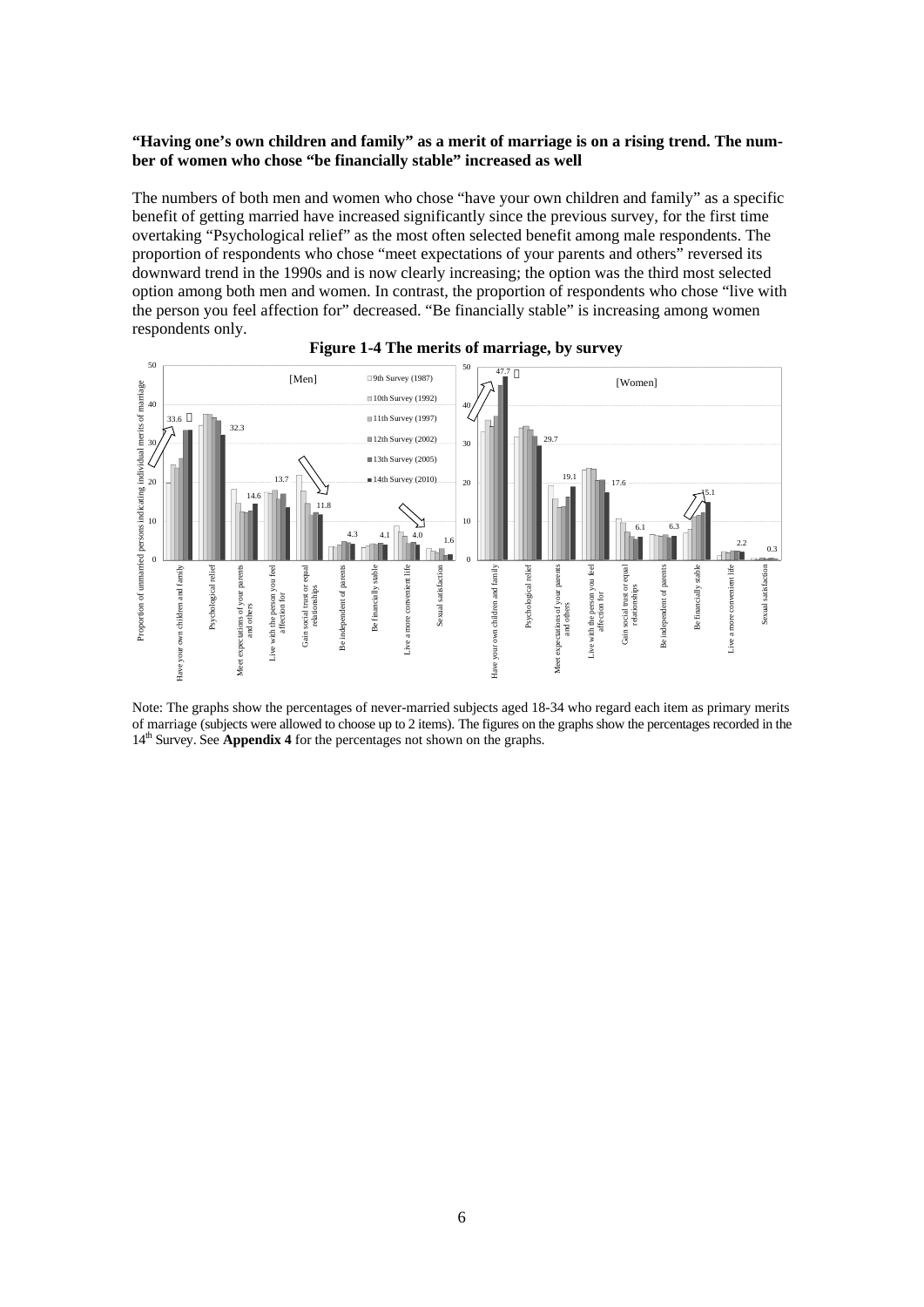#### **The most attractive part of single life is "freedom"**

"Freedom in actions or lifestyles" was by far the most chosen merit of single life by both men and women. "Affluence," "no responsibility to support family; be carefree," or "easier to maintain a wide range of friendships" are among other popular merits chosen. This pattern has hardly changed from previous surveys. This indicates that the never-married respondents consistently feel that marriage would restrict their actions, lives, financial situations, and friendships. However, it should be noted that the general impression of married life imposing constraints on friendships has been gradually decreasing among women.



## **Figure 1-5 The merits of single life, by survey**

Note: The graphs show the percentages of never-married subjects aged 18-34 who regard each item as primary merits of single life (subjects were allowed to choose up to 2 items). The values on the graphs show the percentages recorded in the 14<sup>th</sup> Survey. See **Appendix 4** for the details on other values.

## **Singles are worried about whether or not they will be able to maintain their daily rhythm, leisure time, and freedom in money after getting married**

In the survey, we asked the never-married respondents what they worry about when they consider getting married. "Whether or not I will be able to maintain my daily rhythm and lifestyle," "whether or not I will be able to take leisure time and personal time," and "whether or not I will be able to use my money freely" were the most often selected items for both men and women. The percentages of selecting these items were particularly high among never-married people who chose "Freedom of action and lifestyle" as a merit of single life. Around 30% of women are worried about "Whether or not I will be able to take time to work (or study)."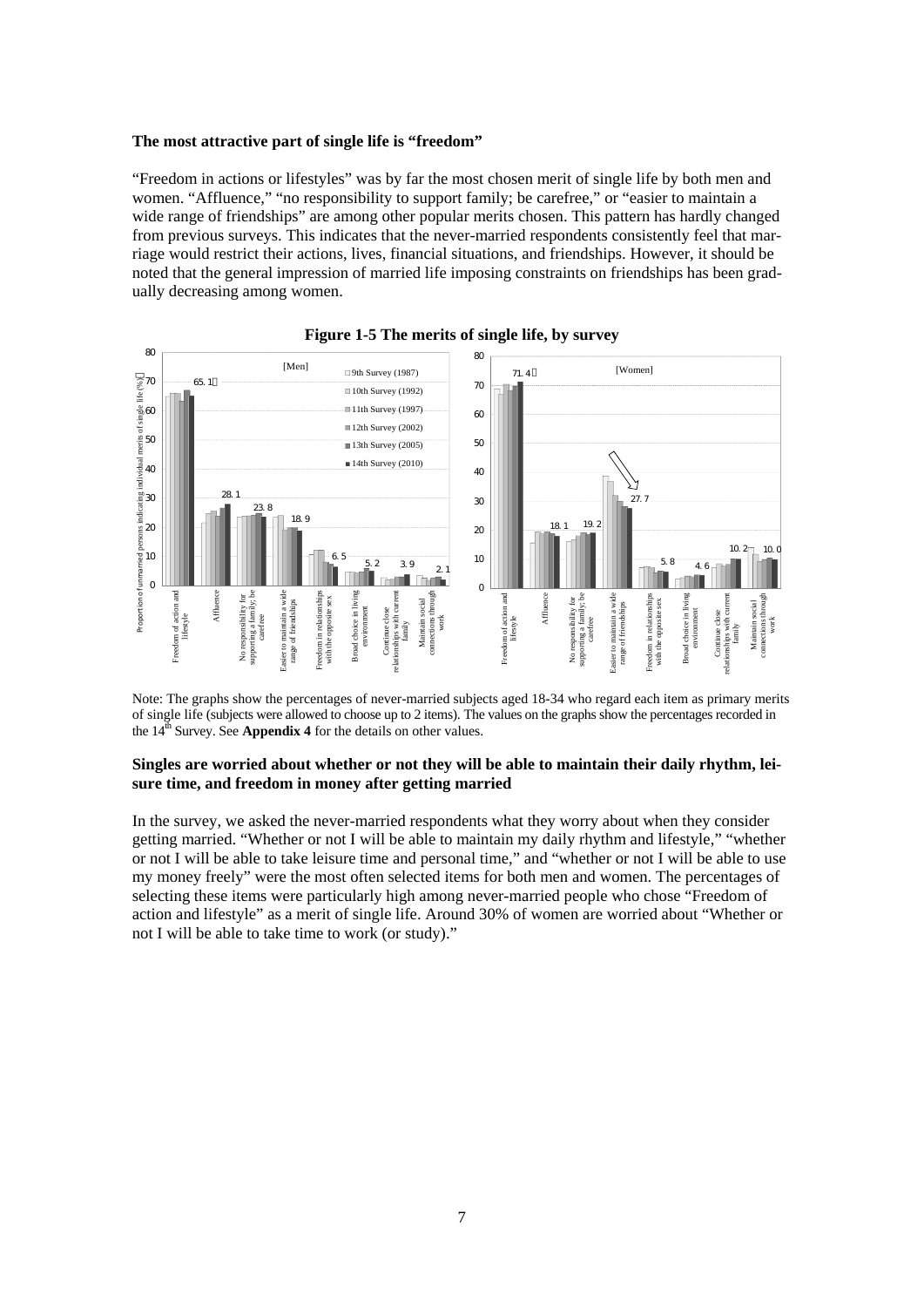|  |  | Table 1-4 Worries about marriage, by age |  |
|--|--|------------------------------------------|--|
|  |  |                                          |  |

| Age<br>Merits of single life |               |                                   |              | Number of cases) | able to maintain my daily<br>will be<br>rhythm and lifestyle<br>not I<br>Whether or | will be<br>able to take leisure time<br>and personal time freely<br>Whether or not I | will be<br>freely<br>money!<br>Whether or not I<br>able touse | Whether or not I will be<br>plans<br>able to make life<br>freely | work<br>will be<br>(or study) freely<br>$\overline{c}$<br>able to take time<br>Whether or not I | Whether or not I will be<br>$\mathbf{c}$<br>to choose a place<br>freely<br>live:<br>able | career<br>Whether or not I will be<br>to choose my<br>freely<br>able | preferences for fashion or<br>berestricted<br>not my<br>ă<br>Whether<br>$\overline{\mathbf{w}}$<br>$\mathop{\mathrm{food}}$ |
|------------------------------|---------------|-----------------------------------|--------------|------------------|-------------------------------------------------------------------------------------|--------------------------------------------------------------------------------------|---------------------------------------------------------------|------------------------------------------------------------------|-------------------------------------------------------------------------------------------------|------------------------------------------------------------------------------------------|----------------------------------------------------------------------|-----------------------------------------------------------------------------------------------------------------------------|
|                              |               | Total (18-34 years)               |              | (3,667)          | 48.7%                                                                               | 46.7                                                                                 | 46.1                                                          | 20.8                                                             | 17.5                                                                                            | 13.8                                                                                     | 12.6                                                                 | 12.3                                                                                                                        |
|                              |               | $18-24$ years                     | (1,794)      | 48.3             | 48.3                                                                                | 45.5                                                                                 | 22.9                                                          | 17.8                                                             | 14.0                                                                                            | 14.0                                                                                     | 13.4                                                                 |                                                                                                                             |
| [Men]                        | $25-34$ years |                                   |              | (1,873)          | 49.1                                                                                | 45.2                                                                                 | 46.7                                                          | 18.8                                                             | 17.1                                                                                            | 13.6                                                                                     | 11.2                                                                 | 11.3                                                                                                                        |
|                              |               | "Freedom of action                | Selected     | (2,389)          | 54.0                                                                                | 52.6                                                                                 | 49.7                                                          | 23.0                                                             | 18.8                                                                                            | 13.6                                                                                     | 12.9                                                                 | 12.8                                                                                                                        |
|                              |               | (Re-listed)<br>and lifestyle"     | Not selected | (1,278)          | 38.9                                                                                | 35.7                                                                                 | 39.4                                                          | 16.7                                                             | 15.0                                                                                            | 14.2                                                                                     | 12.0                                                                 | 11.3                                                                                                                        |
|                              |               | Total (18-34 years)               |              | (3,406)          | 60.5%                                                                               | 51.1                                                                                 | 46.5                                                          | 24.9                                                             | 31.7                                                                                            | 19.4                                                                                     | 20.6                                                                 | 24.9                                                                                                                        |
|                              |               | $18-24$ years                     |              | (1,901)          | 58.3                                                                                | 53.7                                                                                 | 46.0                                                          | 25.4                                                             | 32.8                                                                                            | 18.6                                                                                     | 22.5                                                                 | 25.4                                                                                                                        |
| [Women]                      |               | $25-34$ years                     |              | (1,505)          | 63.2                                                                                | 47.7                                                                                 | 47.2                                                          | 24.2                                                             | 30.4                                                                                            | 20.4                                                                                     | 18.2                                                                 | 24.4                                                                                                                        |
|                              |               | (Re-listed)<br>"Freedom of action | Selected     | (2, 433)         | 65.3                                                                                | 55.9                                                                                 | 49.5                                                          | 27.6                                                             | 33.3                                                                                            | 20.2                                                                                     | 21.2                                                                 | 26.9                                                                                                                        |
|                              |               | and lifestyle"                    | Not selected | 973)             | 48.4                                                                                | 38.8                                                                                 | 39.0                                                          | 18.0                                                             | 27.9                                                                                            | 17.3                                                                                     | 19.0                                                                 | 19.9                                                                                                                        |

Note: The figures are for never-married persons aged 18-34. They were asked to choose all the options that apply. Question: "When you consider getting married, which of the following items worry you? Please circle all the options that apply."

## (3) The hurdles to marriage

#### **"Money for marriage" as an inhibiting factor to marriage is increasing in proportion**

The survey asked the never-married people who intend to get married what they saw as potential obstacles if they were to get married within a year. "Money for marriage" was the most often selected answer for both men and women (43.5% for men, 41.5% for women), reaching a record high in this survey. The proportion of women who consider "approval from parents" and "issues related to living with and supporting parents" as obstacles to marriage has decreased.



**Figure 1-6 Obstacles to marriage, by survey** 

Note: The graphs show the percentage of never-married people aged 18-34 who consider each item as primary obstacles to marriage (respondents were allowed to choose up to 2 items). The percentages shown on the graph are those of  $14<sup>th</sup>$  Survey. The proportion of never-married people aged 18-34 who answered that there are certain obstacles to marriage were 67.1% for men and 69.2% for women in the 9<sup>th</sup> Survey, 67.9% and 71.3% in the 10<sup>th</sup> Survey, 65.0% and 67.8% in the  $11<sup>th</sup>$  Survey, 64.5% and 70.1% in the  $12<sup>th</sup>$  Survey, and 68.1% and 71.5% in the  $14<sup>th</sup>$  Survey.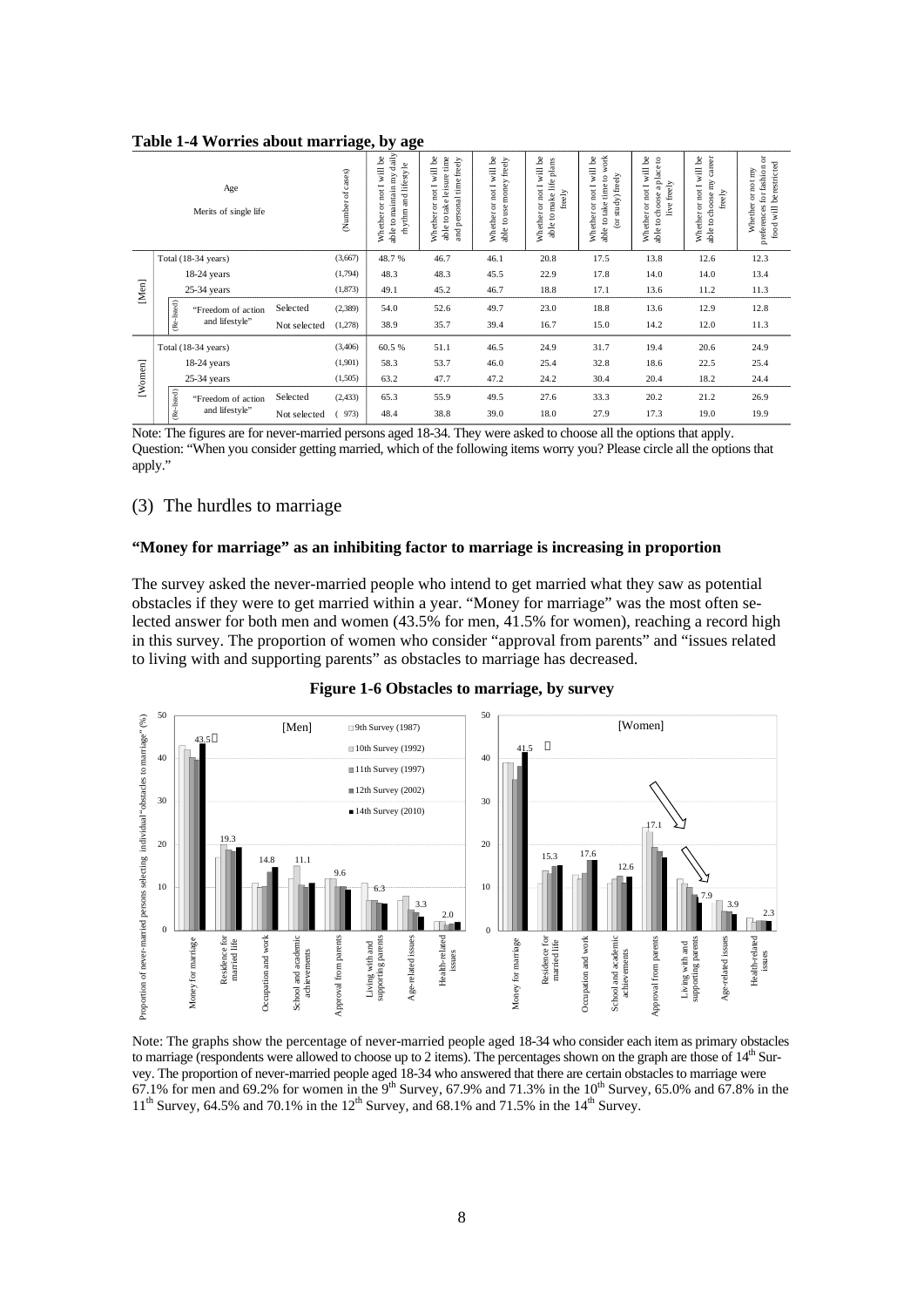## (4) Why do they not get married?

## **Constraints include the lack of positive reasons to get married and, after the age of 25, not being able to find a suitable partner**

When asked about the reasons for staying single, the most frequently cited responses by young people (18 to 24 years of age) indicated a lack of positive motivation to get married; the most often chosen options included "too young to marry," "do not feel the necessity," and "want to concentrate on work (studies)"; these responses can be classified as "reasons not to get married". In contrast, in the age group between 25 and 34 years old, more of the respondents stated that their primary reasons were that they "cannot meet a suitable partner" and other conditions for marriage not being met; such responses can be seen as "reasons for not being able to marry". However, it is also true that many of them still cite "do not feel the necessity" and "do not want to lose freedom or comfort" as reasons as well. In addition, the number of respondents who chose "do not have enough money for marriage" and "cannot have a good relation with the opposite sex" increased in this survey.



**Figure 1-7 Reasons for staying single, by survey and age group** 

Note: The graphs show the percentage of never-married respondents who regard each item as a reason for staying single (respondents were allowed to choose up to 3 items). The percentages shown on the graphs are the results of the 14th Survey.

Question: "What are the reasons why you are currently single? Please select up to 3 reasons that you consider to be most applicable to your situation from the following options and enter the numbers in the answer column to the right. (If you have already decided to get married, please enter 12 in the "Primary reasons" field.)"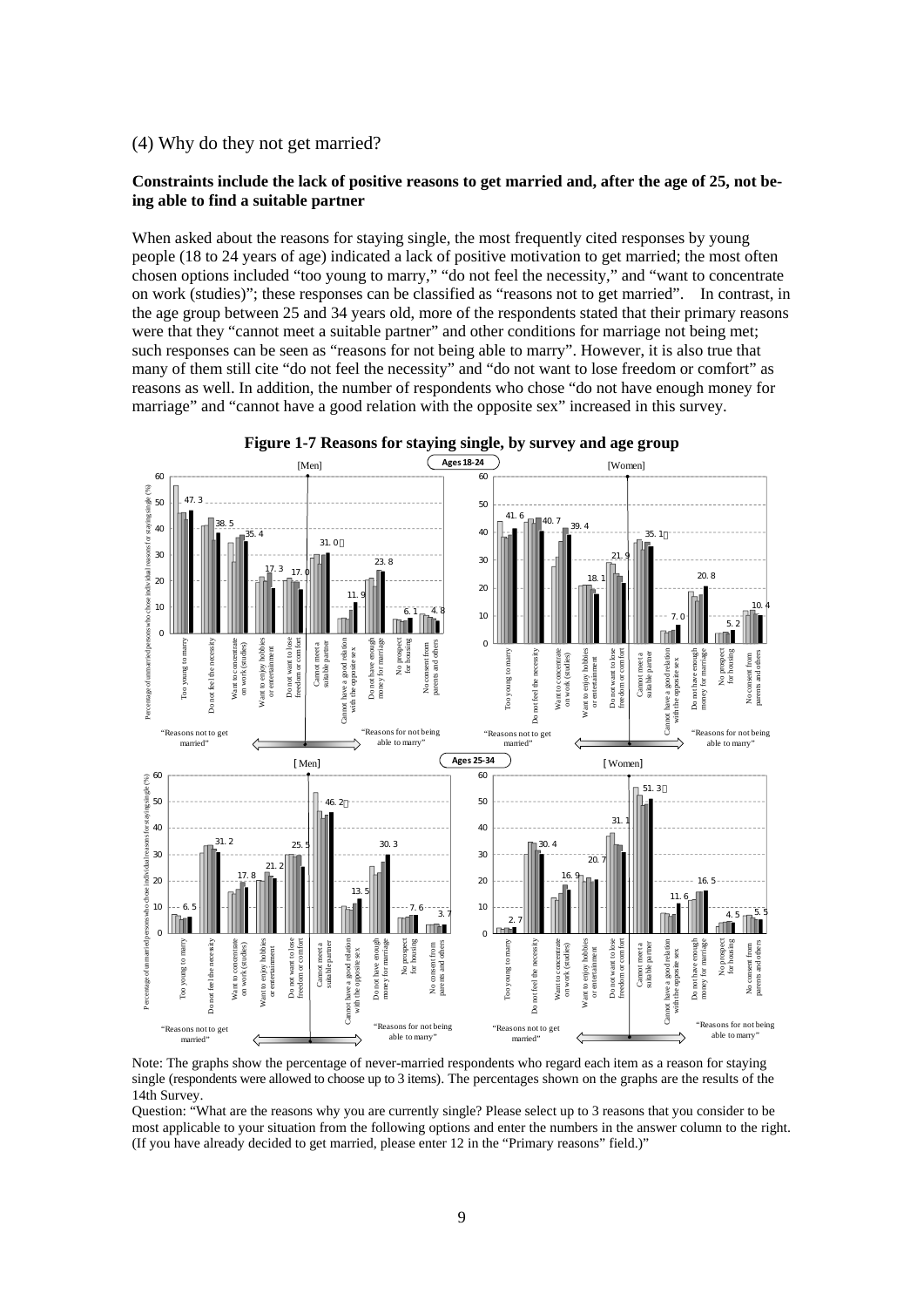# **2. Partnership: Changes in male/female relationships**

## (1) Relationships with the opposite sex

## **The proportion of singles without any relationship with the opposite sex increased: 60% of men and 50% of women**

The proportion of never-married men who stated that they are "not in a relationship with the opposite sex" accounts for the majority of the respondents: 61.4% (52.2% in the previous survey). The corresponding proportion of women amounted to 49.5% (44.7% in the previous survey); the proportion thus increased for both men and women (**Table 2-1**, **Figure 2-1**). Moreover, singles who are not involved in romantic relationship and do not want to date anyone accounted for 27.6% of men and 22.6% of women. Meanwhile, the proportion of never-married persons who have a potential marriage partner accounts for 18.4% of all men (20.5% in the previous survey) and 27.0% (27.3%) of all women (**Table 2-1**).

|                                                                |            |                  | [Men]   |         |                  |                  |            |                  | [Women] |          |         |               |
|----------------------------------------------------------------|------------|------------------|---------|---------|------------------|------------------|------------|------------------|---------|----------|---------|---------------|
| Relationships with the opposite sex                            | 9th Survey | 10 <sub>th</sub> | 11th    | 12th    | 13 <sub>th</sub> | 14 <sub>th</sub> | 9th Survey | 10 <sub>th</sub> | 11th    | 12th     | 13th    | 14th          |
| Want to marry lover/have relationships with the opposite sex   | (1987)     | Survey           | Survey  | Survey  | Survey           | <b>Survey</b>    | (1987)     | Survey           | Survey  | Survey   | Survey  | <b>Survey</b> |
|                                                                |            | (1992)           | (1997)  | (2002)  | (2005)           | (2010)           |            | (1992)           | (1997)  | (2002)   | (2005)  | (2010)        |
| Have a fiancé/fiancée                                          | 2.9%       | 3.2              | 2.9     | 2.7     | 2.9              | 1.8              | 4.6 %      | 3.9              | 3.8     | 3.9      | 4.8     | 3.1           |
| In a relationship with a person of the opposite sex as lovers  | 19.4       | 23.1             | 23.3    | 22.4    | 24.3             | 22.8             | 26.2       | 31.6             | 31.6    | 33.1     | 31.9    | 30.9          |
| Want to get married                                            | ٠          | 15.1             | 15.5    | 13.2    | 15.9             | 15.1             |            | 20.8             | 20.0    | 21.9     | 21.0    | 21.9          |
| Am not considering marriage                                    |            | 7.7              | 7.3     | 8.7     | 8.1              | 7.4              |            | 10.4             | 11.2    | 10.4     | 10.2    | 8.5           |
| In a relationship with a person of the opposite sex as friends | 23.6       | 19.2             | 15.3    | 11.3    | 14.0             | 9.4              | 25.4       | 19.5             | 15.9    | 12.4     | 12.9    | 11.9          |
| Want to get married                                            | $\sim$     | 2.3              | 2.2     | 1.6     | 1.8              | 1.5              |            | 2.2              | 2.4     | 2.1      | 1.5     | 2.0           |
| Am not considering marriage                                    |            | 16.4             | 12.6    | 9.1     | 11.9             | 7.6              |            | 16.6             | 12.9    | 9.9      | 11.3    | 9.6           |
| Not in any relationship with the opposite sex                  | 48.6       | 47.3             | 49.8    | 52.8    | 52.2             | 61.4             | 39.5       | 38.9             | 41.9    | 40.3     | 44.7    | 49.5          |
| Want to be in a relationship                                   |            |                  |         |         |                  | 32.6             |            |                  |         |          |         | 25.7          |
| Do not want to date in particular                              |            |                  |         |         |                  | 27.6             |            |                  |         |          |         | 22.6          |
| Not known                                                      | 5.5        | 7.2              | 8.7     | 10.9    | 6.6              | 4.6              | 4.3        | 6.3              | 6.8     | 10.2     | 5.7     | 4.6           |
| (Re-listed) Have a potential marriage partner                  |            | 20.6             | 20.6    | 17.5    | 20.5             | 18.4             |            | 26.8             | 26.2    | 27.9     | 27.3    | 27.0          |
| Total (18-34)                                                  | 100.0 %    | 100.0            | 100.0   | 100.0   | 100.0            | 100.0            | 100.0%     | 100.0            | 100.0   | 100.0    | 100.0   | 100.0         |
| (Number of cases)                                              | (3,299)    | (4,215)          | (3,982) | (3,897) | (3,139)          | (3,667)          | (2,605)    | (3,647)          | (3,612) | (3, 494) | (3,064) | (3,406)       |

**Table 2-1 Relationships with the opposite sex among never-married respondents, by survey**

Note: The figures are for never-married persons aged 18-34. See **Appendix 5** for the figures on relationships with the opposite sex by age. "Potential marriage partner" includes fiancé/fiancée.

Question: "Are you currently engaged in a relationship with a person of the opposite sex? If you are in a relationship with a person of the opposite sex, do you "want to marry the (closest) person you are dating?" If not, do you "want to have relationships with the opposite sex?"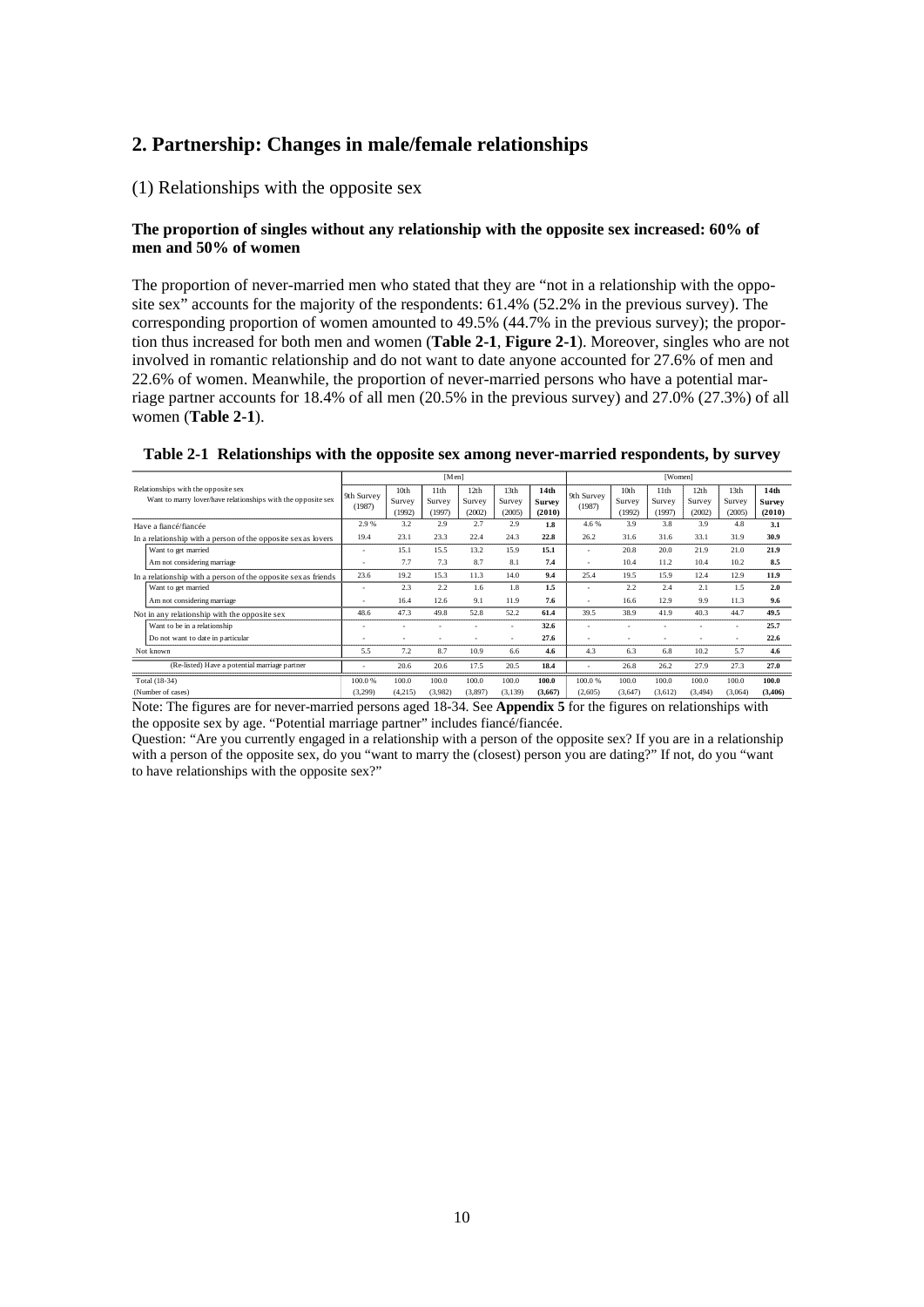

**Figure 2-1 Percentage of never-married persons not involved in a relationship and their desire to date, by survey and age** 

Note: Same as **Table 2-1**. The graphs indicate the percentage of never-married persons not involved in romantic relationship (fiancé/fiancée, lovers, friends of opposite sex). The question on the desire to date was asked in the  $14<sup>th</sup>$  Survey only.

Question: "Are you currently engaged in a relationship with a person of the opposite sex?" If not, do you want to have relationships with the opposite sex?" (1. Want to be in a relationship, 2. Do not want to be in a relationship with the opposite sex in particular)

## (2) Sexual experience

## **The proportion of singles with sexual experience peaked out, not only among men, but also among women**

The proportion of never-married men with sexual experience was on the rise, but apparently peaked during the latter half of the 1990s and is now in stagnation. The increasing trend among women has also slowed down during the 2000s, albeit slightly delayed compared to the men. It is worth noting that, in this survey, the percentage of respondents who answered that they did not have any sexual experience increased compared to the previous survey in all age groups of both sexes except never-married women in their early 30s.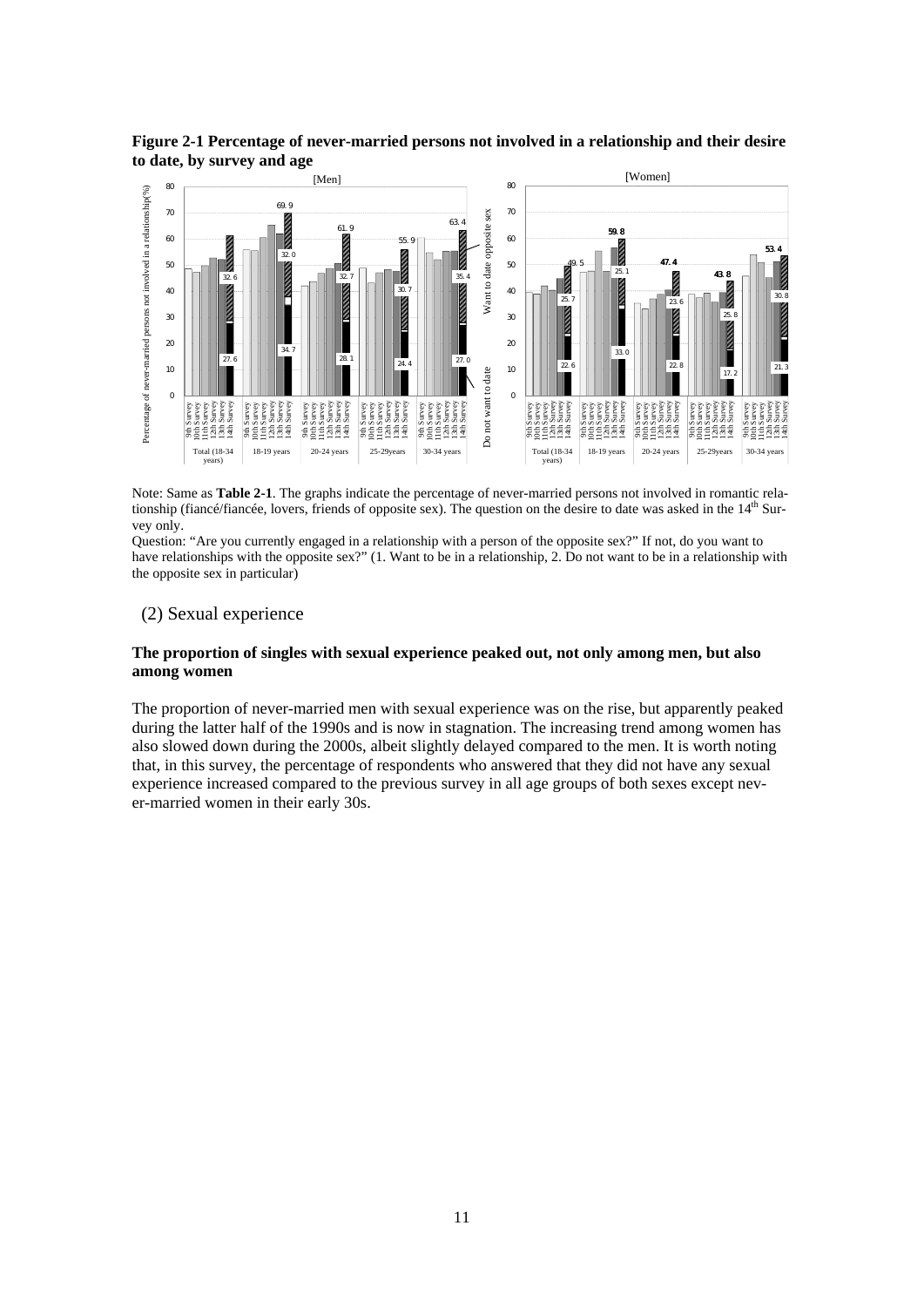|                      |                               | No sexual experience |                          |                          |                          |                          |                          | Have sexual experience |                                      |                          |                          |                                      |                          |  |
|----------------------|-------------------------------|----------------------|--------------------------|--------------------------|--------------------------|--------------------------|--------------------------|------------------------|--------------------------------------|--------------------------|--------------------------|--------------------------------------|--------------------------|--|
|                      | Age                           | 9th Survey<br>(1987) | 10th<br>Survey<br>(1992) | 11th<br>Survey<br>(1997) | 12th<br>Survey<br>(2002) | 13th<br>Survey<br>(2005) | 14th<br>Survey<br>(2010) | 9th Survey<br>(1987)   | 10 <sub>th</sub><br>Survey<br>(1992) | 11th<br>Survey<br>(1997) | 12th<br>Survey<br>(2002) | 13 <sub>th</sub><br>Survey<br>(2005) | 14th<br>Survey<br>(2010) |  |
|                      | $18-19$ years                 | 71.9%                | 70.9                     | 64.9                     | 64.2                     | 60.7                     | 68.5                     | 24.3                   | 25.1                                 | 31.9                     | 33.3                     | 31.5                                 | 26.0                     |  |
|                      | $20-24$ years                 | 43.0                 | 42.5                     | 35.8                     | 34.2                     | 33.6                     | 40.5                     | 52.7                   | 54.8                                 | 60.0                     | 60.1                     | 57.5                                 | 56.3                     |  |
|                      | $25-29$ years                 | 30.0                 | 24.8                     | 25.3                     | 25.6                     | 23.2                     | 25.1                     | 66.6                   | 71.3                                 | 70.6                     | 69.3                     | 66.0                                 | 71.7                     |  |
| [Men]                | 30-34 years                   | 27.1                 | 22.7                     | 23.4                     | 23.4                     | 24.3                     | 26.1                     | 68.3                   | 72.3                                 | 71.3                     | 71.0                     | 64.3                                 | 69.9                     |  |
|                      | Total $(18-34 \text{ years})$ | 43.1 %               | 41.5                     | 35.7                     | 35.3                     | 31.9                     | 36.2                     | 53.0                   | 54.9                                 | 60.1                     | 59.8                     | 58.2                                 | 60.2                     |  |
|                      | Reference (35-39)<br>years)   |                      | 26.4                     | 26.1                     | 24.8                     | 26.5                     | 27.7                     |                        | 70.1                                 | 70.4                     | 69.4                     | 64.8                                 | 68.8                     |  |
|                      |                               |                      |                          |                          |                          |                          |                          |                        |                                      |                          |                          |                                      |                          |  |
|                      | 18-19 years                   | 81.0%                | 77.3                     | 68.3                     | 62.9                     | 62.5                     | 68.1                     | 17.4                   | 20.7                                 | 28.2                     | 32.3                     | 31.8                                 | 28.1                     |  |
|                      | $20-24$ years                 | 64.4                 | 53.0                     | 42.6                     | 38.3                     | 36.3                     | 40.1                     | 31.9                   | 42.0                                 | 52.0                     | 55.7                     | 54.2                                 | 54.9                     |  |
|                      | $25-29$ years                 | 53.5                 | 44.4                     | 34.1                     | 26.3                     | 25.1                     | 29.3                     | 40.0                   | 46.7                                 | 58.3                     | 64.8                     | 60.4                                 | 63.4                     |  |
| [W <sub>omen</sub> ] | $30-34$ years                 | 44.4                 | 40.9                     | 28.8                     | 26.6                     | 26.7                     | 23.8                     | 38.8                   | 49.8                                 | 61.3                     | 62.8                     | 55.0                                 | 68.2                     |  |
|                      | Total (18-34 years)           | 65.3%                | 56.3                     | 43.5                     | 37.3                     | 36.3                     | 38.7                     | 30.2                   | 38.3                                 | 50.5                     | 55.4                     | 52.1                                 | 55.3                     |  |
|                      | Reference (35-39)<br>years)   |                      | 41.3                     | 30.9                     | 28.4                     | 21.6                     | 25.5                     |                        | 48.6                                 | 57.0                     | 61.6                     | 56.9                                 | 64.4                     |  |

**Table 2-2 Sexual experience of never-married persons, by survey and age (% distribution)** 

Note: The figures are for never-married persons aged 18-34. Number of cases: 3,299 men, 2,605 women in the 9th survey, 4,215 and 3,647 in the 10th survey, 3,982 and 3,612 in the 11th survey, 3,897 and 3,494 in the 12th survey, 3,139 and 3,064 in the 13th survey, and 3,667 and 3,406 in the 14th survey. The proportion of respondents whose sexual experience is not known is included in computing the ratios but omitted from the table.

Question: "Have you ever had sexual intercourse with a member of the opposite sex?" (1. Yes, 2. No)

The options in the 13th Survey were: 1. Yes, during the past year, 2. Yes, in the past, but not during the past year, 3. No.

## (3) Cohabitation

#### **The proportion of respondents who have experienced cohabitation took a downward turn.**

The percentage of never-married people who have experienced cohabitation with a person of the opposite sex without being married had been increasing until the previous survey, but has since then been declining among all age groups. The proportions of respondents with such experience in their early 30s were 8.9% for men (9.9% in the previous survey) and 9.3% for women (10.6% in the previous survey).

|             |                               |                 | $\sim$ , $\sim$ , $\sim$ , $\sim$ $\sim$ , $\sim$ , $\sim$ , $\sim$ |               |             |             |             |
|-------------|-------------------------------|-----------------|---------------------------------------------------------------------|---------------|-------------|-------------|-------------|
|             | Sex/age                       | 9th Survey      | 10th Survey                                                         | $11th$ Survey | 12th Survey | 13th Survey | 14th Survey |
|             |                               | (1987)          | (1992)                                                              | (1997)        | (2002)      | (2005)      | (2010)      |
|             | $18-19$ years                 | $1.2\%$ $(0.5)$ | 0.9(0.2)                                                            | 0.6(0.5)      | 1.8(0.8)    | 0.9(0.5)    | 0.5(0.2)    |
|             | $20-24$ years                 | 3.5(1.0)        | 4.2(1.3)                                                            | 4.5(2.1)      | 6.0(2.8)    | 5.7(2.5)    | 2.5(0.9)    |
|             | $25-29$ years                 | 3.3(0.7)        | 6.7(1.3)                                                            | 7.1(1.7)      | 10.3(2.8)   | 11.8(2.2)   | 8.6(2.9)    |
| [Men]       | $30-34$ years                 | 5.0(1.5)        | 7.1(1.6)                                                            | 6.0(1.9)      | 6.9(1.8)    | 9.9(1.3)    | 8.9(1.6)    |
|             | Total $(18-34 \text{ years})$ | $3.2\%$ $(0.9)$ | 4.5(1.1)                                                            | 4.8(1.7)      | 6.7(2.3)    | 7.9(1.9)    | 5.5(1.6)    |
|             | (Number of cases)             | (3,299)         | (4,215)                                                             | (3,982)       | (3,897)     | (3,139)     | (3,667)     |
|             | Reference (35-39 years)       |                 | 11.0(1.9)                                                           | 8.0(1.0)      | 9.3(1.2)    | 9.0(1.0)    | 7.0(0.7)    |
|             | $18-19$ years                 | $1.9\%$ $(0.8)$ | 1.3(0.8)                                                            | 2.6(1.0)      | 3.0(1.7)    | 1.7(1.1)    | 0.2(0.0)    |
|             | $20-24$ years                 | 2.7(0.8)        | 3.1(1.1)                                                            | 4.4(2.3)      | 7.5(2.7)    | 6.7(2.2)    | 5.0(1.5)    |
| $_{\rm en}$ | $ 25-29$ years                | 4.1 (0.0)       | 4.5(1.4)                                                            | 5.3(1.0)      | 10.0(3.0)   | 10.1(2.9)   | 8.0(2.1)    |
|             | 30-34 years                   | 4.4(0.6)        | 6.1(1.6)                                                            | 7.6(1.5)      | 8.2(1.4)    | 10.6(3.0)   | 9.3(2.8)    |
| $[$ Wome    | Total $(18-34 \text{ years})$ | $2.8\%$ $(0.7)$ | 3.1(1.1)                                                            | 4.6(1.7)      | 7.6(2.4)    | 7.3(2.3)    | 5.8(1.6)    |
|             | (Number of cases)             | (2,605)         | (3,647)                                                             | (3,612)       | (3, 494)    | (3,064)     | (3,406)     |
|             | Reference (35-39 years)       |                 | 7.2(0.7)                                                            | 5.4(0.7)      | 5.2(0.5)    | 8.6(3.1)    | 7.5(1.6)    |

**Table 2-3 Proportion of never-married respondents who have experienced cohabitation, by survey and age group** 

Note: The figures are for never-married persons aged 18-34. The figures in this table show the percentages of subjects who have experienced cohabitation. The figures in parentheses show the percentages of respondents who were cohabiting as of the time of the survey.

Question: "Have you ever cohabited (lived with a partner without legally registering for marriage)?"

(1. No; 2. Yes, in the past, but not now, 3.Yes, I am [cohabiting] currently)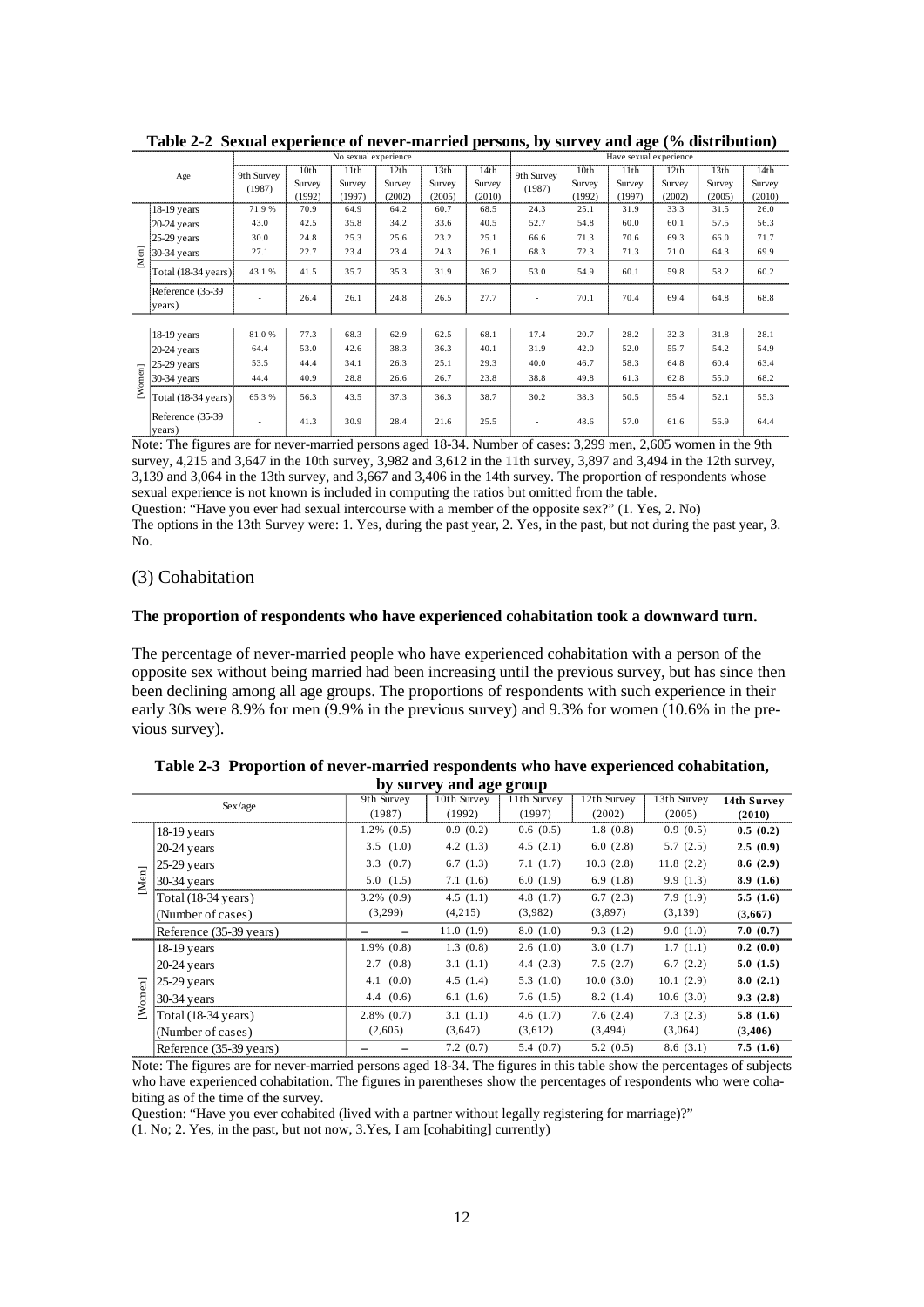# **3. Desired Image of Marriage: What kind of marriage is being sought?**

## (1) Desired age of marriage

## **The rising trend of the desired age of marriage continues**

The age at which never-married respondents want to marry (average desired age of marriage) has been rising among all age groups for both men and women. The average desired age of marriage of the never-married from age 18 to 34 was 30.4 years old for men (30.0 years old in the previous survey) and 28.4 years old for women (28.1 years old in the previous survey).

|        |                               |                      |                       | by survey and age     |                       |                       |                       |
|--------|-------------------------------|----------------------|-----------------------|-----------------------|-----------------------|-----------------------|-----------------------|
|        | Age                           | 9th Survey<br>(1987) | 10th Survey<br>(1992) | 11th Survey<br>(1997) | 12th Survey<br>(2002) | 13th Survey<br>(2005) | 14th Survey<br>(2010) |
|        | $18-19$ years                 | 26.7years            | 27.2                  | 26.8                  | 27.3                  | 26.4                  | 27.3                  |
|        | $20-24$ years                 | 27.4                 | 27.8                  | 28.0                  | 28.2                  | 27.9                  | 28.4                  |
| 高<br>Σ | $25-29$ years                 | 29.5                 | 30.1                  | 30.4                  | 31.0                  | 30.7                  | 31.0                  |
|        | $30-34$ years                 | 34.0                 | 34.2                  | 34.7                  | 35.0                  | 35.1                  | 35.4                  |
|        | Total $(18-34 \text{ years})$ | 28.4years            | 28.9                  | 29.3                  | 29.8                  | 30.0                  | 30.4                  |
|        | (Number of cases)             | (2,610)              | (3,439)               | (3,040)               | (2,910)               | (2,396)               | (2,830)               |
|        | $18-19$ years                 | 24.1 years           | 24.7                  | 25.3                  | 25.2                  | 25.2                  | 25.5                  |
|        | $20-24$ years                 | 25.2                 | 25.7                  | 26.3                  | 26.4                  | 26.5                  | 26.6                  |
|        | $25-29$ years                 | 28.3                 | 29.0                  | 29.2                  | 29.7                  | 29.7                  | 29.8                  |
| Women] | $30-34$ years                 | 33.1                 | 33.8                  | 34.0                  | 34.1                  | 34.2                  | 34.3                  |
|        | Total (18-34 years)           | 25.6years            | 26.5                  | 27.4                  | 28.1                  | 28.1                  | 28.4                  |
|        | (Number of cases)             | (2,112)              | (3,026)               | (2,872)               | (2,678)               | (2, 424)              | (2,748)               |

| Table 3-1 Average desired age of marriage of never-married persons, |
|---------------------------------------------------------------------|
| by survey and age                                                   |

Note: The figures are for never-married persons aged 18-34 who responded "Intend to marry someday." (Does not include respondents whose desired age of marriage is not known).

#### **The tendency of desiring a partner of similar age is becoming stronger**

The desired age gap with a partner has been narrowing steadily for both men and women in recent years, with an increasing number of never-married persons desiring a partner with a small age difference (in particular a partner of the same age). The increase in the number of men choosing "Same age" is particularly significant, accounting for 35.8% of the male respondents in this survey (29.4% in the previous survey).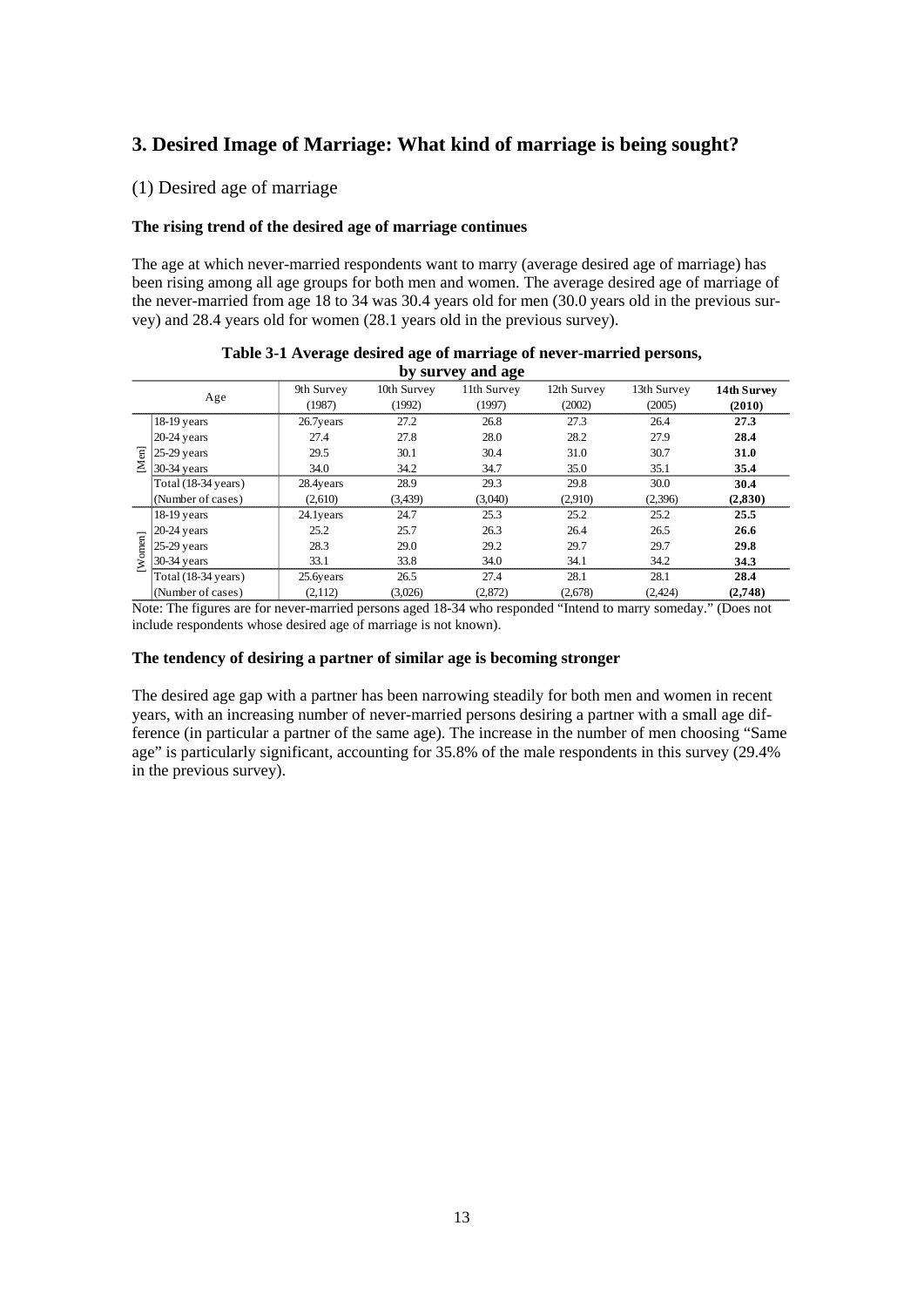

### **Figure 3-1 Desirable difference in age with the marriage partner, by survey**  [Men]

Note: The figures are for never-married persons (aged 18-34) who answered "Intend to marry someday." (Does not include respondents whose desired age of marriage is not known.) The difference in age with the desirable marriage partner is the age difference between a respondent and his/her desired spouse, as desired by the respondent. The numbers do not include "Not known" responses. Numbers in parentheses on both sides of the graphs show the average desired difference in age. The actual average difference in age of married couples obtained from the surveys on married couples (for married couples who got married during the five years previous to each survey) is 1.7 years in the 14th Survey (2010).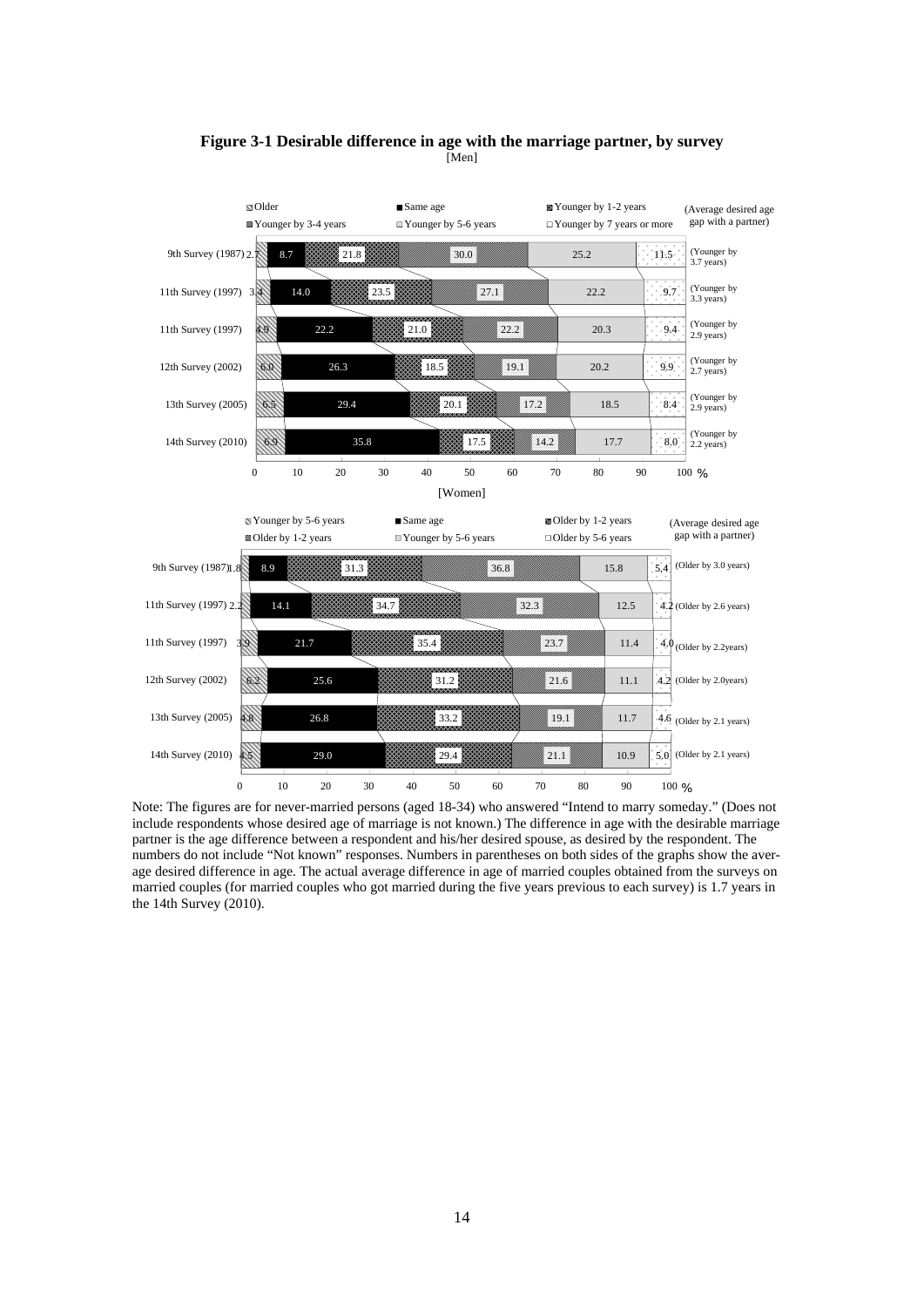## (2) Desirable life course

## **More women realistically expect to be managing both work and family after getting married, rather than becoming full-time housewives**

When asked about their ideal course of life (ideal life course), an increasing number of never-married women chose "managing both work and family," while those choosing "full-time housewife" declined during the 1990s. Since then, no significant changes have been observed. When asked about their realistic expectations (intended life course), however, "full-time housewife" continues to decline and dropped below 10% (9.1%) for the first time since the question was included in the survey. In addition, the proportion choosing "managing both work and family" and "single and working" courses as their intended life course have been increasing.

## **Men also wish that women manage both work and family after getting married, rather than becoming full-time housewives**

Increasingly more never-married men wish that their future partners will manage both work and family matters, rather than becoming full-time housewives, as with the case of the intended life course among never-married women. While the proportion of men wishing to have spouses who are full-time housewives dropped to about 10% (10.9%), the percentage of men wishing to have wives who earn money and take care of family matters overtook the former group around 2000 and exceeded 30% (32.7%) in this survey.

Description of life course:

"Full-time housewife": get married and have children, leave work upon marriage or childbirth, and not to be employed afterwards

"Return-to-work": get married and have children, leave work upon marriage or childbirth, return to employment after finishing with child rearing

"Managing both work and family": get married and have children, continue working throughout one's life

"DINKS": get married but don't have children, continue working throughout one's life "Single and working": do not get married, continue working throughout one's life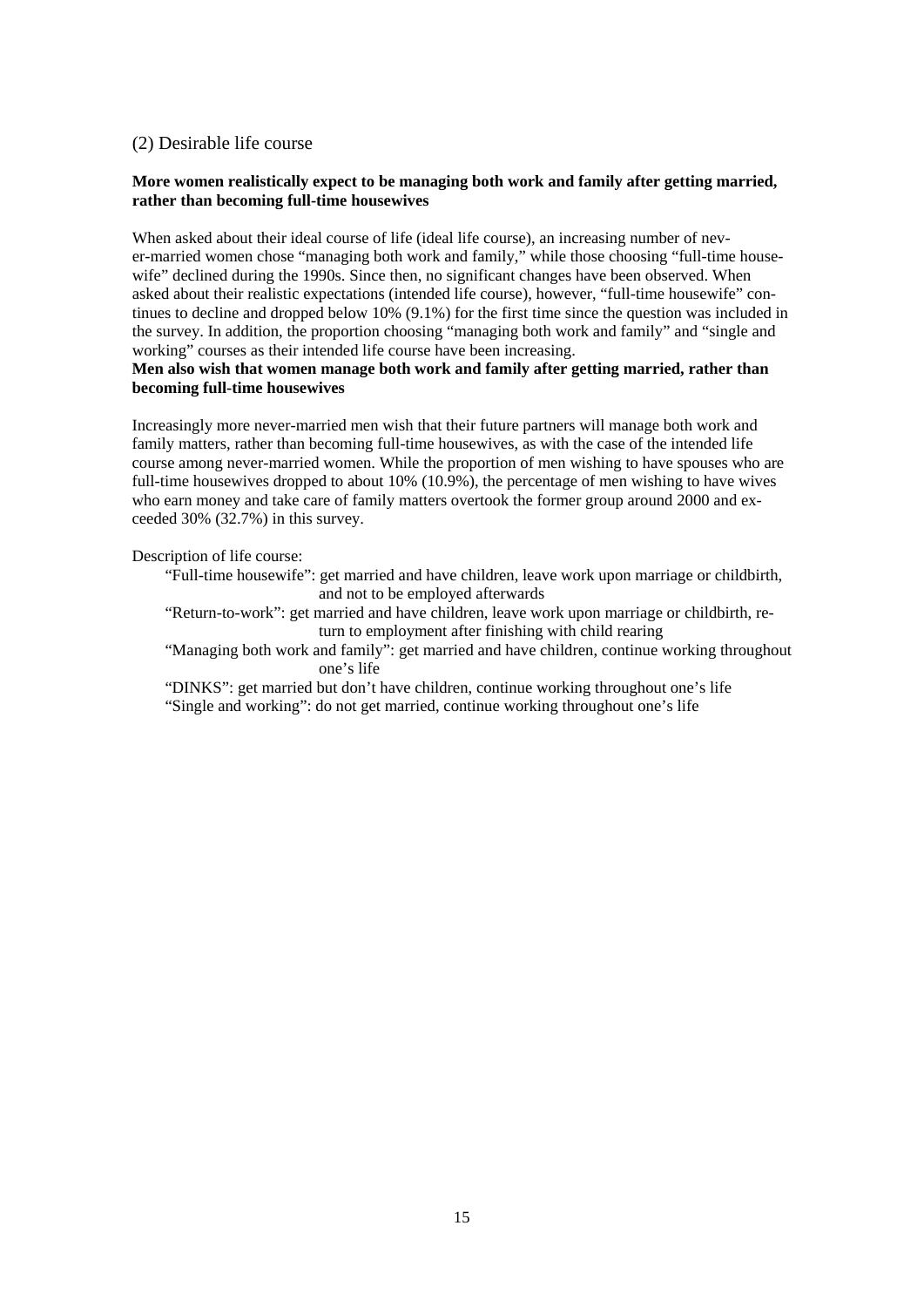## **Figure 3-2 Ideal/Intended life courses of never-married women and women's life courses that men expect of women, by survey**



**[Men: life course expected of their partner]** 





Note: The figures are for never-married persons aged 18-34. (The proportion of "others" or "not known" are included in computing the ratios but omitted from the graphs). See **Appendix 6** (at the end of the report) for the percentages not shown on the graphs.

## Question:

- Ideal life course of women: (9th and 10th Surveys) "Regardless of your actual life, what type of life do you consider to be ideal for you? (11th to 14th Surveys) "What type of life is your ideal life?"
- Intended life course of women: (9th and 10th Surveys) "Considering your life up till now, what type of life do you think you will likely lead in the future?" (11th to 14th Surveys) "What type of life do you think you will likely lead, regardless of your ideal life?"
- Life course expected of women/their partner: (9th to 12th Surveys) "What type of life do you want women to lead?" (13th and 14th Surveys) "What type of life do you want your partner (or wife) to lead?"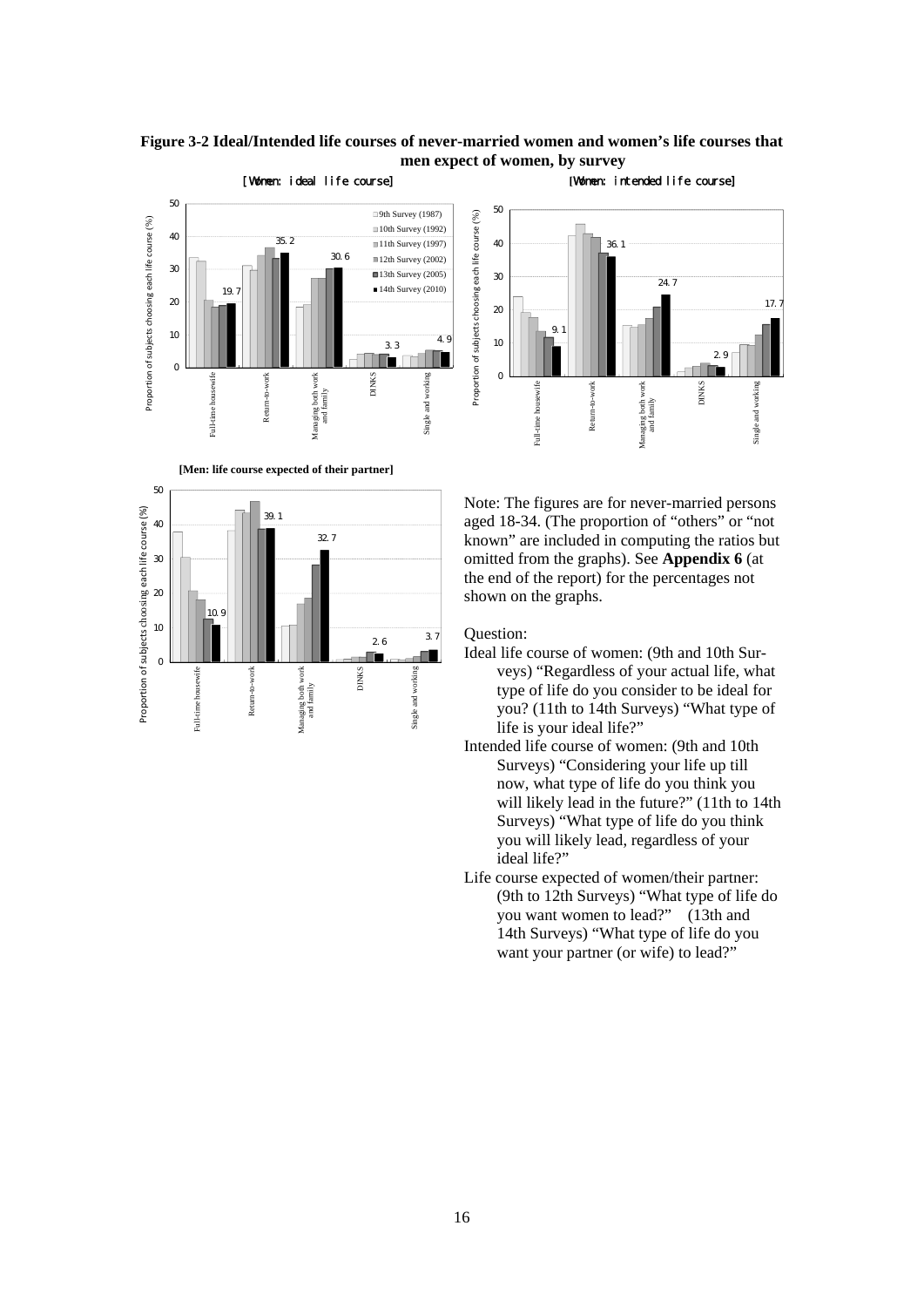## (3) Requirements of potential spouses

## **More and more singles require their future spouses to possess "housework and parenting skills." The tendency of women prioritizing "economic resources" and "occupation" also intensified**

The large majority of never-married people who intend to get married emphasize "personality" as the most important criteria of their potential spouses, but "Housework and parenting skills" and "Understanding of one's career" are also supported by the majority. In particular, the percentage of respondents who "prioritize" "Housework and parenting skills" has increased significantly in the ten years or so since the  $11<sup>th</sup>$  Survey (1997) was conducted. In addition, "physical appearance" and "shared interests" are either considered or prioritized by many respondents of both sexes, and the proportion of women who consider or prioritize "economic resources" and "occupation" is even higher. The proportion of women who "prioritize" "economic resources" and "occupation" exhibited a particularly clear increase in this survey.

# **Figure 3-3 Proportion of respondents who consider/prioritize each criterion for potential spouse, by survey**



Note: The figures are for never-married persons (aged 18-34) who answered "Intend to marry someday". Question: "To what degree do you prioritize the following items (1) to (8) in your choice of your future spouse? Please circle the appropriate number." (1. Prioritize, 2. Consider, 3. Does not matter much).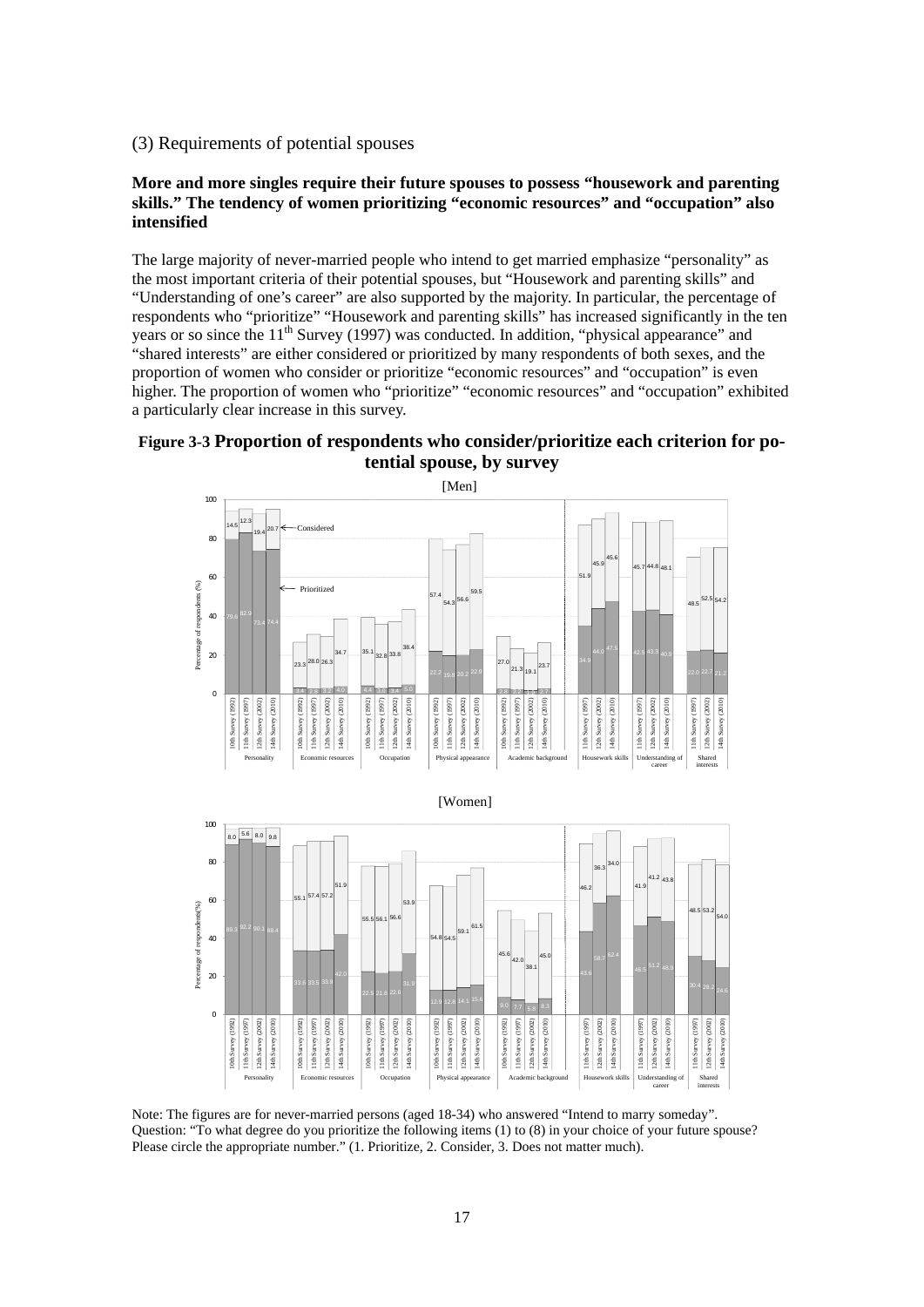## (4) Desired number of children

## **The number of children desired by never-married people decreased among men and increased slightly among women**

The average number of children desired by never-married persons who "intend to marry someday" has been decreasing slowly but surely during the recent years. In this survey, the male respondents indicated the lowest number so far, 2.04 children on average. In contrast, women seem to want slightly more children than before; the desired number of children increased both in the previous survey (2005) and in this survey and reached 2.12 children on average. It is worth noting that women have been wanting more children than men since the previous survey, and the difference grew in this survey.

|       | Age                 | 8th Survey<br>(1982) | 9th Survey<br>(1987) | 10th Survey<br>(1992) | 11th Survey<br>(1997) | 12th Survey<br>(2002) | 13th Survey<br>(2005) | 14th Survey<br>(2010) |
|-------|---------------------|----------------------|----------------------|-----------------------|-----------------------|-----------------------|-----------------------|-----------------------|
|       | $18-19$ years       | 2.32                 | 2.30                 | 2.19                  | 2.21                  | 2.18                  | 2.15                  | 2.09                  |
|       | $20-24$ years       | 2.35                 | 2.30                 | 2.25                  | 2.15                  | 2.05                  | 2.11                  | 2.09                  |
|       | $25-29$ years       | 2.37                 | 2.30                 | 2.22                  | 2.14                  | 1.99                  | 2.05                  | 2.05                  |
| [Men] | $30-34$ years       | 2.30                 | 2.26                 | 2.21                  | 2.13                  | 1.98                  | 2.01                  | 1.92                  |
|       | Total (18-34 years) | 2.34                 | 2.30                 | 2.23                  | 2.15                  | 2.05                  | 2.07                  | 2.04                  |
|       | (Number of cases)   | (2,573)              | (2,929)              | (3,672)               | (3,203)               | (3,270)               | (2,652)               | (3,084)               |
|       | $18-19$ years       | 2.35                 | 2.29                 | 2.20                  | 2.25                  | 2.13                  | 2.23                  | 2.16                  |
|       | $20-24$ years       | 2.34                 | 2.26                 | 2.22                  | 2.16                  | 2.09                  | 2.18                  | 2.20                  |
|       | $ 25-29$ years      | 2.18                 | 2.18                 | 2.10                  | 2.13                  | 1.98                  | 2.03                  | 2.06                  |
| Women | 30-34 years         | 1.90                 | 1.83                 | 1.90                  | 1.76                  | 1.87                  | 1.84                  | 1.97                  |
|       | Total (18-34 years) | 2.29                 | 2.23                 | 2.17                  | 2.13                  | 2.03                  | 2.10                  | 2.12                  |
|       | (Number of cases)   | (1,970)              | (2,371)              | (3,212)               | (3,093)               | (3,001)               | (2,698)               | (2,993)               |

**Table 3-2 Average desired number of children of never-married persons by survey and age**

Note: The figures are for never-married persons aged 18-34 who answered "Intend to marry someday." In cases where the desired number of children was or more, it was counted as 5 in calculation of average desired number of children. The respondents who did not respond to the questions on the desired number of children are omitted from the table.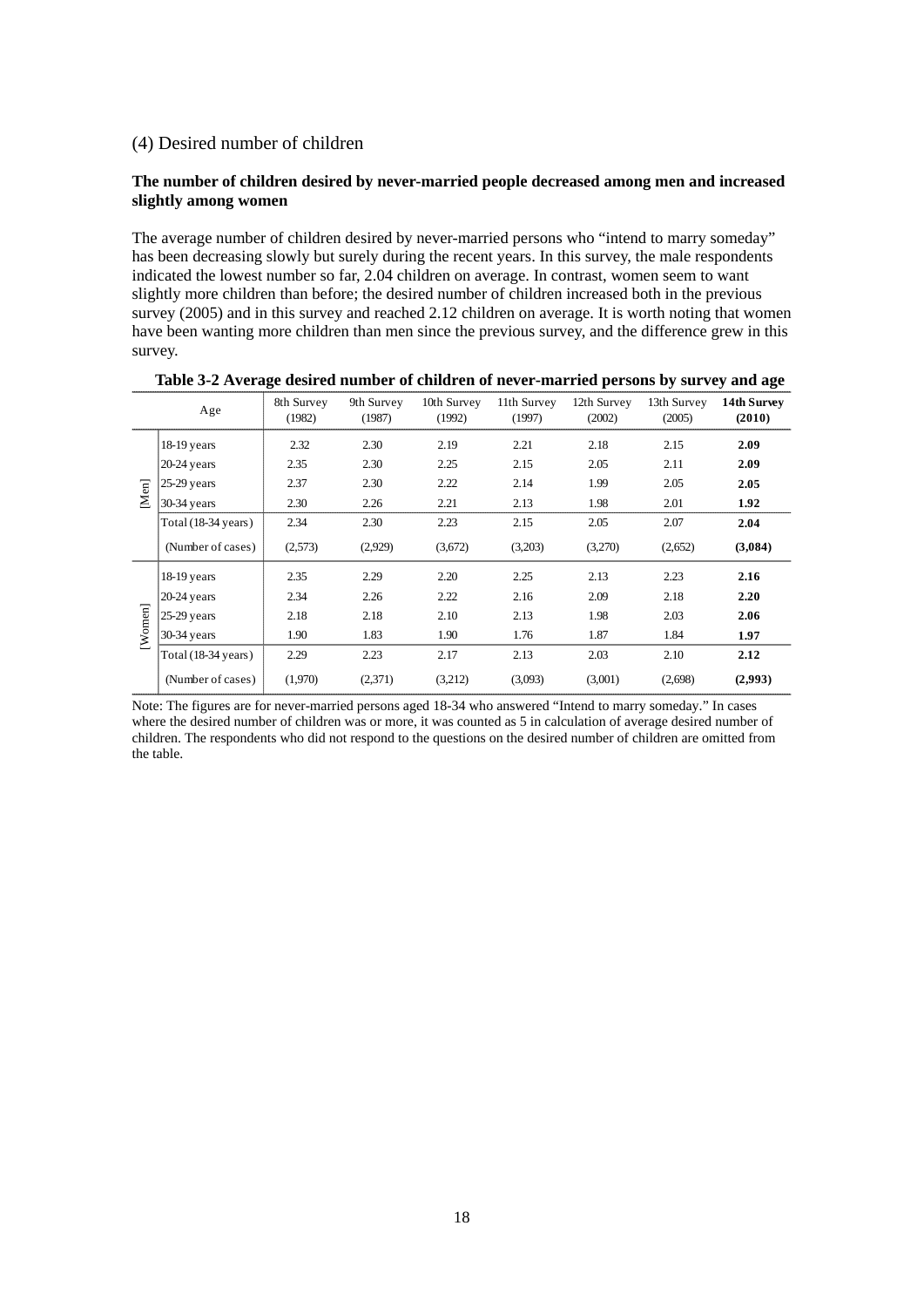#### **The tendency of women to desire girls continues**

Looking at the trend of the sex ratio in the desired number of children, both never-married men and women wished to have more boys in the past, but more and more people gradually began to prefer girls. In the  $11<sup>th</sup>$  Survey (1997) and onward, the number of girls out of the total number of children desired by women exceeded 50%. On the other hand, ever since the  $12<sup>th</sup>$  Survey (2002), slightly more men have indicated their desire to have boys, and this trend has stabilized ever since. Overall, it is safe to say that never-married men and women nowadays prefer to have more children of the same sex as themselves.



**Figure 3-4 Desired number of boys and girls of never-married persons, by survey**

Note: The figures are for never-married persons aged 18-34 who have answered "Intend to marry someday," whose desired number of children is 1 or more, and who have specific preference for number of boys and girls. This graph shows the breakdown of the total number of boys and girls obtained from the responses on desired combinations of boys and girls; figures in parentheses under the graph indicate the sex ratio (the ratio of the desired number of boys to the desired number of girls set to 100); the stronger the preference for girls, the smaller the figure. See **Appendix 7** for the % distribution for each combination of numbers of boys and girls.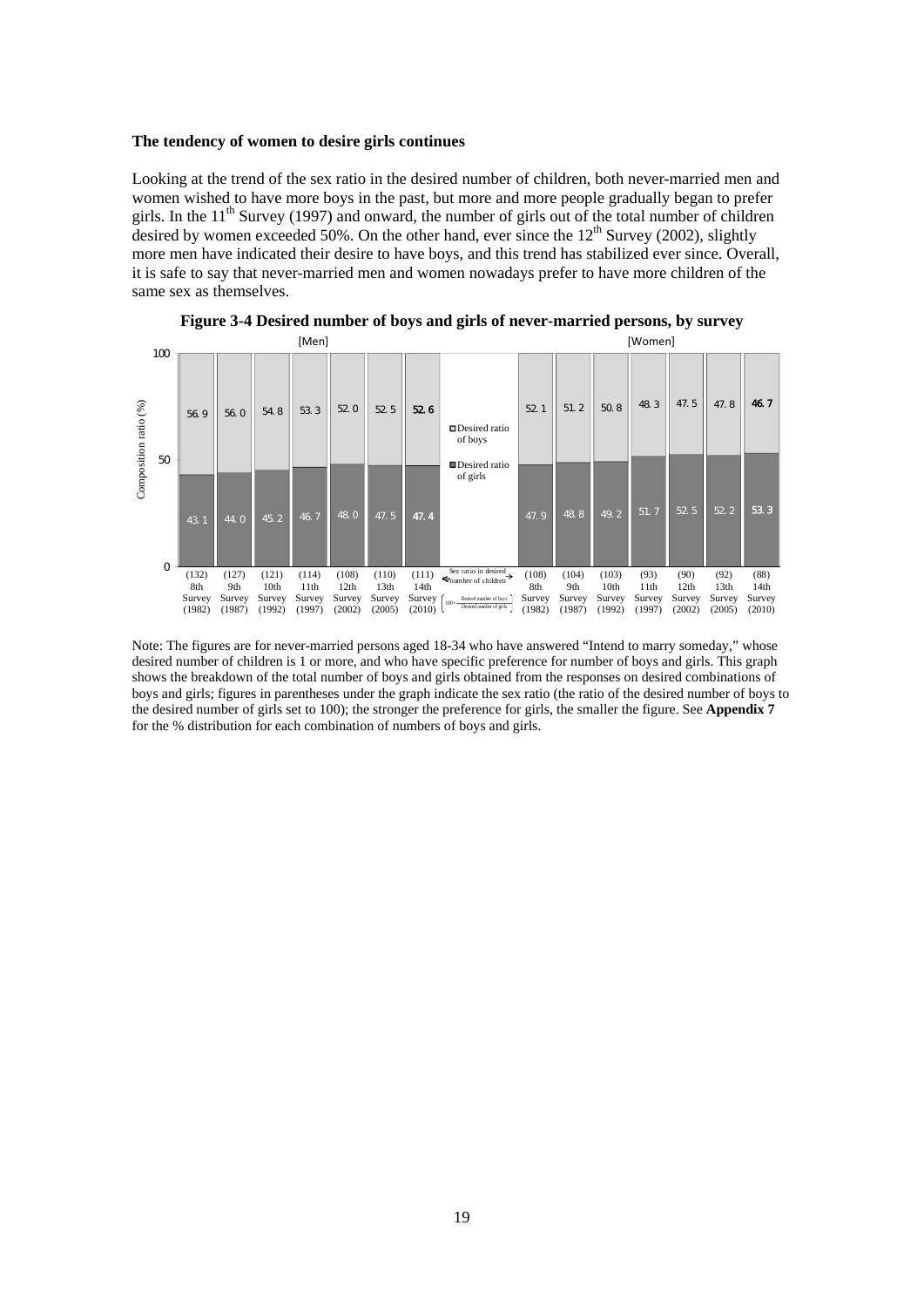## **4. Lives and Views of Never-Married Persons: Profiles of young people**

(1) Employment and co-residence with parents

#### **More never-married men and women work as part-timers and dispatched workers**

As part of the survey, we investigated the working conditions of the respondents. In this survey, the proportion of never-married respondents who are employed in one way or another was 45.2% among men and 51.8% among women aged 18 to 24 years, and 83.2% among men and 83.9% among women aged 25 to 34 years. The proportion of respondents working part-time or as dispatched workers has gone up in all age groups, while the proportion of full-time employees dropped significantly compared to the 1990s, for both men and women. The proportion of students has increased among the respondents aged 18 to 24 years, particularly among women, which also contributed to this decline.









Note: The graph is based on the data for never-married persons aged 18-34. The classification of "dispatched/fixed-time employment" was first introduced in the 12th Survey (contract employee was added from the 13th Survey). See **Appendix 8** for actual figures for the age groups shown here as well as other age groups.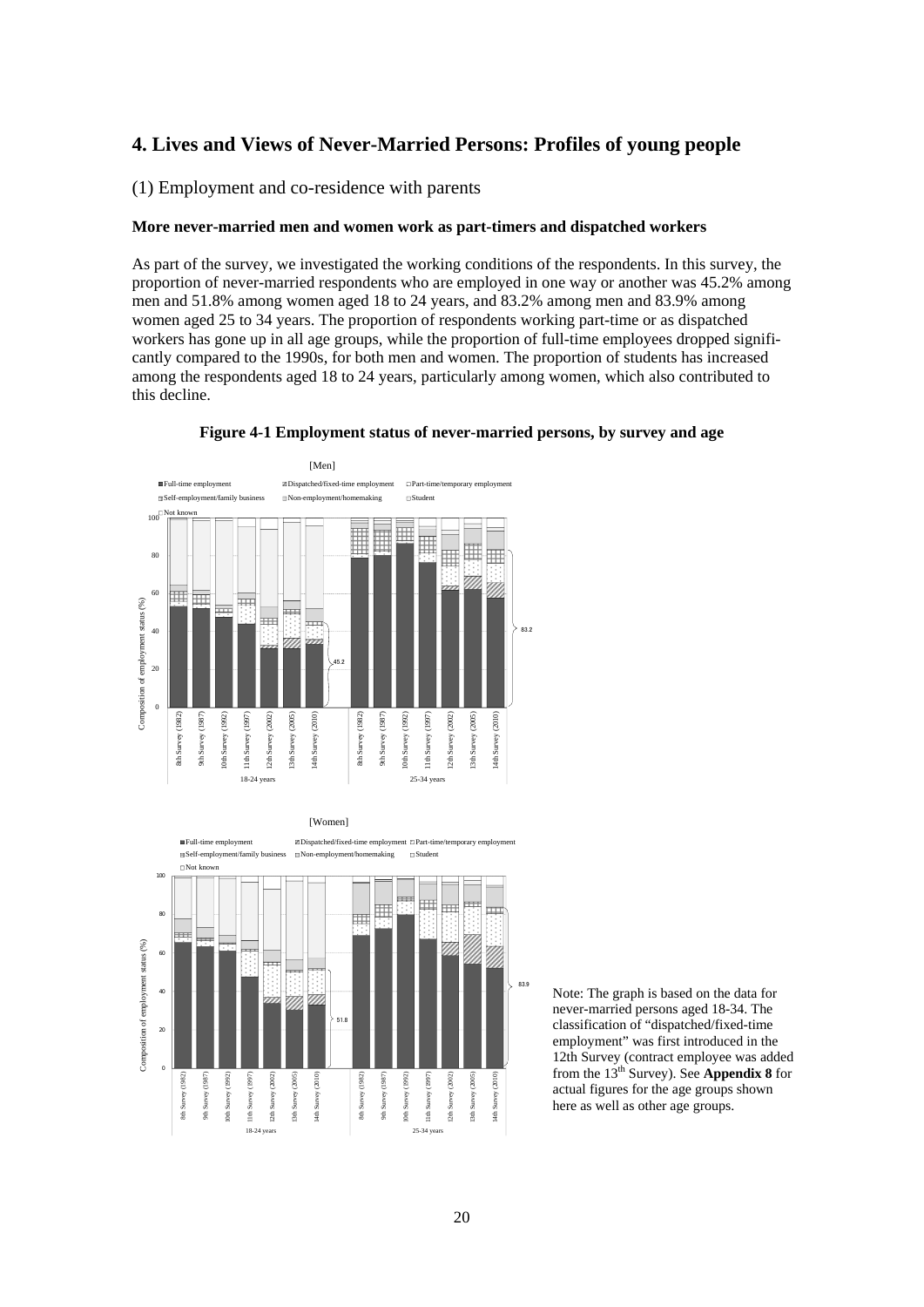### **The percentage of never-married persons living with parents remains unchanged**

The percentage of never-married who live with their parents remains around 70% for men and about 75% for women. The proportion living with parents tends to be high among part-timers, temporary employees, and unemployed/staying home (helping out with household chores).

|        |                                  |                      |                      | status                |                       |                       |                       |                       |
|--------|----------------------------------|----------------------|----------------------|-----------------------|-----------------------|-----------------------|-----------------------|-----------------------|
|        | Employment status                | 8th Survey<br>(1982) | 9th Survey<br>(1987) | 10th Survey<br>(1992) | 11th Survey<br>(1997) | 12th Survey<br>(2002) | 13th Survey<br>(2005) | 14th Survey<br>(2010) |
|        | Total (18-34 years)              | 69.6%                | 70.4                 | 62.8                  | 65.5                  | 69.5                  | 70.3                  | 69.7                  |
|        | Full-time employment             | 71.1%                | 69.8                 | 67.4                  | 64.8                  | 72.3                  | 66.9                  | 66.7                  |
|        | Self-employment/family business  | 88.7                 | 88.5                 | 85.1                  | 81.8                  | 79.1                  | 81.4                  | 81.7                  |
| [Men]  | Dispatched/fixed-time employment |                      |                      |                       |                       | 67.1                  | 75.3                  | 73.3                  |
|        | Part-time/temporary employment   | 64.6                 | 77.9                 | 71.6                  | 75.3                  | 80.1                  | 80.0                  | 83.7                  |
|        | Non-employment/Homemaking        | 82.8                 | 87.6                 | 90.8                  | 86.9                  | 85.0                  | 84.6                  | 88.1                  |
|        | Student                          | 56.4                 | 63.6                 | 46.5                  | 53.3                  | 50.9                  | 63.9                  | 60.0                  |
|        | (Number of cases)                | (2, 732)             | (3, 299)             | (4, 215)              | (3, 982)              | (3, 897)              | (3, 139)              | (3, 667)              |
|        | Total (18-34 years)              | 82.0%                | 78.0                 | 76.7                  | 74.5                  | 76.4                  | 76.4                  | 77.2                  |
|        | Full-time employment             | 81.7%                | 80.4                 | 77.4                  | 78.5                  | 77.9                  | 79.5                  | 76.3                  |
|        | Self-employment/family business  | 86.2                 | 78.8                 | 82.5                  | 78.6                  | 73.3                  | 79.6                  | 80.6                  |
| Women] | Dispatched/fixed-time employment |                      |                      |                       |                       | 84.6                  | 83.1                  | 86.2                  |
|        | Part-time/temporary employment   | 87.2                 | 84.2                 | 85.4                  | 77.1                  | 83.0                  | 87.7                  | 85.6                  |
|        | Non-employment/Homemaking        | 88.7                 | 90.3                 | 93.3                  | 86.4                  | 85.2                  | 89.4                  | 86.9                  |
|        | Student                          | 78.0                 | 64.9                 | 68.6                  | 58.9                  | 63.9                  | 58.8                  | 67.8                  |
|        | (Number of cases)                | (2, 110)             | (2, 605)             | (3, 647)              | (3, 612)              | (3, 494)              | (3,064)               | (3, 406)              |

**Table 4-1 Percentage of never-married persons living with parents, by survey and employment status** 

Note: Same as **Figure 4-1**. The classification of "dispatched/fixed-time employment" was first introduced in the 12th Survey (contract employee was added from the  $13<sup>th</sup>$  Survey). See **Appendix 8** for details on the categories of employment status considered in this survey.

## (2) Lifestyle of the never-married

## **Fewer never-married people socialize with friends, while more of them sacrifice their personal life for work. However, more women have hobbies and/or lifework**

The survey asked about the actual conditions of social life, consumption, work, and purpose in life of never-married people. The proportions of respondents who "pay special attention to clothing and personal belongings" and "travel for purposes other than business" are high among women (62.9% and 33.9%, respectively). The proportion of respondents who consider "won't feel lonely even if I continue to live alone" is high among men  $(41.5%)$  (Figure 4-2). Compared to the results of the  $11<sup>th</sup>$ Survey (1997), the last time the same question was asked, "have many friends to hang out with" decreased by 6 to 7 percentage points and "sacrifice private life for work" increased by 4 to 6 points for both women and men. Moreover, the proportion of women who "have hobbies and/or lifework" increased by 11 points and reached 56.3%.

Comparing the results by the intention of getting married, respondents who have strong desire to get married tend to have an active life in general (**Figure 4-3**). However, for women, the weaker the desire to get married, the higher the proportion among them have hobbies and lifework, which is a pattern opposite to that seen in men.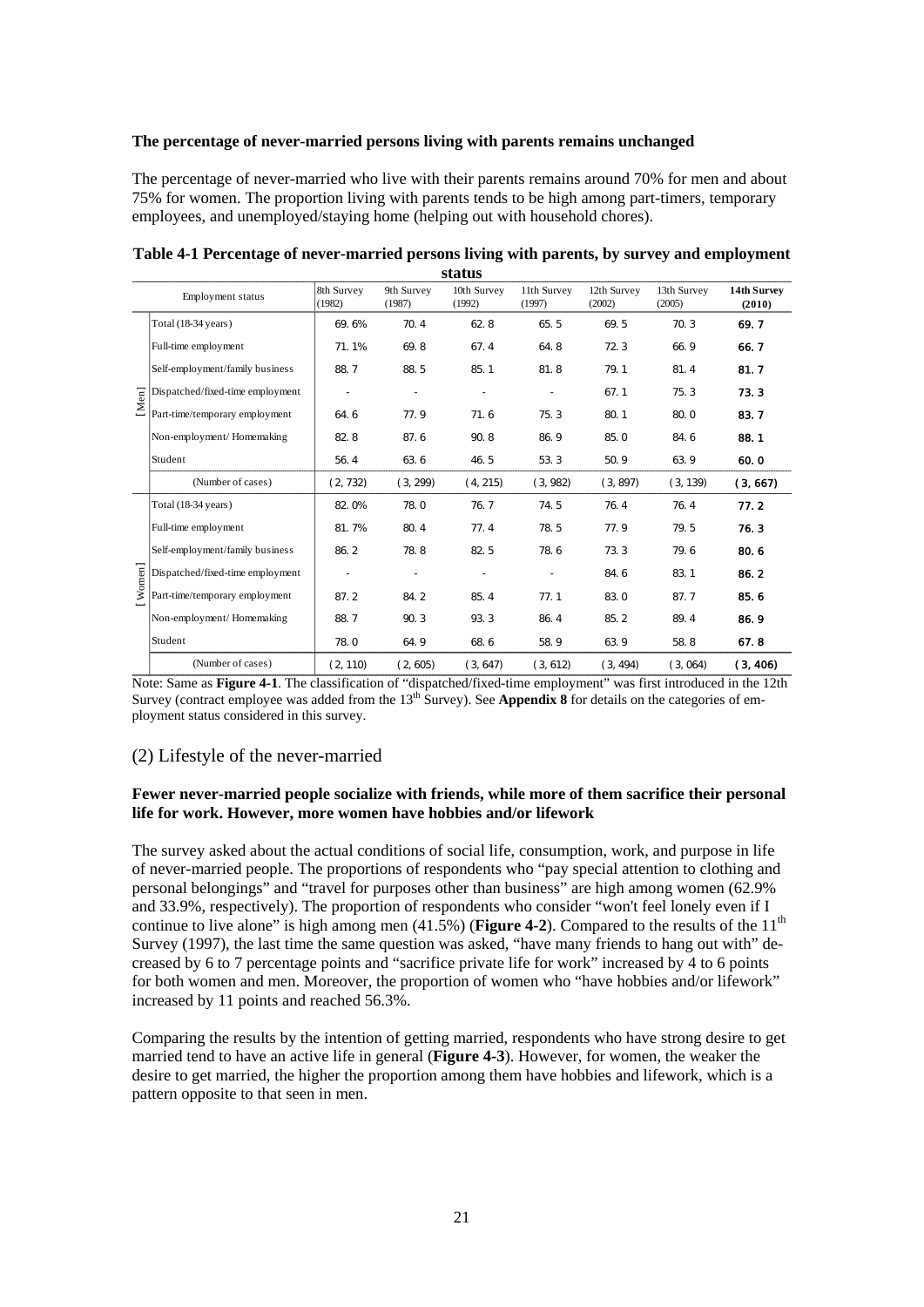

**Figure 4-2 Actual condition of lifestyle of singles, by survey** 

Note: The figures are for never-married persons aged 18-34. The graphs show the percentage of respondents responding either "true" or "true to some extent" to individual lifestyle-related questions. "Sacrifice private life for work" is answered by employed respondents only. The figures in the 11th Survey are shown in parentheses. See **Appendix 9** for figures of all response categories in the 14th Survey.





Note: Same as **Figure 4-2**. See 1-(1) for the explanation of the intention of getting married.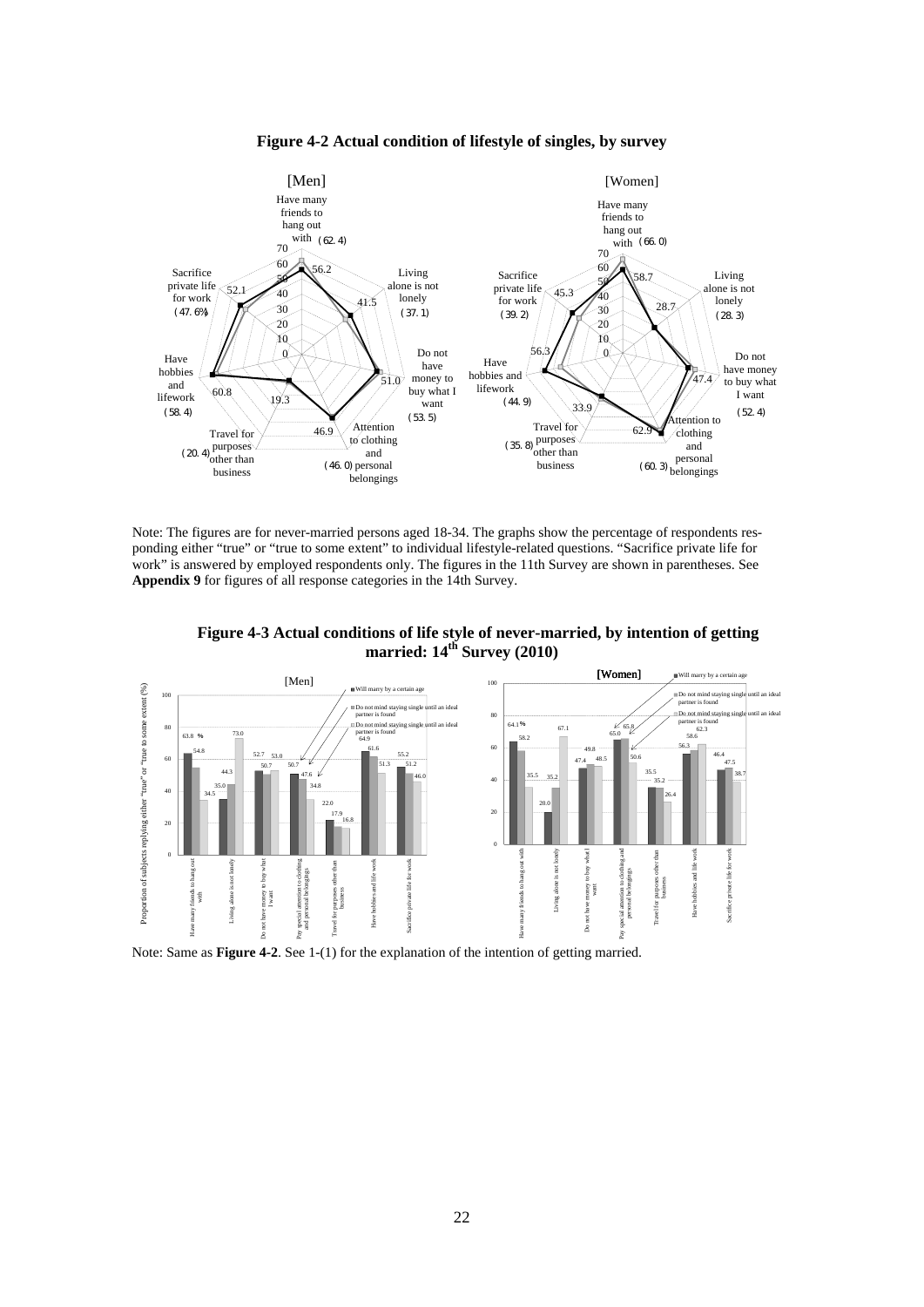## (3) Views on marriage and family

## **"Manliness and womanliness are necessary," and one "should have personal goals after marriage"**

We surveyed the respondents' views on marriage, family, male-female relations, etc. using 11 questions. More than 80% of both men and women supported the views that "(4) manliness and womanliness are necessary," "(3) approve premarital intercourse" and "(5) should have personal goals even after marriage." Views such as "(8) should have children" and "(9) desirable that mothers stay home while children are young" obtained support from more than 70% of the respondents. Opinions "(10) should not get divorced for a small reason such as incompatible personalities" and "(2) marriage instead of cohabitation" were supported by more than 70% of men and 60% of women, "(1) staying single throughout one's life is not desirable" by slightly more than 60% of men and little less than 60% of women, and "(6) marriage entails sacrifice" by slightly less than 60% of men and a little over 40% of women. Ideas that "(7) husbands should work and wives should stay home" and "(11) it is all right to have children even without getting married" (30% range) did not obtain support from the majority of either men or women. Overall, more men support views that are generally considered traditional. Particularly significant differences between women and men were seen in response to "(6) marriage entails sacrifice," "(10) should avoid divorce" and "(8) one should have children," in this order.

| Views on marriage and family                                                                                                       |        | [Never-married men] |       | [Never-married women] |       | [Wives (married couple<br>survey)] |
|------------------------------------------------------------------------------------------------------------------------------------|--------|---------------------|-------|-----------------------|-------|------------------------------------|
|                                                                                                                                    | Agree  | Disagree            | Agree | Disagree              | Agree | Disagree                           |
| (1) It is not desirable to remain single for one's entire life                                                                     | 64 0 % | 31.9                | 57.1% | 39.4                  | 57.9% | 38.7                               |
| (2) Men and women should marry if they live together                                                                               | 73.5   | 22.8                | 67.4  | 29.4                  | 68.5  | 28.5                               |
| (3) Unmarried couples may have sexual intercourse if they love each other                                                          | 84.0   | 11.9                | 832   | 130                   | 89.2  | 7.7                                |
| (4) Manliness and womanliness are necessary to some extent in any society                                                          | 86 1   | 10.4                | 85.0  | 11.8                  | 88.2  | 91                                 |
| (5) One ought to have personal goals even after getting married,<br>other than those of the partner or other members of the family | 81.2   | 14.9                | 84 2  | 11.9                  | 84.9  | 12.2                               |
| (6) It is natural that one should sacrifice half of one's own personality or lifestyle for the family                              | 58 2   | 38.0                | 45.4  | 51.2                  | 52.4  | 44.8                               |
| (7) Husbands should work and wives should take care of the home after marriage                                                     | 36.0   | 60.1                | 31.9  | 64.7                  | 30.9  | 66.2                               |
| (8) One should have children if one gets married                                                                                   | 77.3   | 187                 | 701   | 26.3                  | 67.8  | 28.6                               |
| (9) It is desirable that mothers should not work and should stay home at least when their children are young                       | 733    | 22.9                | 75.4  | 21.5                  | 66.2  | 307                                |
| (10) No one should get divorced for a small reason such as incompatible personalities                                              | 723    | 23.8                | 62.2  | 34 1                  | 58.2  | 38.5                               |
| (11) It is all right to have children even if one is not married                                                                   | 31.6   | 64.7                | 33.7  | 62.9                  | 39.1  | 57.9                               |

**Table 4-2 Views on marriage and family: 14th Survey (2010)** 

Note: The figures are for never-married persons aged 18-34. The number of cases is 3,667 for men and 3,406 for women. Item (11) is a newly added one in the  $14<sup>th</sup>$  Survey. The figures for wives shown above as reference are obtained from wives under 35 years old of first-marriage couples (1,776 cases) in the corresponding survey on married couples.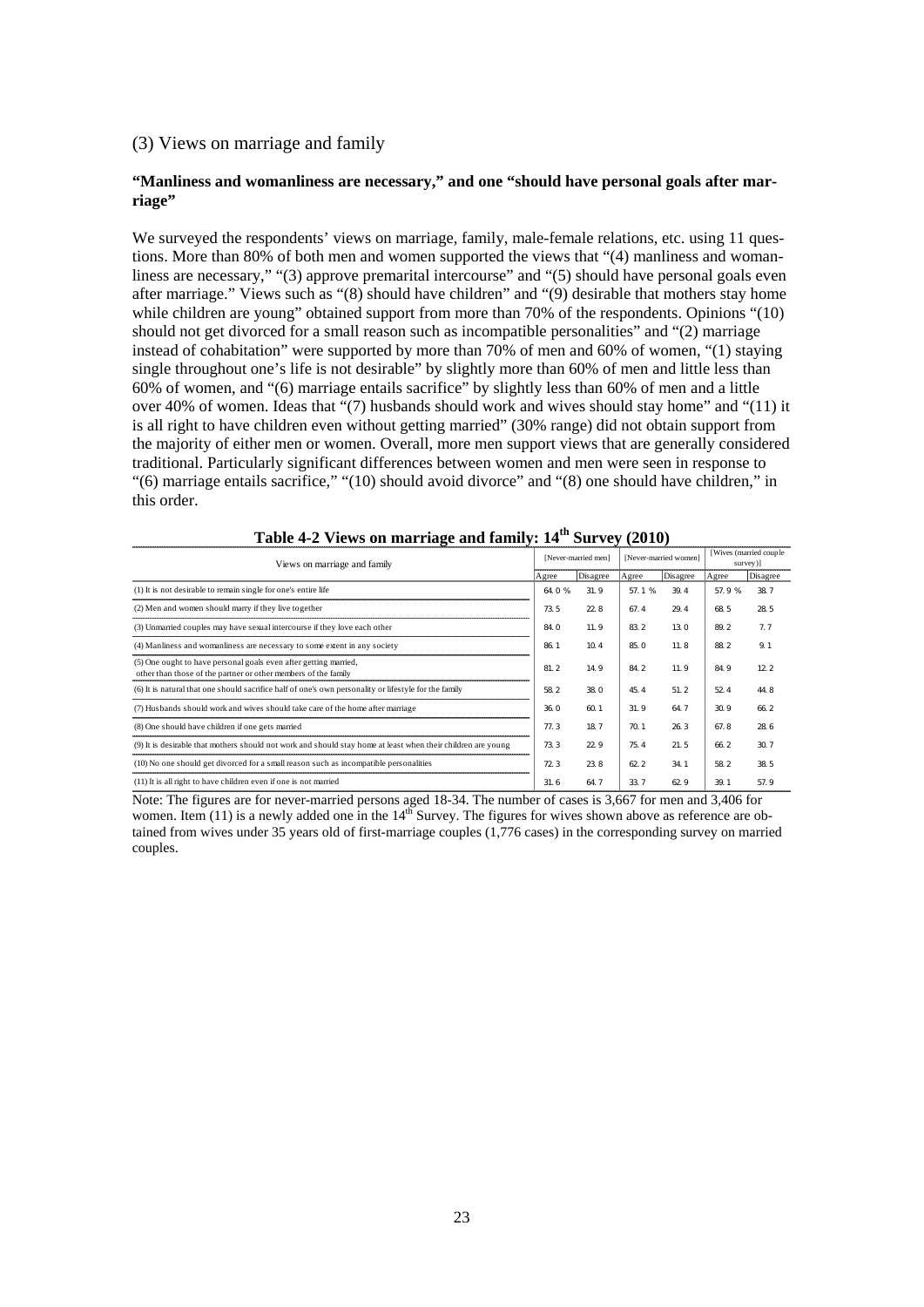#### **Changes observed in trend of breaking away from marriage and family**

Looking at changes in the views of never-married since the  $10<sup>th</sup>$  survey in 1992 when these questions were first included in the study, a tendency of turning away from views generally considered traditional was observed for all the items in the 1990s. From the 2000s, however, the direction of change started to vary depending on the item. The view that it is "(9) desirable that mothers stay home while children are young" has been changing in the same direction continuously for both men and women; however, changes in "(3) approve premarital intercourse," "(5) should have personal goals even after marriage," and "(8) should have children" show signs of halting. The support for the view that "(7) husbands should work and wives should stay home" shows a sign of reaching the lowest among men, and the direction of change has already reversed among women in this survey.

Items that show clear change from the trend observed in the 1990s include "(10) should avoid divorce," "(1) staying single throughout one's life is not desirable" and "(2) marriage instead of cohabitation" (the trends of these items were reversed in 2002). In addition, more people support the traditional view that "(6) marriage entails sacrifice." This pattern of change can also be confirmed by looking at the answers to the same questions by wives in the same age group in the married couple survey, although the time period of trend reversal is slightly delayed for the wives.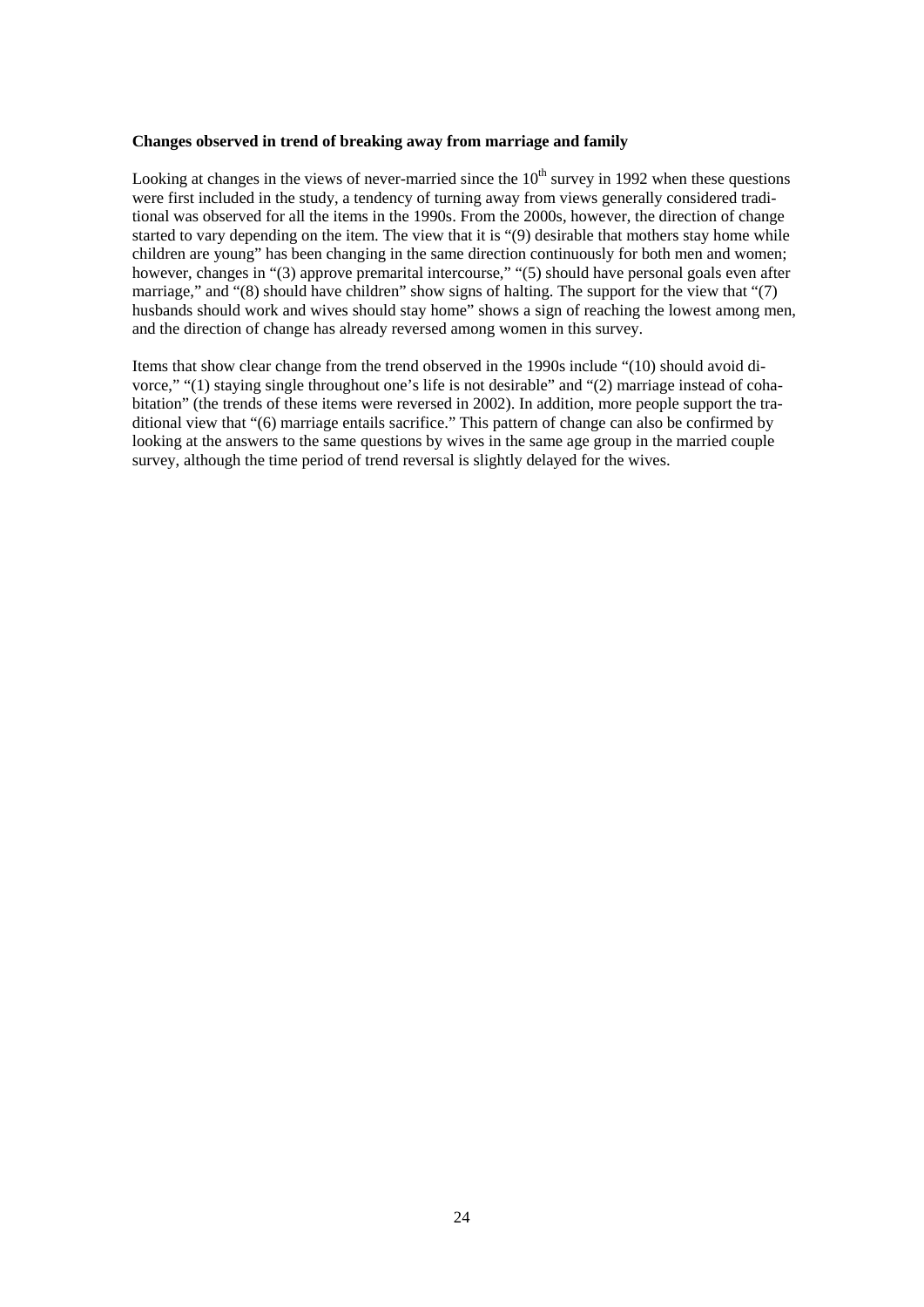

**Figure 4-4 Views on marriage and family, by survey**

Note: Same as **Table 4-2**. The values denote proportion of the total of responses "Absolutely agree (disagree)" and "Agree (disagree) to some extent," as the proportion of subjects supporting traditional views using the proportion of subjects who chose "Agree" for (9) , (8), (7), (2), (1), (10) and (6) and "Disagree" for items (3) and (5). See **Appen**dix 10 at the end of the document for the percentages of all response categories. The items are arranged in such a way that items further to the left are those changing away from traditional views and those to right show the reverse movement, based on the responses of never-married women.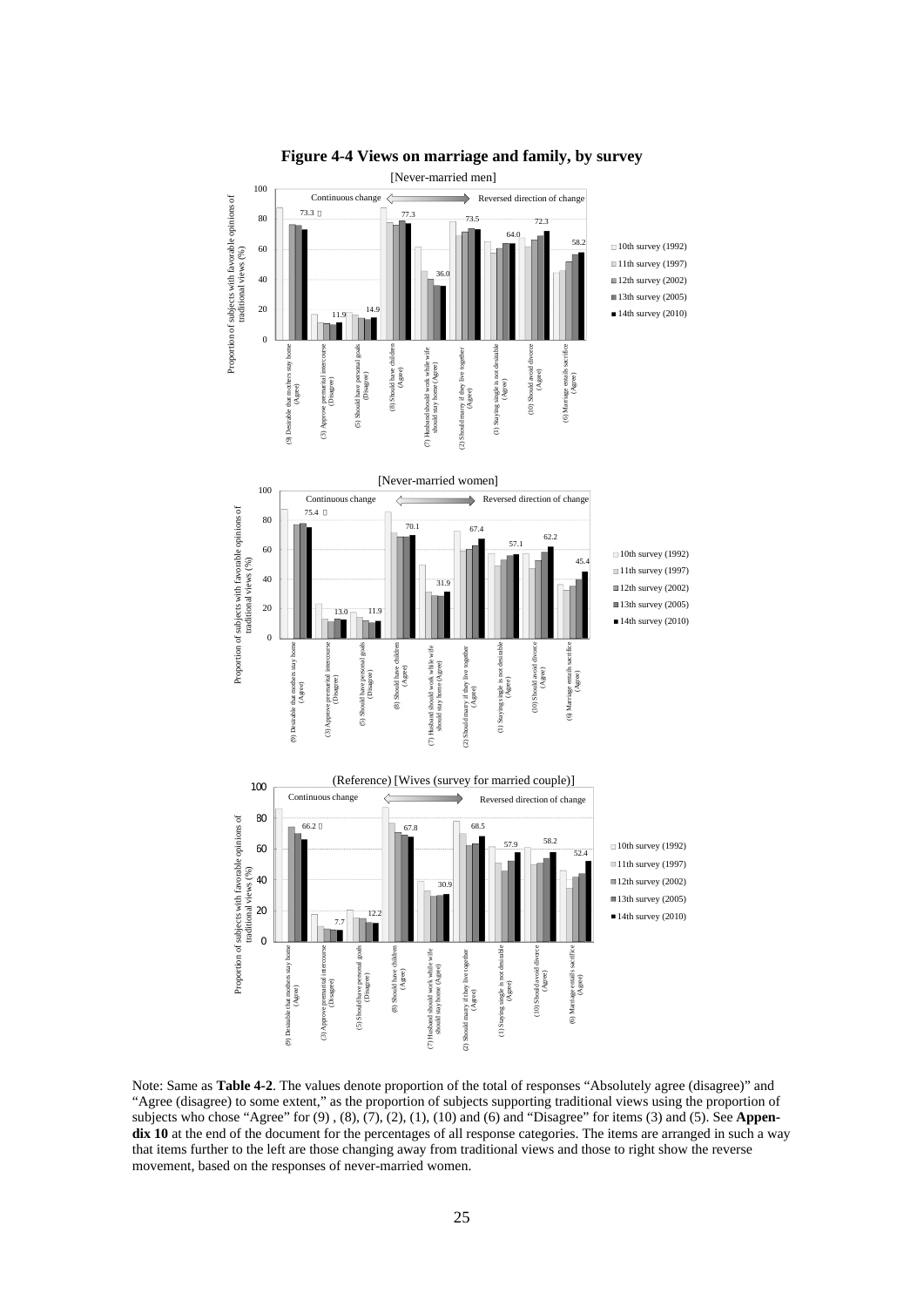# **[Framework of the Survey]**

As shown in the diagram, based on the idea that the factors that cause shifts in the trend of marriage include "reasons not to get married" and "reasons for not being able to marry," we asked the respondents questions on their needs (demands) for marriage as "reasons not to get married", and then looked at their opinions on the advantages and disadvantages of marriage that determine these needs (demands). As "reasons for not being able to marry," we investigated whether these never-married people have potential marriage partners; that is, their relationships with the opposite sex, as well as factors that might directly inhibit their marriage. Moreover, we explored how never-married people conceive their future life and married life by asking about their life prospects and desired family image, while also trying to analyze their current lifestyle and values from various perspectives, thereby gaining an understanding of the underlying factors that might influence the change in their views on marriage.



# Reference Diagram: Framework of Singles Survey and items included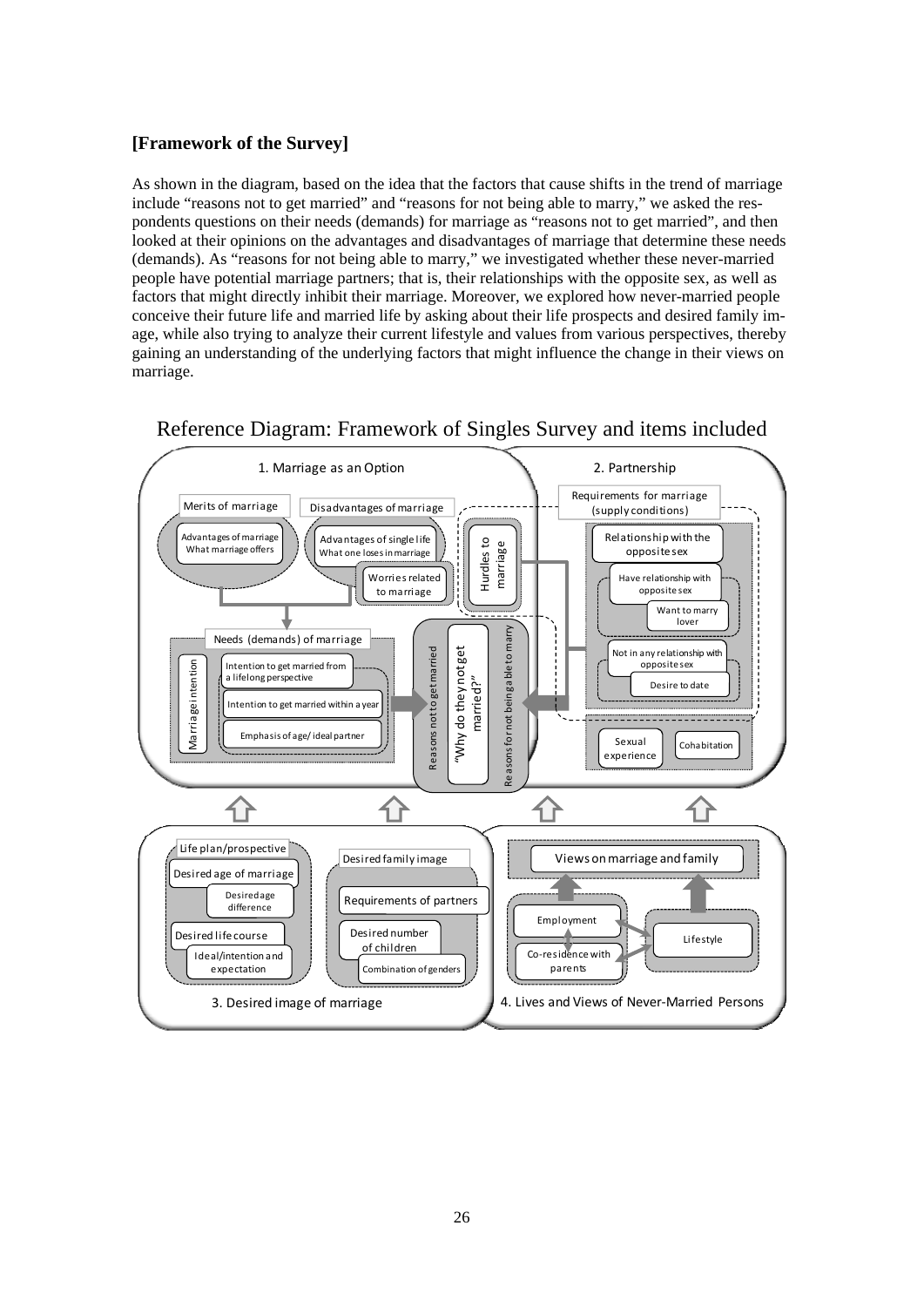# **[Appendix]**

# **Appendix 1 Never-married persons' intention to marry during their lifetime, by survey**<br> **Represent to the UPS of Structure (Women** I

|                       |               |        |                                                            | $ N$ en                    |                                |           | $ W$ OHER |                  |                                          |               |           |  |  |
|-----------------------|---------------|--------|------------------------------------------------------------|----------------------------|--------------------------------|-----------|-----------|------------------|------------------------------------------|---------------|-----------|--|--|
| Survey/age            |               |        | $\operatorname{Tota1}^{(\text{Number of})}_{\text{cases}}$ | Intend to marry<br>someday | Do not intend<br>to ever marry | Not known |           | Total (Number of | Intend to marry Do not intend<br>someday | to ever marry | Not known |  |  |
|                       | Total         | 100.0% | (3,299)                                                    | 91.8%                      | 4.5                            | 3.7       | 100.0%    | (2,605)          | 92.9%                                    | 4.6           | 2.5       |  |  |
|                       | 18-19 years   | 100.0  | (601)                                                      | 90.0                       | 5.7                            | 4.3       | 100.0     | (643)            | 93.5                                     | 4.7           | 1.9       |  |  |
| 9th Survey<br>(1987)  | $20-24$ years | 100.0  | (1, 464)                                                   | 92.6                       | 3.6                            | 3.8       | 100.0     | (1, 337)         | 95.1                                     | 2.8           | 2.2       |  |  |
|                       | 25-29 years   | 100.0  | (836)                                                      | 93.9                       | 3.6                            | 2.5       | 100.0     | (465)            | 91.8                                     | 5.6           | 2.6       |  |  |
|                       | 30-34 years   | 100.0  | (398)                                                      | 86.9                       | 8.3                            | $4.8\,$   | 100.0     | (160)            | 75.6                                     | 16.9          | 7.5       |  |  |
|                       | Total         | 100.0  | (4,215)                                                    | 90.0                       | 4.9                            | 5.1       | 100.0     | (3,647)          | 90.2                                     | 5.2           | 4.6       |  |  |
|                       | 18-19 years   | 100.0  | (845)                                                      | 87.5                       | 6.2                            | 6.4       | 100.0     | (878)            | 88.8                                     | 5.5           | 5.7       |  |  |
| 10th Survey<br>(1992) | $20-24$ years | 100.0  | (1,840)                                                    | 90.9                       | 4.5                            | 4.6       | 100.0     | (1,783)          | 92.0                                     | 3.9           | 4.2       |  |  |
|                       | 25-29 years   | 100.0  | (1,036)                                                    | 92.0                       | 3.2                            | 4.8       | 100.0     | (739)            | 89.9                                     | 5.5           | 4.6       |  |  |
|                       | 30-34 years   | 100.0  | (494)                                                      | 87.0                       | 7.5                            | 5.5       | 100.0     | (247)            | 83.8                                     | 12.6          | 3.6       |  |  |
|                       | Total         | 100.0  | (3,982)                                                    | 85.9                       | 6.3                            | 7.8       | 100.0     | (3,612)          | 89.1                                     | 4.9           | 6.0       |  |  |
|                       | 18-19 years   | 100.0  | (621)                                                      | 85.5                       | 7.2                            | 7.2       | 100.0     | (606)            | 87.6                                     | 6.1           | 6.3       |  |  |
| 11th Survey<br>(1997) | $20-24$ years | 100.0  | (1,683)                                                    | 86.7                       | 5.5                            | 7.7       | 100.0     | (1,754)          | 90.7                                     | 4.1           | 5.2       |  |  |
|                       | 25-29 years   | 100.0  | (1,149)                                                    | 87.1                       | 5.5                            | 7.4       | 100.0     | (908)            | 87.1                                     | 5.4           | 7.5       |  |  |
|                       | 30-34 years   | 100.0  | (529)                                                      | 80.9                       | 9.6                            | 9.5       | 100.0     | (344)            | 88.7                                     | 5.5           | 5.8       |  |  |
|                       | Total         | 100.0  | (3,897)                                                    | 87.0                       | 5.4                            | 7.7       | 100.0     | (3, 494)         | 88.3                                     | 5.0           | 6.7       |  |  |
|                       | 18-19 years   | 100.0  | (706)                                                      | 88.4                       | 5.0                            | 6.7       | 100.0     | (591)            | 85.8                                     | 6.1           | 8.1       |  |  |
| 12th Survey<br>(2002) | $20-24$ years | 100.0  | (1,405)                                                    | 88.3                       | 4.7                            | 7.0       | 100.0     | (1, 394)         | 90.9                                     | 3.9           | 5.2       |  |  |
|                       | $25-29$ years | 100.0  | (1, 124)                                                   | 86.3                       | 5.3                            | 8.4       | 100.0     | (1,012)          | 87.7                                     | 4.2           | 8.0       |  |  |
|                       | 30-34 years   | 100.0  | (662)                                                      | 83.8                       | 7.3                            | 8.9       | 100.0     | (497)            | 85.1                                     | 8.5           | 6.4       |  |  |
|                       | Total         | 100.0  | (3,139)                                                    | 87.0                       | 7.1                            | 5.9       | 100.0     | (3,064)          | 90.0                                     | 5.6           | 4.3       |  |  |
|                       | 18-19 years   | 100.0  | (422)                                                      | 88.4                       | 5.2                            | 6.4       | 100.0     | (541)            | 89.5                                     | 7.2           | 3.3       |  |  |
| 13th Survey<br>(2005) | $20-24$ years | 100.0  | (1,025)                                                    | 87.7                       | 6.8                            | 5.5       | 100.0     | (1,187)          | 91.5                                     | 4.5           | 4.0       |  |  |
|                       | 25-29 years   | 100.0  | (1,025)                                                    | 88.0                       | 6.9                            | 5.1       | 100.0     | (834)            | 91.8                                     | 4.1           | 4.1       |  |  |
|                       | 30-34 years   | 100.0  | (667)                                                      | 83.7                       | 9.0                            | 7.3       | 100.0     | (502)            | 84.3                                     | 9.2           | 6.6       |  |  |
|                       | Total         | 100.0  | (3,667)                                                    | 86.3                       | 9.4                            | 4.3       | 100.0     | (3,406)          | 89.4                                     | 6.8           | 3.8       |  |  |
|                       | 18-19 years   | 100.0  | (435)                                                      | 84.1                       | 9.4                            | 6.4       | 100.0     | (530)            | 89.4                                     | 7.9           | 2.6       |  |  |
| 14th Survey<br>(2010) | $20-24$ years | 100.0  | (1,359)                                                    | 88.0                       | 8.7                            | 3.3       | 100.0     | (1, 371)         | 91.4                                     | 5.4           | 3.2       |  |  |
|                       | 25-29 years   | 100.0  | (1,076)                                                    | 88.2                       | 7.7                            | 4.1       | 100.0     | (895)            | 89.3                                     | 6.5           | 4.2       |  |  |
|                       | 30-34 years   | 100.0  | (797)                                                      | 81.9                       | 12.9                           | 5.1       | 100.0     | (610)            | 84.9                                     | 9.3           | 5.7       |  |  |

Note: The figures are for never-married persons aged 18-34.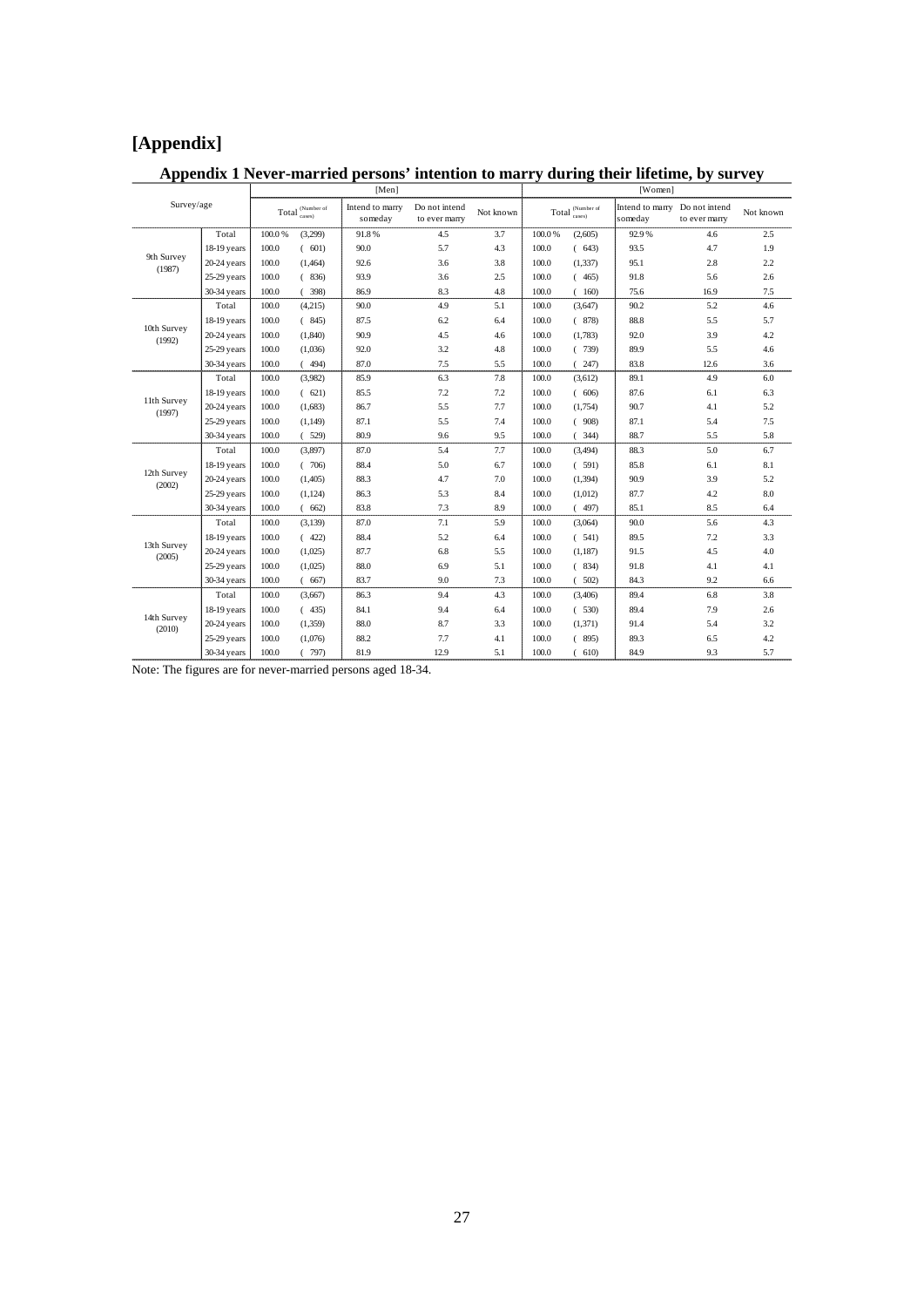| Do not mind<br>Do not mind<br>Intend to<br>staying single<br>Intend to<br>staying single<br>Survey/age<br>(Number of<br>(Number of<br>Total<br>Total<br>until an ideal<br>Not known<br>marry by a<br>until an ideal<br>Not known<br>marry by a<br>cases)<br>cases)<br>partner is<br>partner is<br>certain age<br>certain age<br>found<br>found<br>(3,027)<br>Total (18-49 years)<br>100.0%<br>60.4%<br>37.5<br>2.1<br>100.0%<br>(2, 420)<br>54.1%<br>44.5<br>1.3<br>100.0<br>Subtotal(18-34)<br>(3,027)<br>60.4<br>37.5<br>2.1<br>100.0<br>(2,420)<br>54.1<br>44.5<br>1.3<br>2.2<br>$1.0\,$<br>18-19 years<br>100.0<br>(541)<br>57.9<br>39.9<br>100.0<br>(601)<br>56.9<br>42.1<br>9th Survey<br>(1987)<br>100.0<br>(1, 355)<br>1.8<br>(1,271)<br>$1.0\,$<br>$20-24$ years<br>61.8<br>36.3<br>100.0<br>57.5<br>41.5<br>100.0<br>(785)<br>63.1<br>2.4<br>100.0<br>(427)<br>47.3<br>2.1<br>$25-29$ years<br>34.5<br>50.6<br>100.0<br>2.3<br>(346)<br>52.3<br>45.4<br>100.0<br>(121)<br>28.9<br>67.8<br>3.3<br>30-34 years<br>1.9<br>100.0<br>46.7<br>50.8<br>Total (18-49 years)<br>(4, 248)<br>51.4<br>100.0<br>(3, 454)<br>47.6<br>1.6<br>49.2<br>Subtotal(18-34)<br>100.0<br>(3,795)<br>52.8<br>45.5<br>1.6<br>100.0<br>(3,291)<br>49.6<br>1.3<br>100.0<br>49.9<br>100.0<br>(780)<br>55.0<br>$1.0\,$<br>18-19 years<br>(739)<br>48.7<br>1.4<br>44.0<br>10th Survey<br>(1992)<br>100.0<br>55.2<br>100.0<br>51.2<br>1.4<br>$20-24$ years<br>(1,673)<br>43.4<br>1.4<br>(1,640)<br>47.4<br>100.0<br>1.9<br>44.3<br>1.2<br>25-29 years<br>(953)<br>53.3<br>44.8<br>100.0<br>(664)<br>54.5<br>100.0<br>(430)<br>47.7<br>50.0<br>2.3<br>100.0<br>(207)<br>26.6<br>72.0<br>1.4<br>30-34 years<br>1.7<br>1.2<br>Total (18-49 years)<br>100.0<br>(3,902)<br>46.5<br>51.8<br>100.0<br>(3, 402)<br>41.4<br>57.5<br>100.0<br>42.9<br>(3, 420)<br>48.6<br>50.1<br>1.3<br>100.0<br>(3,218)<br>1.1<br>Subtotal(18-34)<br>56.1<br>0.9<br>100.0<br>(531)<br>47.6<br>51.2<br>1.1<br>100.0<br>(531)<br>44.3<br>54.8<br>11th Survey<br>18-19 years<br>(1997)<br>0.8<br>0.9<br>100.0<br>(1,460)<br>51.0<br>48.2<br>100.0<br>(1, 591)<br>46.9<br>52.2<br>$20-24$ years<br>100.0<br>49.7<br>48.9<br>1.5<br>40.6<br>58.2<br>1.3<br>25-29 years<br>(1,001)<br>100.0<br>(791)<br>30-34 years<br>100.0<br>38.8<br>58.6<br>2.6<br>100.0<br>(305)<br>25.2<br>72.8<br>2.0<br>(428)<br>1.5<br>100.0<br>(3,958)<br>46.4<br>52.0<br>1.6<br>100.0<br>(3, 356)<br>41.4<br>57.2<br>Total (18-49 years)<br>100.0<br>48.1<br>(3, 389)<br>50.5<br>1.4<br>100.0<br>(3,085)<br>43.6<br>55.2<br>1.3<br>Subtotal(18-34)<br>1.6<br>100.0<br>(624)<br>47.6<br>50.5<br>1.9<br>100.0<br>(507)<br>50.5<br>47.9<br>12th Survey<br>18-19 years<br>(2002)<br>100.0<br>48.9<br>1.0<br>48.2<br>20-24 years<br>(1,240)<br>50.2<br>100.0<br>(1,267)<br>50.2<br>1.6<br>100.0<br>(970)<br>48.6<br>1.3<br>100.0<br>(888)<br>42.2<br>57.2<br>0.6<br>25-29 years<br>50.1<br>100.0<br>2.2<br>100.0<br>1.4<br>30-34 years<br>(555)<br>43.1<br>54.8<br>(423)<br>24.1<br>74.5<br>100.0<br>1.5<br>46.5<br>1.5<br>(3, 355)<br>49.1<br>49.4<br>100.0<br>(3,086)<br>52.0<br>Total (18-49 years)<br>100.0<br>(2, 732)<br>51.9<br>46.7<br>1.3<br>100.0<br>(2,759)<br>49.5<br>49.0<br>1.4<br>Subtotal(18-34)<br>1.2<br>13th Survey<br>18-19 years<br>100.0<br>(373)<br>52.3<br>46.1<br>1.6<br>100.0<br>(484)<br>50.6<br>48.1<br>(2005)<br>100.0<br>(899)<br>46.3<br>0.9<br>100.0<br>54.9<br>1.3<br>52.8<br>(1,086)<br>43.8<br>20-24 years<br>100.0<br>54.9<br>100.0<br>50.4<br>1.7<br>25-29 years<br>(902)<br>43.6<br>1.6<br>(766)<br>47.9<br>100.0<br>45.5<br>1.4<br>100.0<br>33.1<br>1.4<br>30-34 years<br>(558)<br>53.0<br>(423)<br>65.5<br>Total (18-49 years)<br>100.0<br>(4, 134)<br>53.0<br>45.9<br>1.1<br>100.0<br>(3,603)<br>53.6<br>44.9<br>1.4<br>0.7<br>100.0<br>(3, 164)<br>56.9<br>42.4<br>100.0<br>(3,044)<br>58.4<br>40.5<br>1.1<br>Subtotal(18-34)<br>100.0<br>54.6<br>44.5<br>0.8<br>100.0<br>(474)<br>59.5<br>39.9<br>0.6<br>18-19 years<br>(366)<br>14th Survey<br>(2010)<br>1.2<br>$20-24$ years<br>100.0<br>(1, 196)<br>58.8<br>41.1<br>0.2<br>100.0<br>(1,253)<br>64.8<br>34.0<br>100.0<br>0.8<br>$25-29$ years<br>(949)<br>58.4<br>40.1<br>1.5<br>100.0<br>(799)<br>57.1<br>42.2<br>100.0<br>52.7<br>46.7<br>0.6<br>100.0<br>44.0<br>1.5<br>30-34 years<br>(653)<br>(518)<br>54.4 |  | [Men] |  |  |  |  | [Women] |  |  |  |  |  |
|-----------------------------------------------------------------------------------------------------------------------------------------------------------------------------------------------------------------------------------------------------------------------------------------------------------------------------------------------------------------------------------------------------------------------------------------------------------------------------------------------------------------------------------------------------------------------------------------------------------------------------------------------------------------------------------------------------------------------------------------------------------------------------------------------------------------------------------------------------------------------------------------------------------------------------------------------------------------------------------------------------------------------------------------------------------------------------------------------------------------------------------------------------------------------------------------------------------------------------------------------------------------------------------------------------------------------------------------------------------------------------------------------------------------------------------------------------------------------------------------------------------------------------------------------------------------------------------------------------------------------------------------------------------------------------------------------------------------------------------------------------------------------------------------------------------------------------------------------------------------------------------------------------------------------------------------------------------------------------------------------------------------------------------------------------------------------------------------------------------------------------------------------------------------------------------------------------------------------------------------------------------------------------------------------------------------------------------------------------------------------------------------------------------------------------------------------------------------------------------------------------------------------------------------------------------------------------------------------------------------------------------------------------------------------------------------------------------------------------------------------------------------------------------------------------------------------------------------------------------------------------------------------------------------------------------------------------------------------------------------------------------------------------------------------------------------------------------------------------------------------------------------------------------------------------------------------------------------------------------------------------------------------------------------------------------------------------------------------------------------------------------------------------------------------------------------------------------------------------------------------------------------------------------------------------------------------------------------------------------------------------------------------------------------------------------------------------------------------------------------------------------------------------------------------------------------------------------------------------------------------------------------------------------------------------------------------------------------------------------------------------------------------------------------------------------------------------------------------------------------------------------------------------------------------------------------------------------------------------------------------------------------------------------------------------------------------------------|--|-------|--|--|--|--|---------|--|--|--|--|--|
|                                                                                                                                                                                                                                                                                                                                                                                                                                                                                                                                                                                                                                                                                                                                                                                                                                                                                                                                                                                                                                                                                                                                                                                                                                                                                                                                                                                                                                                                                                                                                                                                                                                                                                                                                                                                                                                                                                                                                                                                                                                                                                                                                                                                                                                                                                                                                                                                                                                                                                                                                                                                                                                                                                                                                                                                                                                                                                                                                                                                                                                                                                                                                                                                                                                                                                                                                                                                                                                                                                                                                                                                                                                                                                                                                                                                                                                                                                                                                                                                                                                                                                                                                                                                                                                                                                                                   |  |       |  |  |  |  |         |  |  |  |  |  |
|                                                                                                                                                                                                                                                                                                                                                                                                                                                                                                                                                                                                                                                                                                                                                                                                                                                                                                                                                                                                                                                                                                                                                                                                                                                                                                                                                                                                                                                                                                                                                                                                                                                                                                                                                                                                                                                                                                                                                                                                                                                                                                                                                                                                                                                                                                                                                                                                                                                                                                                                                                                                                                                                                                                                                                                                                                                                                                                                                                                                                                                                                                                                                                                                                                                                                                                                                                                                                                                                                                                                                                                                                                                                                                                                                                                                                                                                                                                                                                                                                                                                                                                                                                                                                                                                                                                                   |  |       |  |  |  |  |         |  |  |  |  |  |
|                                                                                                                                                                                                                                                                                                                                                                                                                                                                                                                                                                                                                                                                                                                                                                                                                                                                                                                                                                                                                                                                                                                                                                                                                                                                                                                                                                                                                                                                                                                                                                                                                                                                                                                                                                                                                                                                                                                                                                                                                                                                                                                                                                                                                                                                                                                                                                                                                                                                                                                                                                                                                                                                                                                                                                                                                                                                                                                                                                                                                                                                                                                                                                                                                                                                                                                                                                                                                                                                                                                                                                                                                                                                                                                                                                                                                                                                                                                                                                                                                                                                                                                                                                                                                                                                                                                                   |  |       |  |  |  |  |         |  |  |  |  |  |
|                                                                                                                                                                                                                                                                                                                                                                                                                                                                                                                                                                                                                                                                                                                                                                                                                                                                                                                                                                                                                                                                                                                                                                                                                                                                                                                                                                                                                                                                                                                                                                                                                                                                                                                                                                                                                                                                                                                                                                                                                                                                                                                                                                                                                                                                                                                                                                                                                                                                                                                                                                                                                                                                                                                                                                                                                                                                                                                                                                                                                                                                                                                                                                                                                                                                                                                                                                                                                                                                                                                                                                                                                                                                                                                                                                                                                                                                                                                                                                                                                                                                                                                                                                                                                                                                                                                                   |  |       |  |  |  |  |         |  |  |  |  |  |
|                                                                                                                                                                                                                                                                                                                                                                                                                                                                                                                                                                                                                                                                                                                                                                                                                                                                                                                                                                                                                                                                                                                                                                                                                                                                                                                                                                                                                                                                                                                                                                                                                                                                                                                                                                                                                                                                                                                                                                                                                                                                                                                                                                                                                                                                                                                                                                                                                                                                                                                                                                                                                                                                                                                                                                                                                                                                                                                                                                                                                                                                                                                                                                                                                                                                                                                                                                                                                                                                                                                                                                                                                                                                                                                                                                                                                                                                                                                                                                                                                                                                                                                                                                                                                                                                                                                                   |  |       |  |  |  |  |         |  |  |  |  |  |
|                                                                                                                                                                                                                                                                                                                                                                                                                                                                                                                                                                                                                                                                                                                                                                                                                                                                                                                                                                                                                                                                                                                                                                                                                                                                                                                                                                                                                                                                                                                                                                                                                                                                                                                                                                                                                                                                                                                                                                                                                                                                                                                                                                                                                                                                                                                                                                                                                                                                                                                                                                                                                                                                                                                                                                                                                                                                                                                                                                                                                                                                                                                                                                                                                                                                                                                                                                                                                                                                                                                                                                                                                                                                                                                                                                                                                                                                                                                                                                                                                                                                                                                                                                                                                                                                                                                                   |  |       |  |  |  |  |         |  |  |  |  |  |
|                                                                                                                                                                                                                                                                                                                                                                                                                                                                                                                                                                                                                                                                                                                                                                                                                                                                                                                                                                                                                                                                                                                                                                                                                                                                                                                                                                                                                                                                                                                                                                                                                                                                                                                                                                                                                                                                                                                                                                                                                                                                                                                                                                                                                                                                                                                                                                                                                                                                                                                                                                                                                                                                                                                                                                                                                                                                                                                                                                                                                                                                                                                                                                                                                                                                                                                                                                                                                                                                                                                                                                                                                                                                                                                                                                                                                                                                                                                                                                                                                                                                                                                                                                                                                                                                                                                                   |  |       |  |  |  |  |         |  |  |  |  |  |
|                                                                                                                                                                                                                                                                                                                                                                                                                                                                                                                                                                                                                                                                                                                                                                                                                                                                                                                                                                                                                                                                                                                                                                                                                                                                                                                                                                                                                                                                                                                                                                                                                                                                                                                                                                                                                                                                                                                                                                                                                                                                                                                                                                                                                                                                                                                                                                                                                                                                                                                                                                                                                                                                                                                                                                                                                                                                                                                                                                                                                                                                                                                                                                                                                                                                                                                                                                                                                                                                                                                                                                                                                                                                                                                                                                                                                                                                                                                                                                                                                                                                                                                                                                                                                                                                                                                                   |  |       |  |  |  |  |         |  |  |  |  |  |
|                                                                                                                                                                                                                                                                                                                                                                                                                                                                                                                                                                                                                                                                                                                                                                                                                                                                                                                                                                                                                                                                                                                                                                                                                                                                                                                                                                                                                                                                                                                                                                                                                                                                                                                                                                                                                                                                                                                                                                                                                                                                                                                                                                                                                                                                                                                                                                                                                                                                                                                                                                                                                                                                                                                                                                                                                                                                                                                                                                                                                                                                                                                                                                                                                                                                                                                                                                                                                                                                                                                                                                                                                                                                                                                                                                                                                                                                                                                                                                                                                                                                                                                                                                                                                                                                                                                                   |  |       |  |  |  |  |         |  |  |  |  |  |
|                                                                                                                                                                                                                                                                                                                                                                                                                                                                                                                                                                                                                                                                                                                                                                                                                                                                                                                                                                                                                                                                                                                                                                                                                                                                                                                                                                                                                                                                                                                                                                                                                                                                                                                                                                                                                                                                                                                                                                                                                                                                                                                                                                                                                                                                                                                                                                                                                                                                                                                                                                                                                                                                                                                                                                                                                                                                                                                                                                                                                                                                                                                                                                                                                                                                                                                                                                                                                                                                                                                                                                                                                                                                                                                                                                                                                                                                                                                                                                                                                                                                                                                                                                                                                                                                                                                                   |  |       |  |  |  |  |         |  |  |  |  |  |
|                                                                                                                                                                                                                                                                                                                                                                                                                                                                                                                                                                                                                                                                                                                                                                                                                                                                                                                                                                                                                                                                                                                                                                                                                                                                                                                                                                                                                                                                                                                                                                                                                                                                                                                                                                                                                                                                                                                                                                                                                                                                                                                                                                                                                                                                                                                                                                                                                                                                                                                                                                                                                                                                                                                                                                                                                                                                                                                                                                                                                                                                                                                                                                                                                                                                                                                                                                                                                                                                                                                                                                                                                                                                                                                                                                                                                                                                                                                                                                                                                                                                                                                                                                                                                                                                                                                                   |  |       |  |  |  |  |         |  |  |  |  |  |
|                                                                                                                                                                                                                                                                                                                                                                                                                                                                                                                                                                                                                                                                                                                                                                                                                                                                                                                                                                                                                                                                                                                                                                                                                                                                                                                                                                                                                                                                                                                                                                                                                                                                                                                                                                                                                                                                                                                                                                                                                                                                                                                                                                                                                                                                                                                                                                                                                                                                                                                                                                                                                                                                                                                                                                                                                                                                                                                                                                                                                                                                                                                                                                                                                                                                                                                                                                                                                                                                                                                                                                                                                                                                                                                                                                                                                                                                                                                                                                                                                                                                                                                                                                                                                                                                                                                                   |  |       |  |  |  |  |         |  |  |  |  |  |
|                                                                                                                                                                                                                                                                                                                                                                                                                                                                                                                                                                                                                                                                                                                                                                                                                                                                                                                                                                                                                                                                                                                                                                                                                                                                                                                                                                                                                                                                                                                                                                                                                                                                                                                                                                                                                                                                                                                                                                                                                                                                                                                                                                                                                                                                                                                                                                                                                                                                                                                                                                                                                                                                                                                                                                                                                                                                                                                                                                                                                                                                                                                                                                                                                                                                                                                                                                                                                                                                                                                                                                                                                                                                                                                                                                                                                                                                                                                                                                                                                                                                                                                                                                                                                                                                                                                                   |  |       |  |  |  |  |         |  |  |  |  |  |
|                                                                                                                                                                                                                                                                                                                                                                                                                                                                                                                                                                                                                                                                                                                                                                                                                                                                                                                                                                                                                                                                                                                                                                                                                                                                                                                                                                                                                                                                                                                                                                                                                                                                                                                                                                                                                                                                                                                                                                                                                                                                                                                                                                                                                                                                                                                                                                                                                                                                                                                                                                                                                                                                                                                                                                                                                                                                                                                                                                                                                                                                                                                                                                                                                                                                                                                                                                                                                                                                                                                                                                                                                                                                                                                                                                                                                                                                                                                                                                                                                                                                                                                                                                                                                                                                                                                                   |  |       |  |  |  |  |         |  |  |  |  |  |
|                                                                                                                                                                                                                                                                                                                                                                                                                                                                                                                                                                                                                                                                                                                                                                                                                                                                                                                                                                                                                                                                                                                                                                                                                                                                                                                                                                                                                                                                                                                                                                                                                                                                                                                                                                                                                                                                                                                                                                                                                                                                                                                                                                                                                                                                                                                                                                                                                                                                                                                                                                                                                                                                                                                                                                                                                                                                                                                                                                                                                                                                                                                                                                                                                                                                                                                                                                                                                                                                                                                                                                                                                                                                                                                                                                                                                                                                                                                                                                                                                                                                                                                                                                                                                                                                                                                                   |  |       |  |  |  |  |         |  |  |  |  |  |
|                                                                                                                                                                                                                                                                                                                                                                                                                                                                                                                                                                                                                                                                                                                                                                                                                                                                                                                                                                                                                                                                                                                                                                                                                                                                                                                                                                                                                                                                                                                                                                                                                                                                                                                                                                                                                                                                                                                                                                                                                                                                                                                                                                                                                                                                                                                                                                                                                                                                                                                                                                                                                                                                                                                                                                                                                                                                                                                                                                                                                                                                                                                                                                                                                                                                                                                                                                                                                                                                                                                                                                                                                                                                                                                                                                                                                                                                                                                                                                                                                                                                                                                                                                                                                                                                                                                                   |  |       |  |  |  |  |         |  |  |  |  |  |
|                                                                                                                                                                                                                                                                                                                                                                                                                                                                                                                                                                                                                                                                                                                                                                                                                                                                                                                                                                                                                                                                                                                                                                                                                                                                                                                                                                                                                                                                                                                                                                                                                                                                                                                                                                                                                                                                                                                                                                                                                                                                                                                                                                                                                                                                                                                                                                                                                                                                                                                                                                                                                                                                                                                                                                                                                                                                                                                                                                                                                                                                                                                                                                                                                                                                                                                                                                                                                                                                                                                                                                                                                                                                                                                                                                                                                                                                                                                                                                                                                                                                                                                                                                                                                                                                                                                                   |  |       |  |  |  |  |         |  |  |  |  |  |
|                                                                                                                                                                                                                                                                                                                                                                                                                                                                                                                                                                                                                                                                                                                                                                                                                                                                                                                                                                                                                                                                                                                                                                                                                                                                                                                                                                                                                                                                                                                                                                                                                                                                                                                                                                                                                                                                                                                                                                                                                                                                                                                                                                                                                                                                                                                                                                                                                                                                                                                                                                                                                                                                                                                                                                                                                                                                                                                                                                                                                                                                                                                                                                                                                                                                                                                                                                                                                                                                                                                                                                                                                                                                                                                                                                                                                                                                                                                                                                                                                                                                                                                                                                                                                                                                                                                                   |  |       |  |  |  |  |         |  |  |  |  |  |
|                                                                                                                                                                                                                                                                                                                                                                                                                                                                                                                                                                                                                                                                                                                                                                                                                                                                                                                                                                                                                                                                                                                                                                                                                                                                                                                                                                                                                                                                                                                                                                                                                                                                                                                                                                                                                                                                                                                                                                                                                                                                                                                                                                                                                                                                                                                                                                                                                                                                                                                                                                                                                                                                                                                                                                                                                                                                                                                                                                                                                                                                                                                                                                                                                                                                                                                                                                                                                                                                                                                                                                                                                                                                                                                                                                                                                                                                                                                                                                                                                                                                                                                                                                                                                                                                                                                                   |  |       |  |  |  |  |         |  |  |  |  |  |
|                                                                                                                                                                                                                                                                                                                                                                                                                                                                                                                                                                                                                                                                                                                                                                                                                                                                                                                                                                                                                                                                                                                                                                                                                                                                                                                                                                                                                                                                                                                                                                                                                                                                                                                                                                                                                                                                                                                                                                                                                                                                                                                                                                                                                                                                                                                                                                                                                                                                                                                                                                                                                                                                                                                                                                                                                                                                                                                                                                                                                                                                                                                                                                                                                                                                                                                                                                                                                                                                                                                                                                                                                                                                                                                                                                                                                                                                                                                                                                                                                                                                                                                                                                                                                                                                                                                                   |  |       |  |  |  |  |         |  |  |  |  |  |
|                                                                                                                                                                                                                                                                                                                                                                                                                                                                                                                                                                                                                                                                                                                                                                                                                                                                                                                                                                                                                                                                                                                                                                                                                                                                                                                                                                                                                                                                                                                                                                                                                                                                                                                                                                                                                                                                                                                                                                                                                                                                                                                                                                                                                                                                                                                                                                                                                                                                                                                                                                                                                                                                                                                                                                                                                                                                                                                                                                                                                                                                                                                                                                                                                                                                                                                                                                                                                                                                                                                                                                                                                                                                                                                                                                                                                                                                                                                                                                                                                                                                                                                                                                                                                                                                                                                                   |  |       |  |  |  |  |         |  |  |  |  |  |
|                                                                                                                                                                                                                                                                                                                                                                                                                                                                                                                                                                                                                                                                                                                                                                                                                                                                                                                                                                                                                                                                                                                                                                                                                                                                                                                                                                                                                                                                                                                                                                                                                                                                                                                                                                                                                                                                                                                                                                                                                                                                                                                                                                                                                                                                                                                                                                                                                                                                                                                                                                                                                                                                                                                                                                                                                                                                                                                                                                                                                                                                                                                                                                                                                                                                                                                                                                                                                                                                                                                                                                                                                                                                                                                                                                                                                                                                                                                                                                                                                                                                                                                                                                                                                                                                                                                                   |  |       |  |  |  |  |         |  |  |  |  |  |
|                                                                                                                                                                                                                                                                                                                                                                                                                                                                                                                                                                                                                                                                                                                                                                                                                                                                                                                                                                                                                                                                                                                                                                                                                                                                                                                                                                                                                                                                                                                                                                                                                                                                                                                                                                                                                                                                                                                                                                                                                                                                                                                                                                                                                                                                                                                                                                                                                                                                                                                                                                                                                                                                                                                                                                                                                                                                                                                                                                                                                                                                                                                                                                                                                                                                                                                                                                                                                                                                                                                                                                                                                                                                                                                                                                                                                                                                                                                                                                                                                                                                                                                                                                                                                                                                                                                                   |  |       |  |  |  |  |         |  |  |  |  |  |
|                                                                                                                                                                                                                                                                                                                                                                                                                                                                                                                                                                                                                                                                                                                                                                                                                                                                                                                                                                                                                                                                                                                                                                                                                                                                                                                                                                                                                                                                                                                                                                                                                                                                                                                                                                                                                                                                                                                                                                                                                                                                                                                                                                                                                                                                                                                                                                                                                                                                                                                                                                                                                                                                                                                                                                                                                                                                                                                                                                                                                                                                                                                                                                                                                                                                                                                                                                                                                                                                                                                                                                                                                                                                                                                                                                                                                                                                                                                                                                                                                                                                                                                                                                                                                                                                                                                                   |  |       |  |  |  |  |         |  |  |  |  |  |
|                                                                                                                                                                                                                                                                                                                                                                                                                                                                                                                                                                                                                                                                                                                                                                                                                                                                                                                                                                                                                                                                                                                                                                                                                                                                                                                                                                                                                                                                                                                                                                                                                                                                                                                                                                                                                                                                                                                                                                                                                                                                                                                                                                                                                                                                                                                                                                                                                                                                                                                                                                                                                                                                                                                                                                                                                                                                                                                                                                                                                                                                                                                                                                                                                                                                                                                                                                                                                                                                                                                                                                                                                                                                                                                                                                                                                                                                                                                                                                                                                                                                                                                                                                                                                                                                                                                                   |  |       |  |  |  |  |         |  |  |  |  |  |
|                                                                                                                                                                                                                                                                                                                                                                                                                                                                                                                                                                                                                                                                                                                                                                                                                                                                                                                                                                                                                                                                                                                                                                                                                                                                                                                                                                                                                                                                                                                                                                                                                                                                                                                                                                                                                                                                                                                                                                                                                                                                                                                                                                                                                                                                                                                                                                                                                                                                                                                                                                                                                                                                                                                                                                                                                                                                                                                                                                                                                                                                                                                                                                                                                                                                                                                                                                                                                                                                                                                                                                                                                                                                                                                                                                                                                                                                                                                                                                                                                                                                                                                                                                                                                                                                                                                                   |  |       |  |  |  |  |         |  |  |  |  |  |
|                                                                                                                                                                                                                                                                                                                                                                                                                                                                                                                                                                                                                                                                                                                                                                                                                                                                                                                                                                                                                                                                                                                                                                                                                                                                                                                                                                                                                                                                                                                                                                                                                                                                                                                                                                                                                                                                                                                                                                                                                                                                                                                                                                                                                                                                                                                                                                                                                                                                                                                                                                                                                                                                                                                                                                                                                                                                                                                                                                                                                                                                                                                                                                                                                                                                                                                                                                                                                                                                                                                                                                                                                                                                                                                                                                                                                                                                                                                                                                                                                                                                                                                                                                                                                                                                                                                                   |  |       |  |  |  |  |         |  |  |  |  |  |
|                                                                                                                                                                                                                                                                                                                                                                                                                                                                                                                                                                                                                                                                                                                                                                                                                                                                                                                                                                                                                                                                                                                                                                                                                                                                                                                                                                                                                                                                                                                                                                                                                                                                                                                                                                                                                                                                                                                                                                                                                                                                                                                                                                                                                                                                                                                                                                                                                                                                                                                                                                                                                                                                                                                                                                                                                                                                                                                                                                                                                                                                                                                                                                                                                                                                                                                                                                                                                                                                                                                                                                                                                                                                                                                                                                                                                                                                                                                                                                                                                                                                                                                                                                                                                                                                                                                                   |  |       |  |  |  |  |         |  |  |  |  |  |
|                                                                                                                                                                                                                                                                                                                                                                                                                                                                                                                                                                                                                                                                                                                                                                                                                                                                                                                                                                                                                                                                                                                                                                                                                                                                                                                                                                                                                                                                                                                                                                                                                                                                                                                                                                                                                                                                                                                                                                                                                                                                                                                                                                                                                                                                                                                                                                                                                                                                                                                                                                                                                                                                                                                                                                                                                                                                                                                                                                                                                                                                                                                                                                                                                                                                                                                                                                                                                                                                                                                                                                                                                                                                                                                                                                                                                                                                                                                                                                                                                                                                                                                                                                                                                                                                                                                                   |  |       |  |  |  |  |         |  |  |  |  |  |
|                                                                                                                                                                                                                                                                                                                                                                                                                                                                                                                                                                                                                                                                                                                                                                                                                                                                                                                                                                                                                                                                                                                                                                                                                                                                                                                                                                                                                                                                                                                                                                                                                                                                                                                                                                                                                                                                                                                                                                                                                                                                                                                                                                                                                                                                                                                                                                                                                                                                                                                                                                                                                                                                                                                                                                                                                                                                                                                                                                                                                                                                                                                                                                                                                                                                                                                                                                                                                                                                                                                                                                                                                                                                                                                                                                                                                                                                                                                                                                                                                                                                                                                                                                                                                                                                                                                                   |  |       |  |  |  |  |         |  |  |  |  |  |
|                                                                                                                                                                                                                                                                                                                                                                                                                                                                                                                                                                                                                                                                                                                                                                                                                                                                                                                                                                                                                                                                                                                                                                                                                                                                                                                                                                                                                                                                                                                                                                                                                                                                                                                                                                                                                                                                                                                                                                                                                                                                                                                                                                                                                                                                                                                                                                                                                                                                                                                                                                                                                                                                                                                                                                                                                                                                                                                                                                                                                                                                                                                                                                                                                                                                                                                                                                                                                                                                                                                                                                                                                                                                                                                                                                                                                                                                                                                                                                                                                                                                                                                                                                                                                                                                                                                                   |  |       |  |  |  |  |         |  |  |  |  |  |
|                                                                                                                                                                                                                                                                                                                                                                                                                                                                                                                                                                                                                                                                                                                                                                                                                                                                                                                                                                                                                                                                                                                                                                                                                                                                                                                                                                                                                                                                                                                                                                                                                                                                                                                                                                                                                                                                                                                                                                                                                                                                                                                                                                                                                                                                                                                                                                                                                                                                                                                                                                                                                                                                                                                                                                                                                                                                                                                                                                                                                                                                                                                                                                                                                                                                                                                                                                                                                                                                                                                                                                                                                                                                                                                                                                                                                                                                                                                                                                                                                                                                                                                                                                                                                                                                                                                                   |  |       |  |  |  |  |         |  |  |  |  |  |
|                                                                                                                                                                                                                                                                                                                                                                                                                                                                                                                                                                                                                                                                                                                                                                                                                                                                                                                                                                                                                                                                                                                                                                                                                                                                                                                                                                                                                                                                                                                                                                                                                                                                                                                                                                                                                                                                                                                                                                                                                                                                                                                                                                                                                                                                                                                                                                                                                                                                                                                                                                                                                                                                                                                                                                                                                                                                                                                                                                                                                                                                                                                                                                                                                                                                                                                                                                                                                                                                                                                                                                                                                                                                                                                                                                                                                                                                                                                                                                                                                                                                                                                                                                                                                                                                                                                                   |  |       |  |  |  |  |         |  |  |  |  |  |
|                                                                                                                                                                                                                                                                                                                                                                                                                                                                                                                                                                                                                                                                                                                                                                                                                                                                                                                                                                                                                                                                                                                                                                                                                                                                                                                                                                                                                                                                                                                                                                                                                                                                                                                                                                                                                                                                                                                                                                                                                                                                                                                                                                                                                                                                                                                                                                                                                                                                                                                                                                                                                                                                                                                                                                                                                                                                                                                                                                                                                                                                                                                                                                                                                                                                                                                                                                                                                                                                                                                                                                                                                                                                                                                                                                                                                                                                                                                                                                                                                                                                                                                                                                                                                                                                                                                                   |  |       |  |  |  |  |         |  |  |  |  |  |
|                                                                                                                                                                                                                                                                                                                                                                                                                                                                                                                                                                                                                                                                                                                                                                                                                                                                                                                                                                                                                                                                                                                                                                                                                                                                                                                                                                                                                                                                                                                                                                                                                                                                                                                                                                                                                                                                                                                                                                                                                                                                                                                                                                                                                                                                                                                                                                                                                                                                                                                                                                                                                                                                                                                                                                                                                                                                                                                                                                                                                                                                                                                                                                                                                                                                                                                                                                                                                                                                                                                                                                                                                                                                                                                                                                                                                                                                                                                                                                                                                                                                                                                                                                                                                                                                                                                                   |  |       |  |  |  |  |         |  |  |  |  |  |
|                                                                                                                                                                                                                                                                                                                                                                                                                                                                                                                                                                                                                                                                                                                                                                                                                                                                                                                                                                                                                                                                                                                                                                                                                                                                                                                                                                                                                                                                                                                                                                                                                                                                                                                                                                                                                                                                                                                                                                                                                                                                                                                                                                                                                                                                                                                                                                                                                                                                                                                                                                                                                                                                                                                                                                                                                                                                                                                                                                                                                                                                                                                                                                                                                                                                                                                                                                                                                                                                                                                                                                                                                                                                                                                                                                                                                                                                                                                                                                                                                                                                                                                                                                                                                                                                                                                                   |  |       |  |  |  |  |         |  |  |  |  |  |
|                                                                                                                                                                                                                                                                                                                                                                                                                                                                                                                                                                                                                                                                                                                                                                                                                                                                                                                                                                                                                                                                                                                                                                                                                                                                                                                                                                                                                                                                                                                                                                                                                                                                                                                                                                                                                                                                                                                                                                                                                                                                                                                                                                                                                                                                                                                                                                                                                                                                                                                                                                                                                                                                                                                                                                                                                                                                                                                                                                                                                                                                                                                                                                                                                                                                                                                                                                                                                                                                                                                                                                                                                                                                                                                                                                                                                                                                                                                                                                                                                                                                                                                                                                                                                                                                                                                                   |  |       |  |  |  |  |         |  |  |  |  |  |

## **Appendix 2 Emphasis of age of marriage or presence of ideal partner in marrying, by survey and age group (% distribution)**

Note: The figures are for never-married persons who have answered "Intend to marry someday."

## **Appendix 3 Intention to marry within a year, by survey and age group**

|                                                 |               |                      |                          | [Men]                    |                          |                                      |                          | [Women]              |                          |                          |                          |                                      |                          |
|-------------------------------------------------|---------------|----------------------|--------------------------|--------------------------|--------------------------|--------------------------------------|--------------------------|----------------------|--------------------------|--------------------------|--------------------------|--------------------------------------|--------------------------|
|                                                 |               | 9th Survey<br>(1987) | 10th<br>Survey<br>(1992) | 11th<br>Survey<br>(1997) | 12th<br>Survey<br>(2002) | 13 <sub>th</sub><br>Survey<br>(2005) | 14th<br>Survey<br>(2010) | 9th Survey<br>(1987) | 10th<br>Survey<br>(1992) | 11th<br>Survey<br>(1997) | 12th<br>Survey<br>(2002) | 13 <sub>th</sub><br>Survey<br>(2005) | 14th<br>Survey<br>(2010) |
| 1. Would like to marry within a year18-19 years |               |                      |                          |                          |                          |                                      |                          |                      |                          |                          |                          |                                      |                          |
|                                                 | 18-19 years   | 1.1%                 | 1.2                      | 1.5                      | 1.3                      | 1.6                                  | 0.8                      | 3.0%                 | 3.7                      | 2.1                      | 2.8                      | 2.5                                  | 2.3                      |
|                                                 | $20-24$ years | 7.1                  | 6.0                      | 5.9                      | 5.1                      | 4.0                                  | 5.4                      | 10.6                 | 9.0                      | 8.8                      | 9.8                      | 8.7                                  | 8.3                      |
|                                                 | $25-29$ years | 18.0                 | 15.8                     | 14.9                     | 12.8                     | 11.4                                 | 11.4                     | 21.3                 | 19.9                     | 16.3                     | 18.4                     | 18.8                                 | 17.0                     |
|                                                 | 30-34 years   | 24.0                 | 18.8                     | 15.4                     | 12.6                     | 13.1                                 | 14.5                     | 19.0                 | 12.6                     | 16.1                     | 18.4                     | 17.0                                 | 20.3                     |
| Subtotal (18-34 years)                          |               | 10.8                 | 9.0                      | 9.0                      | 7.8                      | 8.0                                  | 8.5                      | 11.0                 | 10.2                     | 10.2                     | 12.3                     | 11.7                                 | 11.7                     |
| Total (18-49 years)                             |               | 10.8                 | 10.1                     | 9.7                      | 8.4                      | 8.9                                  | 9.3                      | 11.0                 | 10.2                     | 10.5                     | 12.0                     | 11.6                                 | 12.8                     |
| 2. May marry if an ideal partner can be found   |               |                      |                          |                          |                          |                                      |                          |                      |                          |                          |                          |                                      |                          |
|                                                 | $18-19$ years | 10.5                 | 11.5                     | 17.1                     | 27.6                     | 11.8                                 | 13.1                     | 22.3                 | 18.8                     | 20.0                     | 19.9                     | 17.4                                 | 16.0                     |
|                                                 | $20-24$ years | 19.7                 | 20.6                     | 25.0                     | 22.5                     | 23.7                                 | 24.3                     | 35.3                 | 33.7                     | 36.5                     | 32.9                     | 29.7                                 | 33.2                     |
|                                                 | $25-29$ years | 48.8                 | 43.8                     | 41.0                     | 40.4                     | 40.1                                 | 42.1                     | 60.7                 | 58.7                     | 55.0                     | 51.1                     | 50.8                                 | 54.9                     |
|                                                 | 30-34 years   | 58.7                 | 64.9                     | 61.2                     | 58.2                     | 56.3                                 | 55.4                     | 64.5                 | 71.5                     | 63.9                     | 64.1                     | 62.4                                 | 64.1                     |
| Subtotal (18-34 years)                          |               | 30.1                 | 29.6                     | 33.0                     | 34.4                     | 34.2                                 | 34.8                     | 38.0                 | 37.6                     | 40.9                     | 40.3                     | 38.4                                 | 41.5                     |
| Total (18-49 years)                             |               | 30.1                 | 33.4                     | 37.3                     | 39.2                     | 40.2                                 | 41.8                     | 38.0                 | 39.1                     | 42.2                     | 42.8                     | 42.3                                 | 45.2                     |
| 3. Do not intend to marry yet                   |               |                      |                          |                          |                          |                                      |                          |                      |                          |                          |                          |                                      |                          |
|                                                 | $18-19$ years | 86.5                 | 85.7                     | 80.6                     | 69.6                     | 84.2                                 | 85.5                     | 73.5                 | 76.4                     | 76.8                     | 76.7                     | 79.8                                 | 80.8                     |
|                                                 | $20-24$ years | 71.6                 | 72.1                     | 67.4                     | 70.8                     | 71.0                                 | 69.8                     | 52.7                 | 55.7                     | 53.9                     | 56.0                     | 60.6                                 | 57.1                     |
|                                                 | $25-29$ years | 31.5                 | 37.5                     | 42.7                     | 45.1                     | 46.3                                 | 44.4                     | 16.6                 | 19.7                     | 26.9                     | 29.3                     | 28.9                                 | 27.2                     |
|                                                 | 30-34 years   | 14.5                 | 12.8                     | 21.5                     | 25.9                     | 28.9                                 | 28.6                     | 13.2                 | 14.0                     | 18.4                     | 16.1                     | 19.4                                 | 13.9                     |
| Subtotal (18-34 years)                          |               | 57.3                 | 59.3                     | 56.5                     | 55.9                     | 56.0                                 | 55.5                     | 49.5                 | 50.7                     | 47.7                     | 46.3                     | 48.8                                 | 45.6                     |
| Total (18-49 years)                             |               | 57.3                 | 54.4                     | 51.3                     | 50.4                     | 49.1                                 | 47.4                     | 49.5                 | 49.1                     | 46.1                     | 43.9                     | 44.9                                 | 40.5                     |
| 4. Not known                                    |               |                      |                          |                          |                          |                                      |                          |                      |                          |                          |                          |                                      |                          |
|                                                 | $18-19$ years | 1.8                  | 1.6                      | 0.8                      | 1.6                      | 2.4                                  | 0.5                      | 1.2                  | 1.0                      | 1.1                      | 0.6                      | 0.4                                  | $0.8\,$                  |
|                                                 | $20-24$ years | 1.6                  | 1.3                      | 1.7                      | 1.6                      | 1.3                                  | 0.5                      | 1.3                  | 1.6                      | 0.8                      | 1.3                      | 1.0                                  | 1.4                      |
|                                                 | $25-29$ years | 1.8                  | 2.9                      | 1.5                      | 1.8                      | 2.1                                  | 2.1                      | 1.4                  | 1.7                      | 1.8                      | 1.2                      | 1.6                                  | 0.9                      |
|                                                 | 30-34 years   | 2.9                  | 3.5                      | 1.9                      | 3.2                      | 1.8                                  | 1.4                      | 3.3                  | 1.9                      | 1.6                      | 1.4                      | 1.2                                  | 1.7                      |
| Subtotal (18-34 years)                          |               | 1.9                  | 2.0                      | 1.5                      | 1.9                      | 1.8                                  | 1.2                      | 1.4                  | 1.5                      | 1.2                      | 1.2                      | 1.1                                  | 1.2                      |
| Total (18.40 year)                              |               | 1 <sub>0</sub>       | 22                       | 17                       | 21                       | 1 <sup>Q</sup>                       | 15                       | 1 <sub>A</sub>       | 17                       | 12                       | 1A                       | 11                                   | 1A                       |

Total (18-49 years) 1.9 2.2 1.7 2.1 1.8 1.5 1.4 1.7 1.2 1.4 1.1 1.4 Note: The figures are for never-married persons who have answered "Intend to marry someday."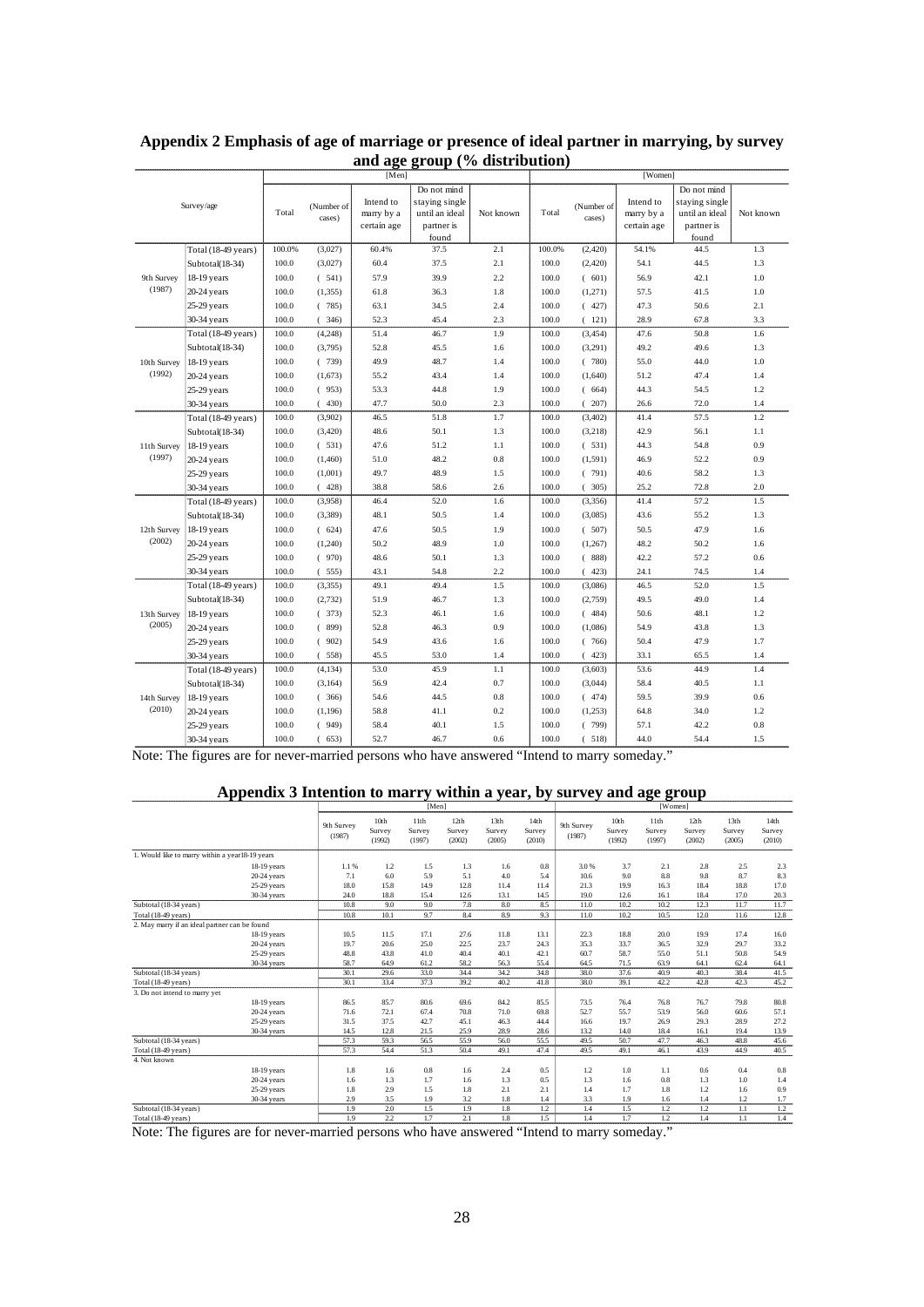## **Appendix 4 Merits of marriage and of single life, by survey**

| $\tilde{\phantom{a}}$<br>1110 V11000<br><b>CWATE TEATLE OF</b><br>morro in marriage |                         |                      |                                         |                                                     |                                             |                                                                    |                                       |                          |                              |                        |         |
|-------------------------------------------------------------------------------------|-------------------------|----------------------|-----------------------------------------|-----------------------------------------------------|---------------------------------------------|--------------------------------------------------------------------|---------------------------------------|--------------------------|------------------------------|------------------------|---------|
|                                                                                     | Survey<br>(Survey year) | Psychological relief | and family<br>Have your own<br>children | affection for<br>Live with the person<br>you feel a | equal relationships<br>Gain social trust or | and others<br>Meet expectations of<br>our parents<br>$\rightarrow$ | convenient life<br>more<br>a<br>Live. | stable<br>Be financially | Be independent<br>of parents | satisfaction<br>Sexual | Other   |
|                                                                                     | 9th Survey (1987)       | 34.7%                | 19.9                                    | 17.5                                                | 21.9                                        | 18.2                                                               | 8.8                                   | 3.3                      | 3.5                          | 3.0                    | 0.2     |
|                                                                                     | 10th Survey (1992)      | 37.6                 | 24.5                                    | 17.2                                                | 17.8                                        | 14.6                                                               | 7.3                                   | 3.7                      | 3.4                          | 2.4                    | 0.3     |
| $\ensuremath{\mathsf{[M\!]} }$                                                      | 11th Survey (1997)      | 37.5                 | 23.8                                    | 18.0                                                | 14.6                                        | 12.4                                                               | 6.1                                   | 4.2                      | 4.0                          | 2.0                    | 0.3     |
|                                                                                     | 12th Survey $(2002)$    | 36.6                 | 26.2                                    | 15.8                                                | 11.7                                        | 12.2                                                               | 4.3                                   | 4.1                      | 4.8                          | 3.0                    | 0.7     |
|                                                                                     | 13th Survey (2005)      | 35.9                 | 33.4                                    | 17.0                                                | 12.3                                        | 12.6                                                               | 4.6                                   | 4.4                      | 4.5                          | 1.3                    | 0.3     |
|                                                                                     | 14th Survey (2010)      | 32.3                 | 33.6                                    | 13.7                                                | 11.8                                        | 14.6                                                               | 4.0                                   | 4.1                      | 4.3                          | 1.6                    | $0.4\,$ |
|                                                                                     | 9th Survey (1987)       | 32.0%                | 33.2                                    | 23.3                                                | 10.7                                        | 19.3                                                               | 1.2                                   | 7.0                      | 6.6                          | 0.5                    | 0.2     |
|                                                                                     | 10th Survey (1992)      | 34.3                 | 36.3                                    | 23.9                                                | 9.7                                         | 15.9                                                               | 2.2                                   | 8.0                      | 6.3                          | 0.2                    | 0.6     |
|                                                                                     | 11th Survey (1997)      | 34.7                 | 34.6                                    | 23.6                                                | 7.3                                         | 13.6                                                               | 1.9                                   | 11.2                     | 6.2                          | 0.5                    | 0.6     |
| [Women]                                                                             | 12th Survey (2002)      | 33.8                 | 37.3                                    | 20.6                                                | 6.2                                         | 13.9                                                               | 2.4                                   | 11.6                     | 6.6                          | 0.4                    | 0.5     |
|                                                                                     | 13th Survey (2005)      | 32.1                 | 45.3                                    | 20.8                                                | 5.5                                         | 16.4                                                               | 2.3                                   | 12.4                     | 5.8                          | 0.5                    | 1.0     |
|                                                                                     | 14th Survey (2010)      | 29.7                 | 47.7                                    | 17.6                                                | 6.1                                         | 19.1                                                               | 2.2                                   | 15.1                     | 6.3                          | 0.3                    | 0.6     |

Percentage of never-married persons who chose each item of "merits in marriage"

Note: The figures are for never-married persons aged 18-34.

# Percentage of never-married persons who chose each item of "merits in single life"

|         | Survey<br>(Survey year) | and<br>Freedom of action<br>lifestyle | Affluence | family; be<br>$\operatorname{for}$<br>No responsibility<br>carefree<br>a<br>supporting | Easier to maintain a wide<br>of friendships<br>range | Freedom in relationships<br>sex<br>opposite<br>with the | Broad choice in living<br>mvironment | with current family<br>Continue close<br>relationships | social<br>work<br>connections<br>through<br>Maintain | Other |
|---------|-------------------------|---------------------------------------|-----------|----------------------------------------------------------------------------------------|------------------------------------------------------|---------------------------------------------------------|--------------------------------------|--------------------------------------------------------|------------------------------------------------------|-------|
|         | 9th Survey (1987)       | 65.0%                                 | 21.6      | 23.6                                                                                   | 23.4                                                 | 10.7                                                    | 4.6                                  | 2.8                                                    | 3.5                                                  | 0.8   |
|         | 10th Survey (1992)      | 66.1                                  | 24.8      | 23.9                                                                                   | 24.1                                                 | 12.2                                                    | 4.6                                  | 2.0                                                    | 2.6                                                  | 0.5   |
| [Men]   | 11th Survey (1997)      | 65.9                                  | 25.6      | 24.0                                                                                   | 19.2                                                 | 12.1                                                    | 4.3                                  | 2.3                                                    | 1.9                                                  | 0.7   |
|         | 12th Survey (2002)      | 63.4                                  | 23.9      | 24.2                                                                                   | 19.8                                                 | 8.1                                                     | 4.8                                  | 3.0                                                    | 2.6                                                  | 0.9   |
|         | 13th Survey (2005)      | 67.1                                  | 26.7      | 24.8                                                                                   | 19.9                                                 | 7.7                                                     | 5.9                                  | 3.0                                                    | 3.0                                                  | 0.8   |
|         | 14th Survey (2010)      | 65.1                                  | 28.1      | 23.8                                                                                   | 18.9                                                 | 6.5                                                     | 5.2                                  | 3.9                                                    | 2.1                                                  | 0.8   |
|         | 9th Survey (1987)       | 68.8%                                 | 15.7      | 16.2                                                                                   | 38.8                                                 | 7.1                                                     | 3.3                                  | 7.1                                                    | 14.1                                                 | 0.8   |
|         | 10th Survey (1992)      | 66.9                                  | 19.6      | 16.8                                                                                   | 36.9                                                 | 7.5                                                     | 3.7                                  | 8.4                                                    | 11.8                                                 | 0.5   |
|         | 11th Survey (1997)      | 70.4                                  | 18.8      | 18.2                                                                                   | 32.0                                                 | 7.2                                                     | 4.2                                  | 7.7                                                    | 9.2                                                  | 0.8   |
| [Wonen] | 12th Survey (2002)      | 68.3                                  | 19.5      | 19.2                                                                                   | 30.0                                                 | 5.4                                                     | 4.1                                  | 8.3                                                    | 9.9                                                  | 0.7   |
|         | 13th Survey (2005)      | 69.7                                  | 18.9      | 18.5                                                                                   | 28.3                                                 | 6.0                                                     | 4.6                                  | 10.2                                                   | 10.5                                                 | 1.0   |
|         | 14th Survey (2010)      | 71.4                                  | 18.1      | 19.2                                                                                   | 27.7                                                 | 5.8                                                     | 4.6                                  | 10.2                                                   | 10.0                                                 | 0.6   |

Note: The figures are for never-married persons aged 18-34.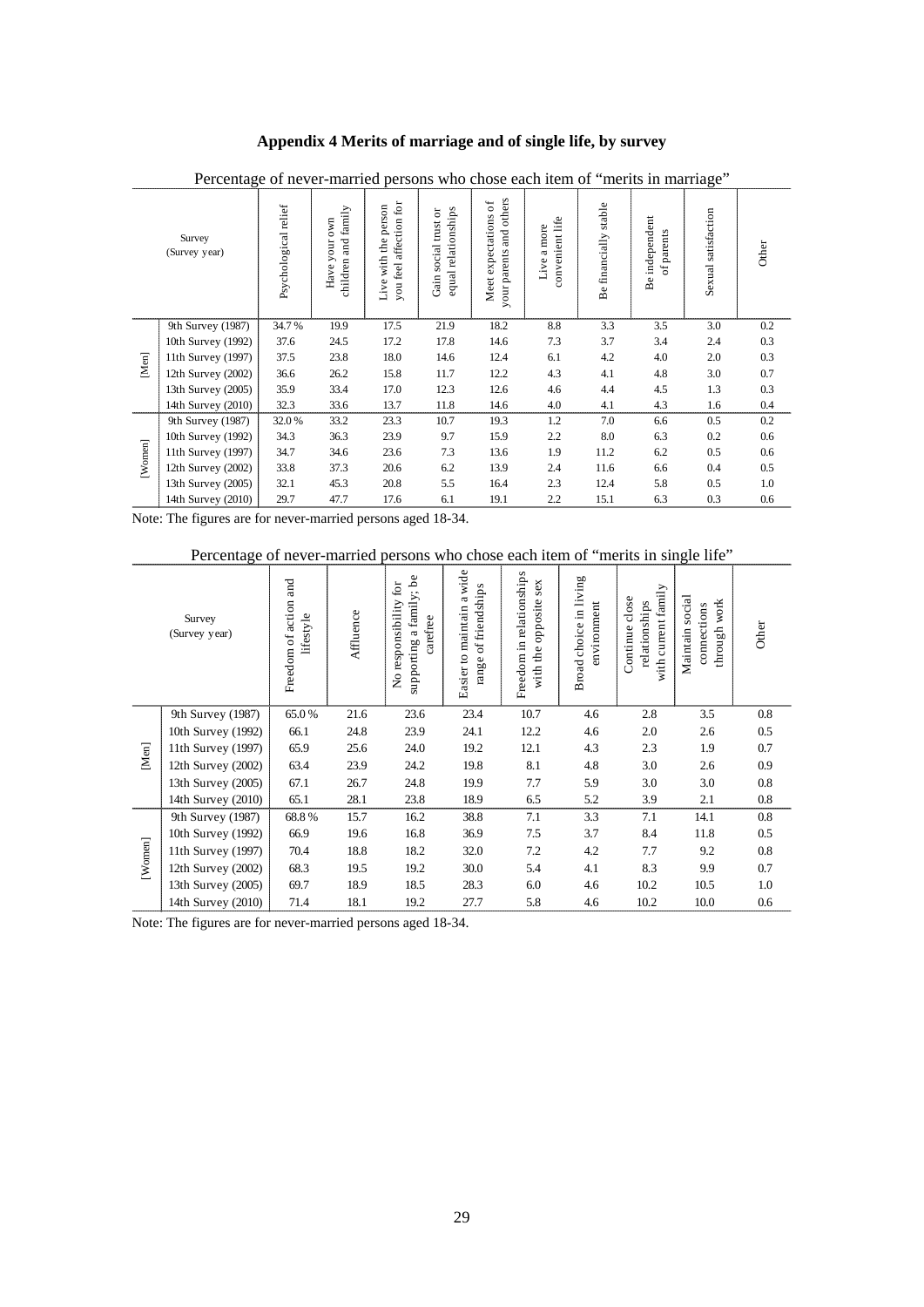|        |                                                          |             |              |              | Have a fiancé/fiancée                                          |              |             | In a relationship with a person of the opposite sex as lovers |              |                          |                         |                                                      |              |
|--------|----------------------------------------------------------|-------------|--------------|--------------|----------------------------------------------------------------|--------------|-------------|---------------------------------------------------------------|--------------|--------------------------|-------------------------|------------------------------------------------------|--------------|
|        | Age                                                      | 9th Survey  | 10th Surve   | 11th Survey  | 12th Survey                                                    | 13th Survey  | 14th Survey | 9th Survey                                                    |              |                          |                         | 10th Surve   11th Survey   12th Survey   13th Survey | 14th Survey  |
|        |                                                          | (1987)      | (1992)       | (1997)       | (2002)                                                         | (2005)       | (2010)      | (1987)                                                        | (1992)       | (1997)                   | (2002)                  | (2005)                                               | (2010)       |
|        | 18-19 years                                              | 0.2%        | 0.1          | 0.2          | 0.3                                                            | 0.5          | 0.0         | 13.8                                                          | 16.0         | 15.1                     | 15.3                    | 16.1                                                 | 15.9         |
|        | 20-24 years                                              | 2.5         | 1.7          | 1.6          | 1.8                                                            | 1.8          | 0.9         | 24.4                                                          | 27.5         | 28.3                     | 27.3                    | 28.2                                                 | 23.8         |
| [Men   | $25-29$ years                                            | 5.7         | 7.4          | 5.6          | 4.4                                                            | 4.9          | 3.3         | 19.9                                                          | 25.3         | 23.2                     | 25.6                    | 272                                                  | 26.7         |
|        | $30-34$ years                                            | 3.0         | 5.5          | 4.3          | 4.5                                                            | 3.0          | 2.3         | 8.5                                                           | 14.2         | 16.6                     | 14.0                    | 18.9                                                 | 19.6         |
|        | Total (18-34 years)                                      | 2.9%        | 3.2          | 2.9          | 2.7                                                            | 2.9          | 1.8         | 19.4                                                          | 23.1         | 23.3                     | 22.4                    | 24.3                                                 | 22.8         |
|        | Reference (35-39 years)                                  |             | 1.6          | 2.8          | 1.5                                                            | 2.4          | 1.1         | 0.0                                                           | 6.3          | 10.5                     | 10.8                    | 12.4                                                 | 10.9         |
|        |                                                          |             |              |              |                                                                |              |             |                                                               |              |                          |                         |                                                      |              |
|        | 18-19 years                                              | 1.1         | 0.7          | 0.3          | 0.3                                                            | 0.6          | 0.2         | 18.7                                                          | 25.3         | 21.6                     | 27.4                    | 26.2                                                 | 26.0         |
|        | 20-24 years                                              | 4.7         | 3.6          | 3.2          | 2.9                                                            | 2.9          | 1.8         | 31.0                                                          | 37.5         | 37.2                     | 37.0                    | 37.5                                                 | 36.8         |
| Women] | 25-29 years                                              | 9.5         | 8.4          | 7.4          | 7.4                                                            | 9.8          | 6.4         | 24.9                                                          | 29.1         | 30.9                     | 34.2                    | 32.4                                                 | 30.9         |
|        | 30-34 years                                              | 3.8         | 3.2          | 3.8          | 4.0                                                            | 5.4          | 3.9         | 20.0                                                          | 18.6         | 22.4                     | 27.0                    | 23.7                                                 | 21.6         |
|        | Total (18-34 years)                                      | 4.6         | 3.9          | 3.8          | 3.9                                                            | 4.8          | 3.1         | 26.2                                                          | 31.6         | 31.6                     | 33.1                    | 31.9                                                 | 30.9         |
|        | Reference (35-39 years)                                  |             | 1.4          | 2.7          | 2.4                                                            | 2.7          | 1.6         | 0.0                                                           | 12.3         | 18.1                     | 20.4                    | 17.6                                                 | 15.5         |
|        |                                                          |             |              |              |                                                                |              |             |                                                               |              |                          |                         |                                                      |              |
|        |                                                          |             |              |              | In a relationship with a person of the opposite sex as friends |              |             | Not in any relationship with the opposite sex                 |              |                          |                         |                                                      |              |
|        | Age                                                      | 9th Survey  | 10th Surve   | 11th Survey  | 12th Survey                                                    | 13th Survey  | 14th Survey | 9th Survey                                                    |              | 10th Surve   11th Survey | 12th Survey 13th Survey |                                                      | 14th Survey  |
|        |                                                          |             |              |              |                                                                |              |             |                                                               |              |                          |                         |                                                      |              |
|        |                                                          | (1987)      | (1992)       | (1997)       | (2002)                                                         | (2005)       | (2010)      | (1987)                                                        | (1992)       | (1997)                   | (2002)                  | (2005)                                               | (2010)       |
|        | 18-19 years                                              | 24.1        | 18.9         | 15.3         | 9.1                                                            | 14.7         | 8.5         | 55.9                                                          | 55.6         | 60.5                     | 65.4                    | 62.1                                                 | 69.9         |
|        | 20-24 years                                              | 25.8        | 20.7         | 14.8         | 13.0                                                           | 13.5         | 9.3         | 42.1                                                          | 43.8         | 46.9                     | 48.8                    | 50.6                                                 | 61.9         |
|        |                                                          | 20.2        | 17.6         | 15.9         | 9.9                                                            | 13.8         | 10.4        | 48.9                                                          | 43.2         | 47.2                     | 48.3                    | 47.7                                                 | 55.9         |
|        | $\overline{E}$ 25-29 years<br>$\overline{E}$ 30-34 years | 21.4        | 17.4         | 15.7         | 12.4                                                           | 14.8         | 8.9         | 60.6                                                          | 54.9         | 52.2                     | 55.3                    | 55.5                                                 | 63.4         |
|        | Total (18-34 years)                                      | 23.6        | 19.2         | 15.3         | 11.3                                                           | 14.0         | 9.4         | 48.6                                                          | 47.3         | 49.8                     | 52.8                    | 52.2                                                 | 61.4         |
|        | Reference (35-39 years)                                  | 0.0         | 20.4         | 15.3         | 9.0                                                            | 13.1         | 12.4        | 0.0                                                           | 58.8         | 64.1                     | 63.5                    | 65.3                                                 | 67.2         |
|        |                                                          |             |              |              |                                                                |              |             |                                                               |              |                          |                         |                                                      |              |
|        | 18-19 years                                              | 29.1        | 19.7         | 16.5         | 13.0                                                           | 12.8         | 9.1         | 47.1                                                          | 47.6         | 55.3                     | 47.5                    | 56.4                                                 | 59.8         |
|        | 20-24 years                                              | 25.1        | 20.2         | 16.1         | 12.3                                                           | 13.7         | 10.6        | 35.3                                                          | 33.1         | 37.0                     | 38.7                    | 40.4                                                 | 47.4         |
|        | 25-29 years                                              | 22.6        | 18.0         | 14.5         | 12.0                                                           | 12.2         | 14.1        | 38.7                                                          | 37.3         | 39.1                     | 35.8                    | 39.4                                                 | 43.8         |
| Women  | 30-34 years                                              | 21.9        | 17.8         | 17.2         | 12.9                                                           | 12.4         | 14.1        | 45.6                                                          | 53.8         | 50.9                     | 45.1                    | 51.2                                                 | 53.4         |
|        | Total (18-34 years)                                      | 25.4<br>0.0 | 19.5<br>21.0 | 15.9<br>14.1 | 12.4<br>9.5                                                    | 12.9<br>12.5 | 11.9<br>7.7 | 39.5<br>0.0                                                   | 38.9<br>56.5 | 41.9<br>57.0             | 40.3<br>51.2            | 44.7<br>55.3                                         | 49.5<br>68.1 |

## **Appendix 5 Relationships with the opposite sex for never-married respondents, by survey and age**

Note: The figures are for never-married persons aged 18-34. Those respondents who did not respond about their relationship with the opposite sex are included in calculating the percentages but are omitted from the table.

| Table 6 Ideal/intended life courses of never-married women and women's life courses that men |  |
|----------------------------------------------------------------------------------------------|--|
| expect of women, by survey                                                                   |  |

|                                         | Survey<br>(Survey year) | Total  | Full-time<br>housewife | Return-to-<br>work | Managing<br>both work<br>and family | <b>DINKS</b> | Single and<br>working | Other/<br>Not known |
|-----------------------------------------|-------------------------|--------|------------------------|--------------------|-------------------------------------|--------------|-----------------------|---------------------|
|                                         | 9th Survey (1987)       | 100.0% | 33.6%                  | 31.1               | 18.5                                | 2.5          | 3.7                   | 10.7                |
|                                         | 10th Survey (1992)      | 100.0  | 32.5                   | 29.7               | 19.3                                | 4.1          | 3.3                   | 11.1                |
|                                         | 11th Survey $(1997)$    | 100.0  | 20.6                   | 34.3               | 27.2                                | 4.4          | 4.4                   | 9.2                 |
|                                         | 12th Survey (2002)      | 100.0  | 18.5                   | 36.7               | 27.3                                | 4.0          | 5.3                   | 8.2                 |
| Women: Ideal life course                | 13th Survey (2005)      | 100.0  | 18.9                   | 33.3               | 30.2                                | 4.1          | 5.1                   | 8.4                 |
|                                         | 14th Survey (2010)      | 100.0  | 19.7                   | 35.2               | 30.6                                | 3.3          | 4.9                   | 6.3                 |
|                                         | 9th Survey (1987)       | 100.0  | 23.9                   | 42.2               | 15.3                                | 1.4          | 7.1                   | 10.1                |
|                                         | 10th Survey (1992)      | 100.0  | 19.2                   | 45.8               | 14.7                                | 2.6          | 9.5                   | 8.2                 |
| Women: Intended life<br>course          | 11th Survey (1997)      | 100.0  | 17.7                   | 42.9               | 15.5                                | 3.0          | 9.3                   | 11.6                |
|                                         | 12th Survey (2002)      | 100.0  | 13.6                   | 41.8               | 17.5                                | 4.0          | 12.5                  | 10.6                |
|                                         | 13th Survey (2005)      | 100.0  | 11.7                   | 37.1               | 20.8                                | 3.2          | 15.6                  | 11.7                |
|                                         | 14th Survey (2010)      | 100.0  | 9.1                    | 36.1               | 24.7                                | 2.9          | 17.7                  | 9.5                 |
|                                         | 9th Survey (1987)       | 100.0  | 37.9                   | 38.3               | 10.5                                | 0.7          | 0.8                   | 11.9                |
|                                         | 10th Survey (1992)      | 100.0  | 30.4                   | 44.2               | 10.8                                | 0.9          | 0.6                   | 13.0                |
|                                         | 11th Survey (1997)      | 100.0  | 20.7                   | 43.4               | 17.0                                | 1.5          | 1.0                   | 16.4                |
| Life course that men<br>expect of women | 12th Survey $(2002)$    | 100.0  | 18.1                   | 46.8               | 18.7                                | 1.4          | 1.6                   | 13.4                |
|                                         | 13th Survey (2005)      | 100.0  | 12.5                   | 38.7               | 28.2                                | 2.8          | 3.0                   | 14.7                |
|                                         | 14th Survey (2010)      | 100.0  | 10.9                   | 39.1               | 32.7                                | 2.6          | 3.7                   | 11.0                |

Note: The figures are for never-married persons aged 18-34.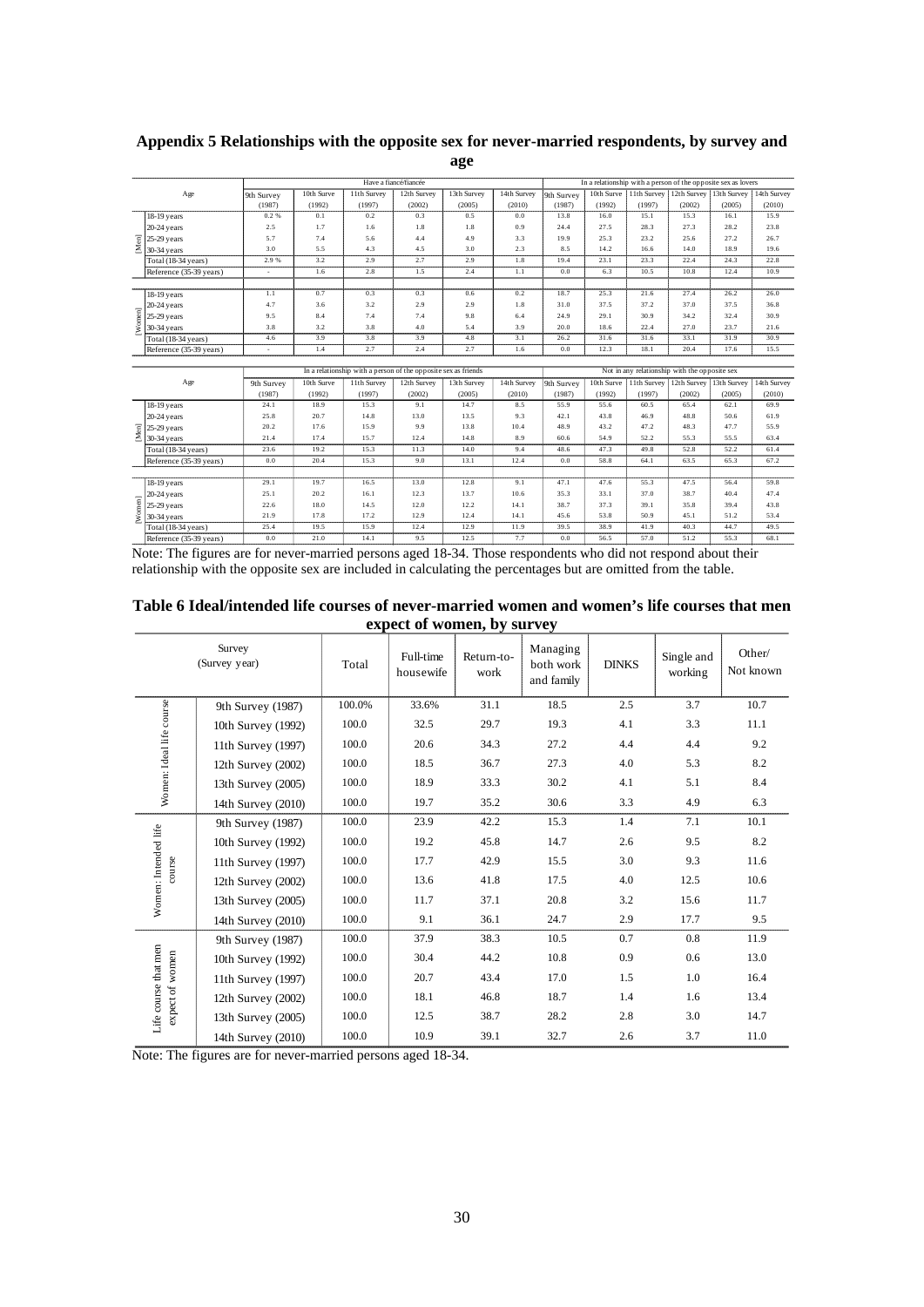| Desired<br>number of<br>children | Desired combination of<br>boys and girls                                                              | 8th Survey<br>(1982) | 9th Survey<br>(1987) | 10th Survey<br>(1992) | 11th Survey<br>(1997) | 12th Survey<br>(2002) | 13th Survey<br>(2005) | 14th Survey<br>(2010) |
|----------------------------------|-------------------------------------------------------------------------------------------------------|----------------------|----------------------|-----------------------|-----------------------|-----------------------|-----------------------|-----------------------|
| 1 child                          | $1$ boy/0 girls                                                                                       | 80.0%                | 69.8                 | 58.2                  | 42.0                  | 47.1                  | 51.0                  | 53.2                  |
|                                  | $0$ boys/1 girl                                                                                       | 20.0                 | 30.2                 | 41.8                  | 58.0                  | 52.9                  | 49.0                  | 46.8                  |
|                                  | $2$ boys/0 girls                                                                                      | 7.9                  | 5.7                  | 6.7                   | 5.1                   | 4.2                   | 4.6                   | 4.6                   |
| 2 children                       | $1$ boy/ $1$ girl                                                                                     | 91.0                 | 92.9                 | 91.2                  | 91.9                  | 92.8                  | 92.7                  | 93.8                  |
|                                  | $0$ boys/2 girls                                                                                      | 1.1                  | 1.4                  | 2.0                   | 2.9                   | 3.0                   | 2.7                   | 1.6                   |
|                                  | $3$ boys/0 girls                                                                                      | 2.4                  | 2.9                  | 3.1                   | 4.0                   | 1.9                   | 2.3                   | 2.5                   |
| 3 children                       | $2$ boys/1 girl                                                                                       | 80.2                 | 77.9                 | 72.4                  | 69.3                  | 64.9                  | 61.1                  | 63.2                  |
|                                  | $1$ boy/ $2$ girls                                                                                    | 16.8                 | 18.6                 | 23.2                  | 25.5                  | 31.2                  | 35.5                  | 33.1                  |
|                                  | $0$ boys/ $3$ girls                                                                                   | 0.7                  | 0.6                  | 1.3                   | 1.2                   | 1.9                   | 1.1                   | 1.2                   |
|                                  | Sex ratio in desired number of children<br>100 x (desired number of boys<br>/desired number of girls) | 132                  | 127                  | 121                   | 114                   | 108                   | 110                   | 111                   |
| Women]                           |                                                                                                       |                      |                      |                       |                       |                       |                       |                       |
| Desired<br>number of<br>children | Desired combination of<br>boys and girls                                                              | 8th Survey<br>(1982) | 9th Survey<br>(1987) | 10th Survey<br>(1992) | 11th Survey<br>(1997) | 12th Survey<br>(2002) | 13th Survey<br>(2005) | 14th Survey<br>(2010) |
| 1 child                          | $1$ boy/ $0$ girls                                                                                    | 59.6%                | 51.8                 | 40.5                  | 38.5                  | 30.4                  | 39.1                  | 27.2                  |
|                                  | $0$ boys/1 girl                                                                                       | 40.4                 | 48.2                 | 59.5                  | 61.5                  | 69.6                  | 60.9                  | 72.8                  |
|                                  | 2 boys/0 girls                                                                                        | 1.3                  | 2.9                  | 3.9                   | 1.9                   | 1.4                   | 1.5                   | 1.2                   |
| 2 children                       | $1$ boy/ $1$ girl                                                                                     | 94.0                 | 91.4                 | 90.6                  | 89.8                  | 90.5                  | 91.2                  | 91.2                  |
|                                  | $0$ boys/2 girls                                                                                      | 4.6                  | 5.8                  | 5.6                   | 8.3                   | 8.1                   | 7.3                   | 7.6                   |
|                                  | $3$ boys/0 girls                                                                                      | 0.9                  | 0.8                  | 0.7                   | 1.7                   | 2.5                   | 0.9                   | 1.3                   |
| 3 children                       | $2$ boys/1 girl                                                                                       | 67.0                 | 61.9                 | 62.2                  | 50.7                  | 46.8                  | 47.5                  | 41.1                  |
|                                  | $1$ boy/ $2$ girls                                                                                    | 32.0                 | 36.6                 | 35.3                  | 46.6                  | 50.0                  | 49.8                  | 55.1                  |
|                                  | $0$ boys/3 girls                                                                                      | 0.2                  | 0.8                  | 1.8                   | 1.0                   | 0.7                   | 1.8                   | 2.5                   |
|                                  | Sex ratio in desired number of children<br>100 x (desired number of boys<br>/desired number of girls) | 108                  | 104                  | 103                   | 93                    | 90                    | 92                    | 88                    |

#### **Appendix 7 Desired gender combination of children, by survey and desired number of children** [Men]

Note: The figures are for never-married persons aged 18-34 who have answered "Intend to marry someday" whose desired number of children is 1 or more and who have specific preferences of number of boys and girls. Cases with the desired number of children of 4 or more are omitted from the table. The sex ratio of the desired number of children refers to the total numbers of boys and girls in the desired respective numbers of boys and girls (the ratio of the desired number of boys to the desired number of girls set to 100); the stronger the preference for girls, the smaller the figure. The number of cases for each item in the table of the 14<sup>th</sup> Survey is as follows: 94 men and 103 women desiring 1 child, 1,419 men and 1,439 women desiring 2 children, and 405 men and 474 women desiring 3 children.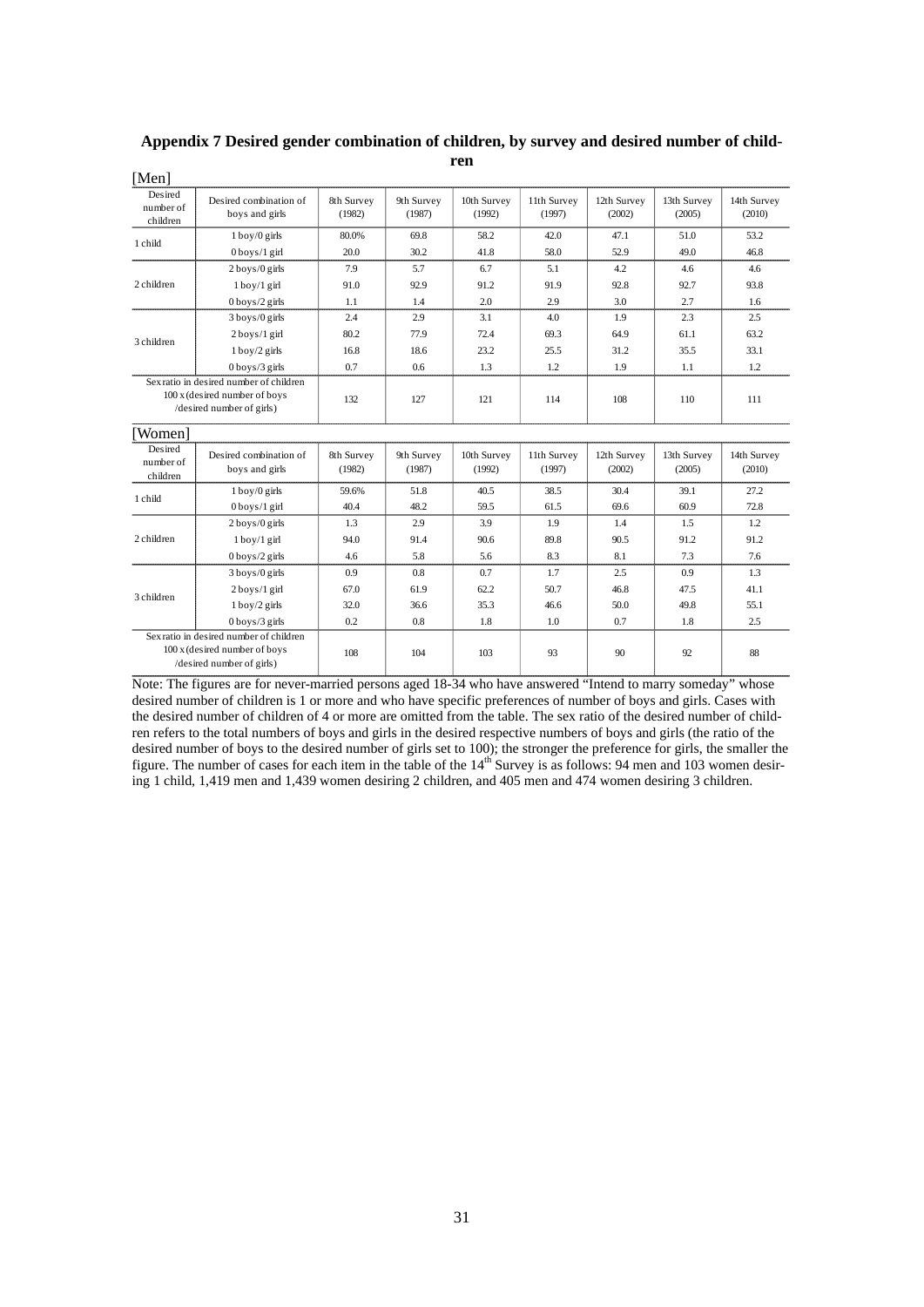|                                               | [Men]                          |                            |                                              |                                   |                                    |                              | [Women]              |                |                                |                          |                                              |                                   |                                     |                              |              |            |
|-----------------------------------------------|--------------------------------|----------------------------|----------------------------------------------|-----------------------------------|------------------------------------|------------------------------|----------------------|----------------|--------------------------------|--------------------------|----------------------------------------------|-----------------------------------|-------------------------------------|------------------------------|--------------|------------|
| Age/survey (Survey year)                      | Total (Number of subjects)     | Full-time employment       | Dispatched/Fixed-time<br>Contract employment | Temporary employment<br>Part-time | Self-employment<br>Family business | Non-employment<br>Homemaking | Student              | Not known      | Total (Number of subjects)     | employment<br>Full-time  | Dispatched/Fixed-time<br>Contract employment | Temporary employment<br>Part-time | Self-employment<br>/Family business | Non-employment<br>Homemaking | Student      | Not known  |
| 18-19 years                                   |                                |                            |                                              |                                   |                                    |                              |                      |                |                                |                          |                                              |                                   |                                     |                              |              |            |
| 8th Survey (1982)                             | 100.0% (494)                   | 38.5%                      | ÷,                                           | 2.2                               | 3.4                                | 3.0                          | 52.2                 | 0.6            | 100.0% (466)                   | 48.3%                    | ÷,                                           | 1.1                               | 1.3                                 | 3.4                          | 45.1         | 0.9        |
| 9th Survey (1987))                            | $100.0$ (<br>601)              | 32.3                       | $\ddot{\phantom{1}}$                         | 2.0                               | 3.5                                | 3.0                          | 56.7                 | 2.5            | 100.0 (643)                    | 40.4                     | L,                                           | 2.5                               | 0.5                                 | 3.9                          | 51.2         | 1.6        |
| 10th Survey (1992)                            | $100.0$ (<br>845)              | 25.6                       | ÷,                                           | 1.9                               | 0.7                                | 3.2                          | 66.2                 | 2.5            | $100.0$ (878)                  | 34.1                     | $\overline{a}$                               | 2.1                               | 0.3                                 | 2.7                          | 58.8         | 2.1        |
| 11th Survey (1997)                            | $100.0$ (<br>621)              | 22.7                       |                                              | 9.0                               | 1.0                                | 4.2                          | 57.8                 | 5.3            | $100.0$ (<br>606)              | 16.5                     |                                              | 8.9                               | 0.0                                 | 2.5                          | 68.5         | 3.6        |
| 12th Survey (2002)                            | $100.0$ (<br>706)              | 12.2                       | 0.4                                          | 8.9                               | 1.4                                | 5.7                          | 64.9                 | 6.5            | $100.0$ ( 591)                 | 10.8                     | 0.5                                          | 11.3                              | 1.2                                 | 5.2                          | 61.9         | 9.0        |
| 13th Survey (2005)                            | $100.0$ (422)                  | 16.4                       | 1.7                                          | 7.1                               | 0.9                                | 4.0                          | 67.8                 | 2.1            | $100.0$ ( 541)                 | 10.5                     | 0.6                                          | 9.6                               | 0.9                                 | 3.7                          | 73.4         | 1.3        |
| 14th Survey (2010)                            | $100.0$ (<br>435)              | 16.3                       | 0.2                                          | 3.7                               | 0.9                                | 5.1                          | 69.2                 | 4.6            | $100.0$ ( 530)                 | 10.4                     | 1.9                                          | 6.2                               | 0.8                                 | 2.5                          | 74.7         | 3.6        |
| $20-24$ years                                 |                                |                            |                                              |                                   |                                    |                              |                      |                |                                |                          |                                              |                                   |                                     |                              |              |            |
| 8th Survey (1982)                             | 100.0 (1,138)                  | 59.9                       |                                              | 2.6                               | 5.9                                | 3.4                          | 27.3                 | $0.8\,$        | $100.0$ $(1,106)$              | 72.8                     | ä,                                           | 3.6                               | 2.4                                 | 9.0                          | 11.3         | 0.9        |
| 9th Survey (1987))                            | $100.0$ $(1,464)$              | 60.5                       | $\overline{\phantom{a}}$                     | 2.0<br>2.7                        | 5.9                                | 2.0                          | 28.5                 | 1.2            | 100.0 (1,337)                  | 74.3                     | $\ddot{\phantom{0}}$                         | 3.6                               | 1.6                                 | 6.2                          | 13.4<br>15.5 | 0.8<br>0.7 |
| 10th Survey (1992)                            | 100.0 (1,840)                  | 57.8<br>51.9               | ÷,                                           |                                   | 2.3<br>4.4                         | 1.6<br>2.8                   | 34.5<br>26.7         | 1.1<br>4.2     | 100.0 (1,783)                  | 74.3                     | L,                                           | 4.2<br>15.0                       | 1.0                                 | 4.3<br>5.0                   | 17.5         | 2.9        |
| 11th Survey (1997)                            | $100.0$ $(1,683)$              |                            | 2.1                                          | 10.0                              | 3.7                                | 6.4                          | 29.0                 | 5.6            | 100.0 (1,754)                  | 58.3                     | 4.2                                          | 19.1                              | 1.3                                 | 6.5                          | 19.3         | 5.7        |
| 12th Survey (2002)<br>13th Survey (2005)      | 100.0 (1,405)<br>100.0 (1,025) | 40.6<br>37.2               | 7.1                                          | 12.5<br>14.8                      | 3.0                                | 4.8                          | 30.5                 | 2.5            | 100.0 (1,394)<br>100.0 (1,187) | 43.5<br>39.5             | 9.9                                          | 14.0                              | 1.8<br>1.0                          | 6.1                          | 26.6         | 2.9        |
| 14th Survey (2010)                            | 100.0 (1,359)                  | 38.6                       | 3.4                                          | 8.9                               | 2.0                                | 7.4                          | 35.4                 | 4.3            | 100.0 (1,371)                  | 41.5                     | 6.9                                          | 15.5                              | 0.5                                 | 6.5                          | 25.8         | 3.3        |
| 25-29years                                    |                                |                            |                                              |                                   |                                    |                              |                      |                |                                |                          |                                              |                                   |                                     |                              |              |            |
| 8th Survey (1982)                             | $100.0$ ( 730)                 | 80.3                       | $\ddot{\phantom{0}}$                         | 1.8                               | 12.1                               | 3.0                          | 1.5                  | 1.4            | $100.0$ ( 373)                 | 72.7                     | L.                                           | 5.9                               | 3.2                                 | 15.0                         | 0.3          | 2.9        |
| 9th Survey (1987))                            | $100.0$ (836)                  | 83.4                       | $\overline{a}$                               | 2.3                               | 7.9                                | 2.6                          | 2.3                  | 1.6            | $100.0$ ( 465)                 | 75.3                     |                                              | 6.0                               | 5.6                                 | 11.2                         | 1.1          | 0.9        |
| 10th Survey (1992)                            | 100.0 (1,036)                  | 87.6                       | $\overline{\phantom{a}}$                     | 1.2                               | 5.9                                | 2.9                          | 1.4                  | 1.1            | $100.0$ ( 739)                 | 82.3                     | ä,                                           | 6.4                               | 1.5                                 | 8.4                          | 0.3          | 1.2        |
| 11th Survey (1997)                            | 100.0 (1,149)                  | 77.0                       | ÷,                                           | 5.7                               | 7.6                                | 3.5                          | 2.3                  | 4.0            | $100.0$ ( $908$ )              | 69.4                     | ÷,                                           | 15.2                              | 3.9                                 | 7.5                          | 1.5          | 2.5        |
| 12th Survey (2002)                            | 100.0 (1,124)                  | 63.6                       | 2.1                                          | 10.7                              | 7.7                                | 7.3                          | 2.8                  | 5.7            | 100.0 (1,012)                  | 59.5                     | 6.1                                          | 16.3                              | 3.2                                 | 10.4                         | 1.6          | 3.0        |
| 13th Survey (2005)                            | 100.0 (1,025)                  | 61.9                       | 7.2                                          | 10.2                              | 6.5                                | 8.0                          | 3.5                  | 2.6            | $100.0$ (834)                  | 56.0                     | 14.3                                         | 14.6                              | 2.0                                 | 7.7                          | 3.1          | 2.3        |
| 14th Survey (2010)                            | 100.0 (1,076)                  | 59.3                       | 8.4                                          | 10.8                              | 5.9                                | 9.1                          | 2.5                  | 4.0            | $100.0$ (895)                  | 54.1                     | 9.6                                          | 18.0                              | 2.1                                 | 10.1                         | 0.9          | 5.3        |
| 30-34 years                                   |                                |                            |                                              |                                   |                                    |                              |                      |                |                                |                          |                                              |                                   |                                     |                              |              |            |
| 8th Survey (1982)                             | $100.0$ ( 370)                 | 76.2                       |                                              | 3.0                               | 15.9                               | 3.0                          | 0.0                  | 1.9            | $100.0$ ( 165)                 | 61.2                     | L.                                           | 6.7                               | 8.5                                 | 19.4                         | 0.6          | 3.6        |
| 9th Survey (1987))                            | $100.0$ (<br>398)              | 73.4                       | L,                                           | 2.0                               | 17.6                               | 4.8                          | 0.8                  | 1.5            | $100.0$ ( 160)                 | 65.0                     | L,                                           | 5.6                               | 9.4                                 | 15.6                         | 0.0          | 4.4        |
| 10th Survey (1992)                            | $100.0$ (494)                  | 84.0                       | ä,                                           | 2.0                               | 8.9                                | 2.4                          | $0.6\,$              | 2.0            | $100.0$ ( 247)                 | 72.9                     | L,                                           | 9.7                               | 3.6                                 | 12.1                         | 0.0          | 1.6        |
| 11th Survey (1997)                            | $100.0$ ( 529)                 | 75.0                       | $\bar{a}$                                    | 3.6                               | 12.1                               | 3.2                          | 0.8                  | 5.3            | $100.0$ ( 344)                 | 61.3                     | L                                            | 16.3                              | 7.6                                 | 10.2                         | 0.6          | 4.1        |
| 12th Survey (2002)                            | $100.0$ (<br>662)              | 58.9                       | 2.4                                          | 9.8                               | 10.0                               | 9.4                          | 1.4                  | 8.2            | $100.0$ (497)                  | 56.7                     | 9.1                                          | 14.3                              | 4.4                                 | 11.7                         | 0.4          | 3.4        |
| 13th Survey (2005)                            | $100.0$ (<br>667)              | 63.0                       | 6.6                                          | 6.4                               | 11.2                               | 7.9                          | 1.0                  | 3.7            | $100.0$ ( 502)                 | 51.4                     | 17.1                                         | 14.7                              | 3.0                                 | 10.4                         | 1.2          | 2.2        |
| 14th Survey (2010)                            | $100.0$ ( 797)                 | 55.6                       | 8.2                                          | 9.2                               | 8.7                                | 11.2                         | 0.9                  | 6.4            | $100.0$ (610)                  | 49.3                     | 13.9                                         | 15.6                              | 5.2                                 | 11.0                         | 0.8          | 4.1        |
| Total (18-34 years)                           |                                |                            |                                              |                                   |                                    |                              |                      |                |                                |                          |                                              |                                   |                                     |                              |              |            |
| 8th Survey (1982)                             | 100.0 (2,732)                  | 63.7                       | L,                                           | 2.4                               | 8.5                                | 3.2                          | 21.2                 | 1.1            | $100.0$ $(2,110)$              | 66.4                     | L.                                           | 3.7                               | 2.7                                 | 9.7                          | 16.0         | 1.5        |
| 9th Survey (1987))                            | 100.0 (3,299)                  | 62.7                       |                                              | 2.1                               | 7.4                                | 2.7                          | 23.6                 | 1.5            | $100.0$ $(2,605)$              | 65.6                     |                                              | 3.9                               | 2.5                                 | 7.1                          | 19.7         | 1.2        |
| 10th Survey (1992)                            | 100.0 (4,215)                  | 61.7                       | L.                                           | 2.1                               | 3.7                                | 2.3                          | 28.7                 | 1.5            | $100.0$ $(3,647)$              | 66.1                     | $\overline{a}$                               | 4.5                               | 1.1                                 | 5.3                          | 21.8         | 1.2        |
| 11th Survey (1997)                            | 100.0 (3,982)                  | 57.7                       | ÷.                                           | 7.7                               | 5.8                                | 3.3                          | 21.0                 | 4.5            | 100.0(3,612)                   | 54.4                     | L.                                           | 14.1                              | 2.3                                 | 5.7                          | 20.4         | 3.0        |
| 12th Survey (2002)                            | 100.0 (3,897)                  | 45.2                       | 1.9                                          | 10.9                              | 5.5                                | 7.0                          | 23.3                 | 6.2            | 100.0 (3,494)                  | 44.5                     | 4.8                                          | 16.3                              | 2.5                                 | 8.1                          | 18.7         | 5.1        |
| 13th Survey (2005)                            | 100.0 (3,139)                  | 47.9                       | 6.3<br>5.5                                   | 10.5<br>8.9                       | 5.6<br>4.5                         | 6.4<br>8.5                   | 20.5<br>22.3         | 2.8<br>4.7     | 100.0 (3,064)                  | 40.8                     | 10.6<br>8.1                                  | 13.5<br>14.7                      | 1.6                                 | 6.8                          | 24.3<br>22.4 | 2.3<br>4.0 |
| 14th Survey (2010)<br>(Reference) 35-39 years | 100.0(3,667)                   | 45.7                       |                                              |                                   |                                    |                              |                      |                | 100.0 (3,406)                  | 41.4                     |                                              |                                   | 1.8                                 | 7.6                          |              |            |
|                                               |                                |                            |                                              |                                   |                                    |                              |                      |                |                                |                          |                                              |                                   |                                     |                              |              |            |
| 8th Survey (1982)<br>9th Survey (1987))       |                                | $\ddot{\phantom{0}}$<br>÷, |                                              |                                   | ÷,                                 | L,                           | $\ddot{\phantom{0}}$ | $\overline{a}$ |                                | $\overline{\phantom{a}}$ |                                              | $\ddot{\phantom{0}}$              | $\overline{a}$                      |                              | ÷,           | $\sim$     |
| 10th Survey (1992)                            | 318)<br>100.0<br>$\left($      | 81.8                       | 0.0                                          | 2.8                               | 10.4                               | 3.1                          | 0.3                  | 1.6            | $100.0$ (<br>138)              | 74.6                     | 0.0                                          | 5.1                               | 5.1                                 | 11.6                         | 0.0          | 3.6        |
| 11th Survey (1997)                            | 100.0<br>287)<br>$\left($      | 71.4                       | 0.0                                          | 6.6                               | 12.2                               | 4.2                          | 0.0                  | 5.6            | $100.0$ ( 149)                 | 63.1                     | 0.0                                          | 13.4                              | 9.4                                 | 10.7                         | 0.0          | 3.4        |
| 12th Survey (2002)                            | $100.0$ (<br>323)              | 63.2                       | 2.2                                          | 3.4                               | 10.8                               | 10.5                         | $0.0\,$              | 9.9            | $100.0$ ( 211)                 | 50.7                     | 7.1                                          | 10.9                              | 9.5                                 | 12.3                         | 1.4          | 8.1        |
| 13th Survey (2005)                            | $100.0$ (412)                  | 62.1                       | 4.9                                          | 7.5                               | 12.4                               | 9.2                          | 0.0                  | 3.9            | $100.0$ ( 255)                 | 47.8                     | 16.1                                         | 14.5                              | 7.1                                 | 9.0                          | 0.8          | 4.7        |
| 14th Survey (2010)                            | $100.0$ (<br>613)              | 54.0                       | 7.5                                          | 9.6                               | 9.1                                | 12.9                         | 0.3                  | 6.5            | 100.0<br>427)<br>$\left($      | 46.1                     | 15.9                                         | 15.7                              | 5.6                                 | 12.2                         | 0.7          | 3.7        |
|                                               |                                |                            |                                              |                                   |                                    |                              |                      |                |                                |                          |                                              |                                   |                                     |                              |              |            |

# **Appendix 8 Employment status of never-married persons, by survey and age**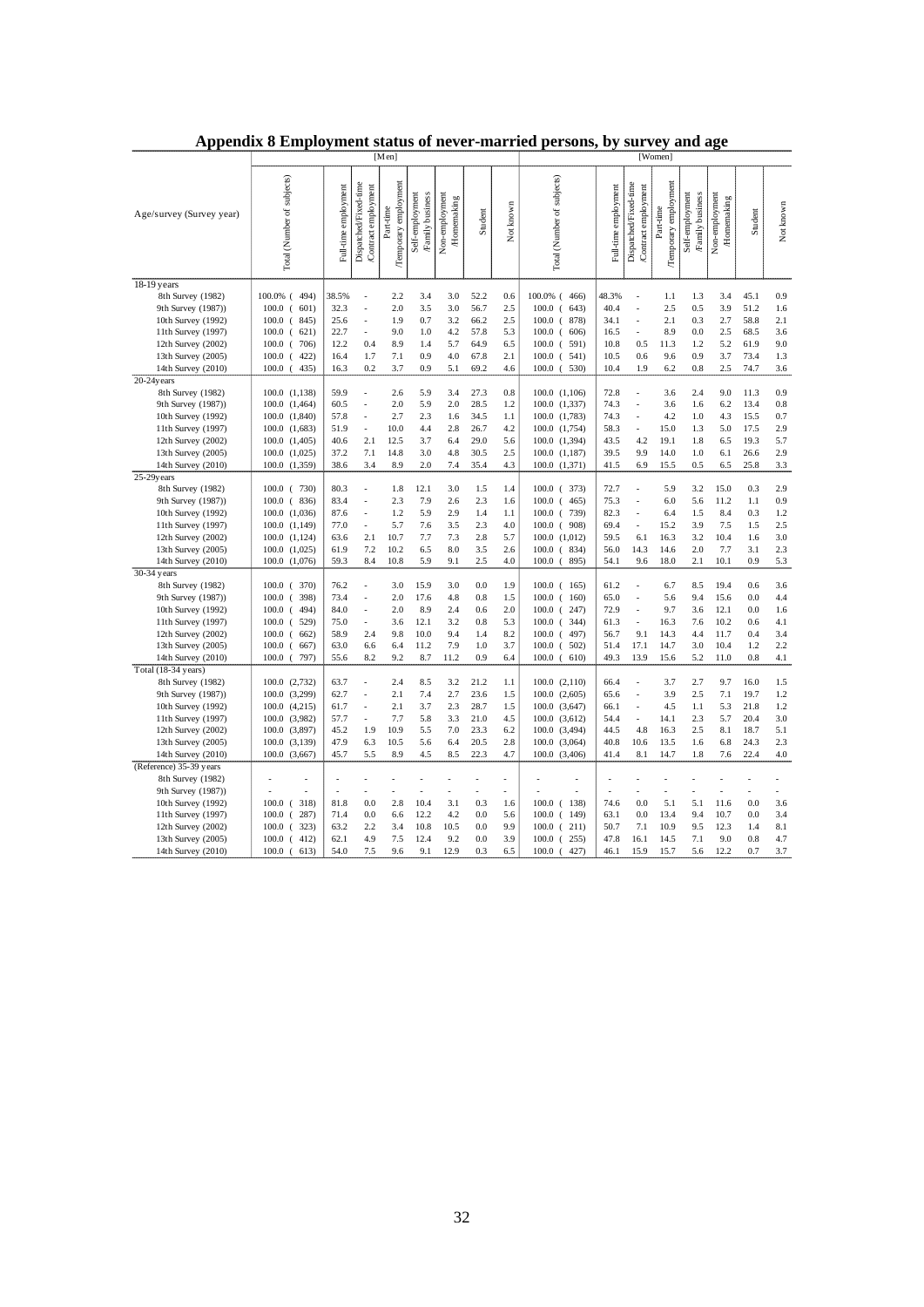|                                          | [Men]                          |                      |                                              |                                   |                                    |                              | [Women]      |            |                                |                      |                                               |                                   |                                    |                              |              |            |
|------------------------------------------|--------------------------------|----------------------|----------------------------------------------|-----------------------------------|------------------------------------|------------------------------|--------------|------------|--------------------------------|----------------------|-----------------------------------------------|-----------------------------------|------------------------------------|------------------------------|--------------|------------|
| Age/survey (Survey year)                 | Total (Number of subjects)     | Full-time employment | Dispatched/Fixed-time<br>Contract employment | Temporary employment<br>Part-time | Self-employment<br>Family business | Non-employment<br>Homenaking | Student      | Not known  | Total (Number of subjects)     | Full-time employment | Dispatched/Fixed-time<br>/Contract employment | Temporary employment<br>Part-time | Self-employment<br>Family business | Non-employment<br>Homemaking | Student      | Not known  |
| $18-19$ years                            |                                |                      |                                              |                                   |                                    |                              |              |            |                                |                      |                                               |                                   |                                    |                              |              |            |
| 8th Survey (1982)                        | 100.0% (494)                   | 38.5%                | ÷,                                           | 2.2                               | 3.4                                | 3.0                          | 52.2         | 0.6        | 100.0% (466)                   | 48.3%                | ÷,                                            | 1.1                               | 1.3                                | 3.4                          | 45.1         | 0.9        |
| 9th Survey (1987))                       | $100.0$ (<br>601)              | 32.3                 | L,                                           | 2.0                               | 3.5                                | 3.0                          | 56.7         | 2.5        | $100.0$ (643)                  | 40.4                 |                                               | 2.5                               | 0.5                                | 3.9                          | 51.2         | 1.6        |
| 10th Survey (1992)                       | $100.0$ (845)                  | 25.6                 | $\ddot{\phantom{1}}$                         | 1.9                               | 0.7                                | 3.2                          | 66.2         | 2.5        | $100.0$ (878)                  | 34.1                 | $\ddot{\phantom{1}}$                          | 2.1                               | 0.3                                | 2.7                          | 58.8         | 2.1        |
| 11th Survey (1997)                       | 621)<br>$100.0$ (              | 22.7                 | L,                                           | 9.0                               | 1.0                                | 4.2                          | 57.8         | 5.3        | $100.0$ (606)                  | 16.5                 |                                               | 8.9                               | 0.0                                | 2.5                          | 68.5         | 3.6        |
| 12th Survey $(2002)$                     | 706)<br>$100.0$ (              | 12.2                 | 0.4                                          | 8.9                               | 1.4                                | 5.7                          | 64.9         | 6.5        | $100.0$ ( 591)                 | 10.8                 | 0.5                                           | 11.3                              | 1.2                                | 5.2                          | 61.9         | 9.0        |
| 13th Survey (2005)                       | $100.0$ (<br>422)              | 16.4                 | 1.7                                          | 7.1                               | 0.9                                | 4.0                          | 67.8         | 2.1        | $100.0$ ( 541)                 | 10.5                 | 0.6                                           | 9.6                               | 0.9                                | 3.7                          | 73.4         | 1.3        |
| 14th Survey (2010)                       | $100.0$ (<br>435)              | 16.3                 | 0.2                                          | 3.7                               | 0.9                                | 5.1                          | 69.2         | 4.6        | $100.0$ ( 530)                 | 10.4                 | 1.9                                           | 6.2                               | 0.8                                | 2.5                          | 74.7         | 3.6        |
| 20-24years                               |                                |                      |                                              |                                   |                                    |                              |              |            |                                |                      |                                               |                                   |                                    | 9.0                          |              |            |
| 8th Survey (1982)                        | 100.0 (1,138)                  | 59.9                 | ÷,                                           | 2.6<br>2.0                        | 5.9<br>5.9                         | 3.4<br>2.0                   | 27.3         | 0.8        | 100.0 (1,106)                  | 72.8<br>74.3         | $\ddot{\phantom{0}}$                          | 3.6<br>3.6                        | 2.4                                | 6.2                          | 11.3<br>13.4 | 0.9        |
| 9th Survey (1987))<br>10th Survey (1992) | 100.0 (1,464)<br>100.0 (1,840) | 60.5<br>57.8         | J.                                           | 2.7                               | 2.3                                | 1.6                          | 28.5<br>34.5 | 1.2<br>1.1 | 100.0 (1,337)<br>100.0 (1,783) | 74.3                 |                                               | 4.2                               | 1.6<br>1.0                         | 4.3                          | 15.5         | 0.8<br>0.7 |
| 11th Survey (1997)                       | 100.0 (1,683)                  | 51.9                 | ÷.                                           | 10.0                              | 4.4                                | 2.8                          | 26.7         | 4.2        | 100.0 (1,754)                  | 58.3                 |                                               | 15.0                              | 1.3                                | 5.0                          | 17.5         | 2.9        |
| 12th Survey (2002)                       | 100.0 (1,405)                  | 40.6                 | 2.1                                          | 12.5                              | 3.7                                | 6.4                          | 29.0         | 5.6        | 100.0 (1,394)                  | 43.5                 | 4.2                                           | 19.1                              | 1.8                                | 6.5                          | 19.3         | 5.7        |
| 13th Survey (2005)                       | 100.0 (1,025)                  | 37.2                 | 7.1                                          | 14.8                              | 3.0                                | 4.8                          | 30.5         | 2.5        | 100.0 (1,187)                  | 39.5                 | 9.9                                           | 14.0                              | 1.0                                | 6.1                          | 26.6         | 2.9        |
| 14th Survey (2010)                       | 100.0 (1,359)                  | 38.6                 | 3.4                                          | 8.9                               | 2.0                                | 7.4                          | 35.4         | 4.3        | 100.0 (1,371)                  | 41.5                 | 6.9                                           | 15.5                              | 0.5                                | 6.5                          | 25.8         | 3.3        |
| $25-29y$ ears                            |                                |                      |                                              |                                   |                                    |                              |              |            |                                |                      |                                               |                                   |                                    |                              |              |            |
| 8th Survey (1982)                        | 100.0 ( 730)                   | 80.3                 |                                              | 1.8                               | 12.1                               | 3.0                          | 1.5          | 1.4        | $100.0$ ( 373)                 | 72.7                 |                                               | 5.9                               | 3.2                                | 15.0                         | 0.3          | 2.9        |
| 9th Survey (1987))                       | $100.0$ (836)                  | 83.4                 | ÷,                                           | 2.3                               | 7.9                                | 2.6                          | 2.3          | 1.6        | $100.0$ ( 465)                 | 75.3                 |                                               | 6.0                               | 5.6                                | 11.2                         | 1.1          | 0.9        |
| 10th Survey (1992)                       | 100.0 (1,036)                  | 87.6                 |                                              | 1.2                               | 5.9                                | 2.9                          | 1.4          | 1.1        | 100.0 ( 739)                   | 82.3                 |                                               | 6.4                               | 1.5                                | 8.4                          | 0.3          | 1.2        |
| 11th Survey (1997)                       | 100.0 (1,149)                  | 77.0                 | L,                                           | 5.7                               | 7.6                                | 3.5                          | 2.3          | 4.0        | $100.0$ ( $908$ )              | 69.4                 |                                               | 15.2                              | 3.9                                | 7.5                          | 1.5          | 2.5        |
| 12th Survey (2002)                       | 100.0 (1,124)                  | 63.6                 | 2.1                                          | 10.7                              | 7.7                                | 7.3                          | 2.8          | 5.7        | 100.0 (1,012)                  | 59.5                 | 6.1                                           | 16.3                              | 3.2                                | 10.4                         | 1.6          | 3.0        |
| 13th Survey (2005)                       | 100.0 (1,025)                  | 61.9                 | 7.2                                          | 10.2                              | 6.5                                | 8.0                          | 3.5          | 2.6        | $100.0$ (834)                  | 56.0                 | 14.3                                          | 14.6                              | 2.0                                | 7.7                          | 3.1          | 2.3        |
| 14th Survey (2010)                       | 100.0 (1,076)                  | 59.3                 | 8.4                                          | 10.8                              | 5.9                                | 9.1                          | 2.5          | 4.0        | $100.0$ (895)                  | 54.1                 | 9.6                                           | 18.0                              | 2.1                                | 10.1                         | 0.9          | 5.3        |
| 30-34 years                              |                                |                      |                                              |                                   |                                    |                              |              |            |                                |                      |                                               |                                   |                                    |                              |              |            |
| 8th Survey (1982)                        | $100.0$ ( 370)                 | 76.2                 | ÷,                                           | 3.0                               | 15.9                               | 3.0                          | 0.0          | 1.9        | $100.0$ ( 165)                 | 61.2                 | ÷,                                            | 6.7                               | 8.5                                | 19.4                         | 0.6          | 3.6        |
| 9th Survey (1987))                       | 398)<br>100.0<br>$\left($      | 73.4                 | $\ddot{\phantom{0}}$                         | 2.0                               | 17.6                               | 4.8                          | 0.8          | 1.5        | $100.0$ ( 160)                 | 65.0                 |                                               | 5.6                               | 9.4                                | 15.6                         | 0.0          | 4.4        |
| 10th Survey (1992)                       | $100.0$ (<br>494)              | 84.0                 | J.                                           | 2.0                               | 8.9                                | 2.4                          | 0.6          | 2.0        | $100.0$ ( 247)                 | 72.9                 |                                               | 9.7                               | 3.6                                | 12.1                         | 0.0          | 1.6        |
| 11th Survey (1997)                       | $100.0$ (<br>529)              | 75.0                 | $\bar{\phantom{a}}$                          | 3.6                               | 12.1                               | 3.2                          | 0.8          | 5.3        | $100.0$ ( 344)                 | 61.3                 |                                               | 16.3                              | 7.6                                | 10.2                         | 0.6          | 4.1        |
| 12th Survey (2002)                       | $100.0$ (<br>662)              | 58.9                 | 2.4                                          | 9.8                               | 10.0                               | 9.4                          | 1.4          | 8.2        | $100.0$ (497)                  | 56.7                 | 9.1                                           | 14.3                              | 4.4                                | 11.7                         | 0.4          | 3.4        |
| 13th Survey (2005)                       | $100.0$ (<br>667)              | 63.0                 | 6.6                                          | 6.4                               | 11.2                               | 7.9                          | 1.0          | 3.7        | $100.0$ ( 502)                 | 51.4                 | 17.1                                          | 14.7                              | 3.0                                | 10.4                         | 1.2          | 2.2        |
| 14th Survey (2010)                       | 797)<br>$100.0$ (              | 55.6                 | 8.2                                          | 9.2                               | 8.7                                | 11.2                         | 0.9          | 6.4        | $100.0$ (610)                  | 49.3                 | 13.9                                          | 15.6                              | 5.2                                | 11.0                         | 0.8          | 4.1        |
| Total (18-34 years)                      |                                |                      |                                              |                                   |                                    |                              |              |            |                                |                      |                                               |                                   |                                    |                              |              |            |
| 8th Survey (1982)                        | $100.0$ $(2,732)$              | 63.7                 |                                              | 2.4                               | 8.5                                | 3.2                          | 21.2         | 1.1        | 100.0(2,110)                   | 66.4                 | $\sim$                                        | 3.7                               | 2.7                                | 9.7                          | 16.0         | 1.5        |
| 9th Survey (1987))                       | 100.0 (3,299)                  | 62.7                 | J.                                           | 2.1                               | 7.4                                | 2.7                          | 23.6         | 1.5        | $100.0$ $(2,605)$              | 65.6                 |                                               | 3.9                               | 2.5                                | 7.1                          | 19.7         | 1.2        |
| 10th Survey (1992)                       | 100.0 (4,215)                  | 61.7                 | J.                                           | 2.1                               | 3.7                                | 2.3                          | 28.7         | 1.5        | 100.0 (3,647)                  | 66.1                 |                                               | 4.5                               | 1.1                                | 5.3                          | 21.8         | 1.2        |
| 11th Survey (1997)                       | 100.0 (3,982)                  | 57.7                 | ÷,                                           | 7.7                               | 5.8                                | 3.3                          | 21.0         | 4.5        | 100.0(3,612)                   | 54.4                 | ä,                                            | 14.1                              | 2.3                                | 5.7                          | 20.4         | 3.0        |
| 12th Survey (2002)                       | 100.0 (3,897)                  | 45.2                 | 1.9                                          | 10.9                              | 5.5                                | 7.0                          | 23.3         | 6.2        | 100.0<br>(3,494)               | 44.5                 | 4.8                                           | 16.3                              | 2.5                                | 8.1                          | 18.7         | 5.1        |
| 13th Survey (2005)                       | 100.0 (3,139)                  | 47.9                 | 6.3                                          | 10.5                              | 5.6                                | 6.4                          | 20.5         | 2.8        | 100.0 (3,064)                  | 40.8                 | 10.6                                          | 13.5                              | 1.6                                | 6.8                          | 24.3         | 2.3        |
| 14th Survey (2010)                       | 100.0 (3,667)                  | 45.7                 | 5.5                                          | 8.9                               | 4.5                                | 8.5                          | 22.3         | 4.7        | 100.0 (3,406)                  | 41.4                 | 8.1                                           | 14.7                              | 1.8                                | 7.6                          | 22.4         | 4.0        |
| (Reference) 35-39 years                  |                                |                      |                                              |                                   |                                    |                              |              |            |                                |                      |                                               |                                   |                                    |                              |              |            |
| 8th Survey (1982)                        |                                | l,                   |                                              |                                   |                                    |                              |              | L,         |                                | l,                   |                                               |                                   |                                    |                              | L            | ÷.         |
| 9th Survey (1987))                       |                                | ä,                   |                                              |                                   | ä,                                 | ä,                           |              | ä,         |                                | l,                   |                                               | L,                                |                                    |                              | L.           | ÷.         |
| 10th Survey (1992)                       | $100.0$ ( 318)                 | 81.8                 | 0.0                                          | 2.8                               | 10.4                               | 3.1                          | 0.3          | 1.6        | $100.0$ ( 138)                 | 74.6                 | 0.0                                           | 5.1                               | 5.1                                | 11.6                         | 0.0          | 3.6        |
| 11th Survey (1997)                       | 100.0<br>287)<br>$\left($      | 71.4                 | 0.0                                          | 6.6                               | 12.2                               | 4.2                          | 0.0          | 5.6        | $100.0$ ( 149)                 | 63.1                 | 0.0                                           | 13.4                              | 9.4                                | 10.7                         | 0.0          | 3.4        |
| 12th Survey (2002)                       | 323)<br>100.0<br>$\left($      | 63.2                 | 2.2                                          | 3.4                               | 10.8                               | 10.5                         | 0.0          | 9.9        | $100.0$ ( 211)                 | 50.7                 | 7.1                                           | 10.9                              | 9.5                                | 12.3                         | 1.4          | 8.1        |
| 13th Survey (2005)                       | $100.0$ (412)                  | 62.1                 | 4.9                                          | 7.5                               | 12.4                               | 9.2<br>12.9                  | 0.0          | 3.9        | $100.0$ ( 255)                 | 47.8                 | 16.1                                          | 14.5                              | 7.1                                | 9.0<br>12.2                  | 0.8          | 4.7        |
| 14th Survey (2010)                       | $100.0$ (613)                  | 54.0                 | 7.5                                          | 9.6                               | 9.1                                |                              | 0.3          | 6.5        | $100.0$ (427)                  | 46.1                 | 15.9                                          | 15.7                              | 5.6                                |                              | 0.7          | 3.7        |

|  | Appendix 8 Employment status of never-married persons, by survey and age (Continued) |  |
|--|--------------------------------------------------------------------------------------|--|
|  |                                                                                      |  |

Note: The figures are for never-married persons aged 18-34. The classification of "dispatched/fixed-time employment" was first introduced in the 12th Survey (contract employee was added from the  $13<sup>th</sup>$  Survey).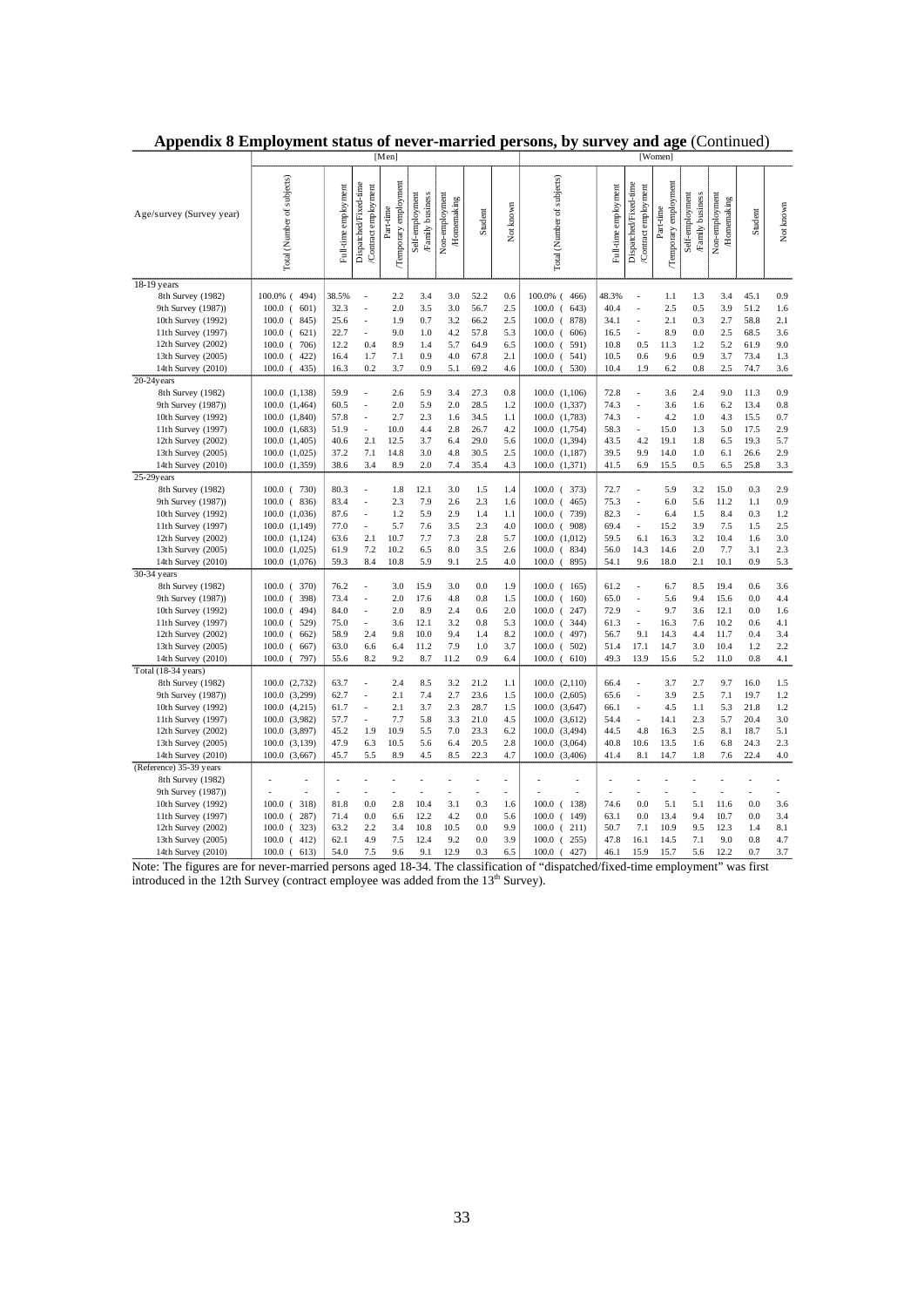|                                                                                         | [Men]  |               |      |                        |          |          |                   |           |        | [Women]     |      |                     |          |          |                   |           |  |
|-----------------------------------------------------------------------------------------|--------|---------------|------|------------------------|----------|----------|-------------------|-----------|--------|-------------|------|---------------------|----------|----------|-------------------|-----------|--|
|                                                                                         |        |               |      |                        |          |          |                   |           |        |             |      |                     |          |          |                   |           |  |
| <b>Lifestyles</b>                                                                       | Total  | $_{\rm True}$ | Ture | to some extent<br>True | Not true | Not true | Not entirely true | Not known | Total  | $\Gamma$ ue | Ture | True to some extent | Not true | Not true | Not entirely true | Not known |  |
| (1) Often travel within Japan and<br>overseas for purposes other than<br>business trips | 100.0% | 19.3%         | 5.7  | 13.5                   | 77.6     | 59.0     | 18.6              | 3.1       | 100.0% | 33.9%       | 13.1 | 20.8                | 63.6     | 43.7     | 19.8              | 2.6       |  |
| (2) Pay special attention to clothing<br>and personal belongings                        | 100.0  | 46.9          | 17.3 | 29.6                   | 50.1     | 22.2     | 28.0              | 3.0       | 100.0  | 62.9        | 24.6 | 38.4                | 34.6     | 9.2      | 25.4              | 2.4       |  |
| (3) Do not have enough money to<br>buy or do what I want                                | 100.0  | 51.0          | 20.7 | 30.3                   | 45.7     | 13.4     | 32.3              | 3.2       | 100.0  | 47.4        | 18.5 | 28.9                | 50.0     | 13.2     | 36.8              | 2.6       |  |
| (4) Have many friends to hang out<br>with                                               | 100.0  | 56.2          | 22.1 | 34.1                   | 40.6     | 12.2     | 28.5              | 3.2       | 100.0  | 58.7        | 23.0 | 35.7                | 38.8     | 9.4      | 29.4              | 2.6       |  |
| (5) Have hobbies and/or life work to<br>live for                                        | 100.0  | 60.8          | 26.8 | 34.1                   | 35.9     | 10.1     | 25.7              | 3.3       | 100.0  | 56.3        | 23.7 | 32.6                | 41.1     | 11.8     | 29.4              | 2.6       |  |
| (6) Won't feel lonely if I continue to<br>live alone                                    | 100.0  | 41.5          | 13.7 | 27.8                   | 55.1     | 20.8     | 34.2              | 3.5       | 100.0  | 28.7        | 8.6  | 20.1                | 68.5     | 34.5     | 34.0              | 2.8       |  |
| (7) Often sacrifice private life for<br>work                                            | 100.0  | 52.1          | 17.9 | 34.1                   | 42.3     | 12.5     | 29.8              | 5.6       | 100.0  | 45.3        | 16.4 | 28.9                | 49.2     | 16.3     | 32.9              | 5.5       |  |

# Appendix 9 Lifestyles of never-married persons:  $14<sup>th</sup>$  Survey (2010)

Note: The figures are for never-married people aged 18 to 34. The number of cases are 3,667 men and 3,406 women. Question: "This question is about your lifestyle. Does each of the statements (1) to (7) below hold true for your lifestyle? Circle applicable numbers in the right column." (Please answer (7) only if you are employed.)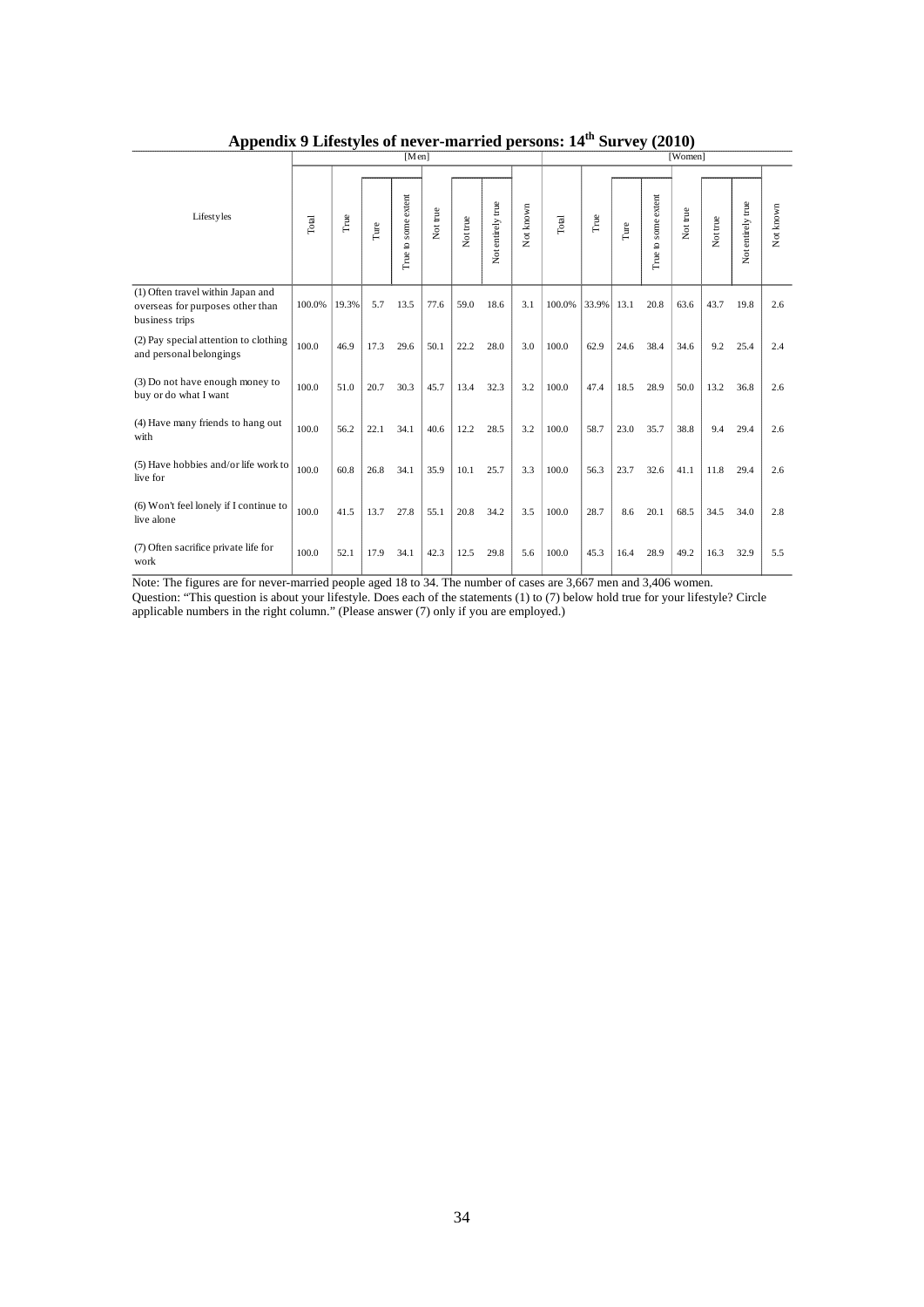|                                                                                           |                      |       | [Men]    |              |       | [Women]  |                          | (Reference) [Wives (married couple survey)] |          |              |  |
|-------------------------------------------------------------------------------------------|----------------------|-------|----------|--------------|-------|----------|--------------------------|---------------------------------------------|----------|--------------|--|
| Views on marriage and family                                                              | Survey (Survey year) | Agree | Disagree | Not<br>known | Agree | Disagree | Not<br>known             | Agree                                       | Disagree | Not<br>known |  |
|                                                                                           | 10th Survey (1992)   | 65.3% | 29.1     | 5.6          | 57.6% | 38.4     | 4.0                      | 61.5%                                       | 36.7     | 1.9          |  |
|                                                                                           | 11th Survey (1997)   | 57.7  | 36.0     | 6.2          | 49.1  | 45.7     | 5.2                      | 51.0                                        | 46.3     | $2.8\,$      |  |
| It is not desirable to remain single for one's<br>entire life                             | 12th Survey (2002)   | 60.9  | 31.0     | 8.1          | 53.0  | 40.2     | 6.8                      | 45.7                                        | 51.7     | 2.6          |  |
|                                                                                           | 13th Survey (2005)   | 64.0  | 30.3     | 5.7          | 56.0  | 39.7     | 4.3                      | 52.4                                        | 41.5     | 6.1          |  |
|                                                                                           | 14th Survey (2010)   | 64.0  | 31.9     | 4.0          | 57.1  | 39.4     | 3.4                      | 57.9                                        | 38.7     | 3.4          |  |
|                                                                                           | 10th Survey (1992)   | 78.5  | 16.5     | 5.0          | 72.6  | 23.5     | 3.9                      | 77.9                                        | 20.9     | 1.2          |  |
|                                                                                           | 11th Survey (1997)   | 69.0  | 24.9     | 6.0          | 59.3  | 35.9     | 4.8                      | 69.9                                        | 27.8     | 2.3          |  |
| Men and women should marry if they live                                                   | 12th Survey (2002)   | 71.6  | 21.0     | 7.4          | 60.3  | 33.6     | 6.1                      | 62.4                                        | 35.4     | 2.2          |  |
| together                                                                                  | 13th Survey (2005)   | 73.9  | 20.5     | 5.6          | 62.9  | 32.7     | 4.4                      | 63.5                                        | 31.2     | 5.3          |  |
|                                                                                           | 14th Survey (2010)   | 73.5  | 22.8     | 3.7          | 67.4  | 29.4     | 3.1                      | 68.5                                        | 28.5     | 3.0          |  |
|                                                                                           | 10th Survey (1992)   | 77.5  | 17.0     | 5.5          | 72.6  | 23.4     | 4.0                      | 80.9                                        | 17.7     | 1.4          |  |
|                                                                                           | 11th Survey (1997)   | 81.8  | 11.7     | 6.6          | 81.3  | 13.2     | 5.5                      | 87.4                                        | 10.1     | 2.5          |  |
| Unmarried couples may have sexual                                                         | 12th Survey (2002)   | 81.1  | 10.9     | 8.0          | 82.2  | 11.1     | 6.7                      | 89.8                                        | 8.3      | 1.9          |  |
| intercourse if they love each other                                                       | 13th Survey (2005)   | 83.7  | 10.3     | 6.1          | 82.1  | 13.2     | 4.7                      | 86.8                                        | 7.7      | 5.5          |  |
|                                                                                           | 14th Survey (2010)   | 84.0  | 11.9     | 4.1          | 83.2  | 13.0     | 3.8                      | 89.2                                        | 7.7      | 3.1          |  |
| Manliness and womanliness are necessary                                                   | 13th Survey (2005)   | 85.6  | 8.9      | 5.5          | 84.4  | 11.5     | 4.1                      | 85.6                                        | 9.1      | 5.3          |  |
| to some extent in any society                                                             | 14th Survey (2010)   | 86.1  | 10.4     | 3.5          | 85.0  | 11.8     | 3.2                      | 88.2                                        | 9.1      | 2.7          |  |
|                                                                                           | 10th Survey (1992)   | 76.4  | 18.2     | 5.4          | 78.3  | 17.6     | 4.1                      | 78.2                                        | 20.5     | 1.3          |  |
| One ought to have personal goals even                                                     | 11th Survey (1997)   | 76.5  | 16.7     | 6.8          | 80.3  | 14.2     | 5.5                      | 82.1                                        | 15.4     | 2.5          |  |
| after getting married, other than those of                                                | 12th Survey (2002)   | 77.3  | 14.7     | 8.1          | 81.3  | 12.1     | 6.7                      | 82.9                                        | 15.0     | 2.0          |  |
| the partner or other members of the family                                                | 13th Survey (2005)   | 80.2  | 13.7     | 6.1          | 84.9  | 10.6     | 4.5                      | 81.6                                        | 12.5     | 5.9          |  |
|                                                                                           |                      | 81.2  | 14.9     | 3.9          | 84.2  | 11.9     | 3.8                      | 84.9                                        | 12.2     | 2.9          |  |
|                                                                                           | 14th Survey (2010)   | 44.7  | 49.4     | 5.9          | 36.4  | 58.9     | 4.7                      | 46.0                                        | 52.6     | 1.4          |  |
|                                                                                           | 10th Survey (1992)   | 45.9  |          |              |       |          |                          |                                             | 63.0     |              |  |
| It is natural that one should sacrifice half<br>of one's own personality or lifestyle for | 11th Survey (1997)   |       | 47.7     | 6.4          | 32.6  | 62.3     | 5.1                      | 34.7                                        |          | 2.3          |  |
| the family                                                                                | 12th Survey (2002)   | 51.8  | 40.4     | 7.9          | 35.4  | 58.1     | 6.5                      | 41.8                                        | 56.6     | 1.7          |  |
|                                                                                           | 13th Survey (2005)   | 56.7  | 37.5     | 5.8          | 40.1  | 55.4     | 4.5                      | 44.2                                        | 50.1     | 5.7          |  |
|                                                                                           | 14th Survey (2010)   | 58.2  | 38.0     | 3.7          | 45.4  | 51.2     | 3.4                      | 52.4                                        | 44.8     | 2.9          |  |
|                                                                                           | 10th Survey (1992)   | 61.7  | 32.5     | 5.8          | 49.7  | 45.8     | 4.5                      | 39.1                                        | 59.6     | 1.4          |  |
| Husbands should work and wives should                                                     | 11th Survey (1997)   | 45.8  | 47.8     | 6.4          | 31.5  | 63.5     | 5.0                      | 32.9                                        | 65.0     | 2.1          |  |
| take care of the home after marriage                                                      | 12th Survey (2002)   | 40.3  | 51.8     | 7.9          | 28.9  | 64.7     | 6.3                      | 29.4                                        | 68.6     | 2.0          |  |
|                                                                                           | 13th Survey (2005)   | 36.2  | 58.1     | 5.6          | 28.7  | 66.9     | 4.4                      | 30.0                                        | 64.2     | 5.7          |  |
|                                                                                           | 14th Survey (2010)   | 36.0  | 60.1     | 4.0          | 31.9  | 64.7     | 3.4                      | 30.9                                        | 66.2     | 3.0          |  |
|                                                                                           | 10th Survey (1992)   | 87.5  | 6.8      | 5.7          | 85.4  | 9.9      | 4.7                      | 86.9                                        | 11.5     | 1.6          |  |
| One should have children if one gets                                                      | 11th Survey (1997)   | 77.9  | 15.3     | 6.8          | 71.5  | 23.3     | 5.2                      | 76.7                                        | 20.5     | 2.8          |  |
| married                                                                                   | 12th Survey (2002)   | 76.2  | 15.6     | 8.3          | 68.8  | 24.4     | 6.8                      | 70.8                                        | 27.0     | 2.2          |  |
|                                                                                           | 13th Survey (2005)   | 78.9  | 15.0     | 6.0          | 68.9  | 26.2     | 4.9                      | 69.1                                        | 24.9     | 6.1          |  |
|                                                                                           | 14th Survey (2010)   | 77.3  | 18.7     | 4.1          | 70.1  | 26.3     | 3.6                      | 67.8                                        | 28.6     | 3.5          |  |
|                                                                                           | 10th Survey (1992)   | 87.5  | 7.0      | 5.5          | 87.4  | 8.2      | 4.4                      | 86.1                                        | 12.7     | 1.2          |  |
| t is desirable that mothers should not work                                               | 11th Survey (1997)   | ä,    | $\sim$   | $\sim$       |       | ÷.       | $\overline{\phantom{a}}$ |                                             | ÷.       | $\sim$       |  |
| and should stay home at least when their                                                  | 12th Survey (2002)   | 76.4  | 15.8     | 7.9          | 77.1  | 16.7     | 6.2                      | 74.3                                        | 24.0     | 1.7          |  |
| children are young                                                                        | 13th Survey (2005)   | 75.9  | 18.6     | 5.5          | 77.8  | 18.2     | 4.0                      | 70.1                                        | 24.6     | 5.3          |  |
|                                                                                           | 14th Survey (2010)   | 73.3  | 22.9     | 3.7          | 75.4  | 21.5     | 3.2                      | 66.2                                        | 30.7     | 3.1          |  |
|                                                                                           | 10th Survey (1992)   | 67.7  | 26.4     | 5.9          | 57.4  | 37.8     | 4.8                      | 60.9                                        | 37.2     | 1.9          |  |
|                                                                                           | 11th Survey (1997)   | 62.0  | 31.4     | 6.7          | 47.3  | 47.3     | 5.3                      | 50.0                                        | 47.4     | 2.6          |  |
| No one should get divorced for a small<br>reason such as incompatible personalities       | 12th Survey (2002)   | 66.4  | 25.7     | 7.9          | 52.8  | 40.4     | 6.8                      | 50.9                                        | 46.8     | 2.4          |  |
|                                                                                           | 13th Survey (2005)   | 69.0  | 25.3     | 5.6          | 58.3  | 37.1     | 4.5                      | 54.1                                        | 39.7     | 6.2          |  |
|                                                                                           | 14th Survey (2010)   | 72.3  | 23.8     | 3.9          | 62.2  | 34.1     | 3.7                      | 58.2                                        | 38.5     | 3.3          |  |
| It is all right to have children even if one is<br>not married                            | 14th Survey (2010)   | 31.6  | 64.7     | 3.7          | 33.7  | 62.9     | 3.4                      | 39.1                                        | 57.9     | 2.9          |  |

**Appendix 10 Views on marriage and family, by survey**

Note: The figures are for never-married people aged 18-34. Number of cases: 4,215 men and 3,647 women in the  $10<sup>th</sup>$ Survey, 3,982 men and 3,612 women in the  $11<sup>th</sup>$  Survey, 3,897 men and 3,494 women in the  $12<sup>th</sup>$  Survey, 3,139 men and 3,064 women in the  $13<sup>th</sup>$  Survey, and 3,667 men and 3,406 women in the  $14<sup>th</sup>$  Survey. The proportion of "Agree" is the total of "Absolutely agree" and "Agree to some extent." The same coding applies for "Disagree." The figures for wives shown above as reference are obtained for the wives under 35 years old of first-marriage couples (1,776 cases) in the corresponding survey on married couples.